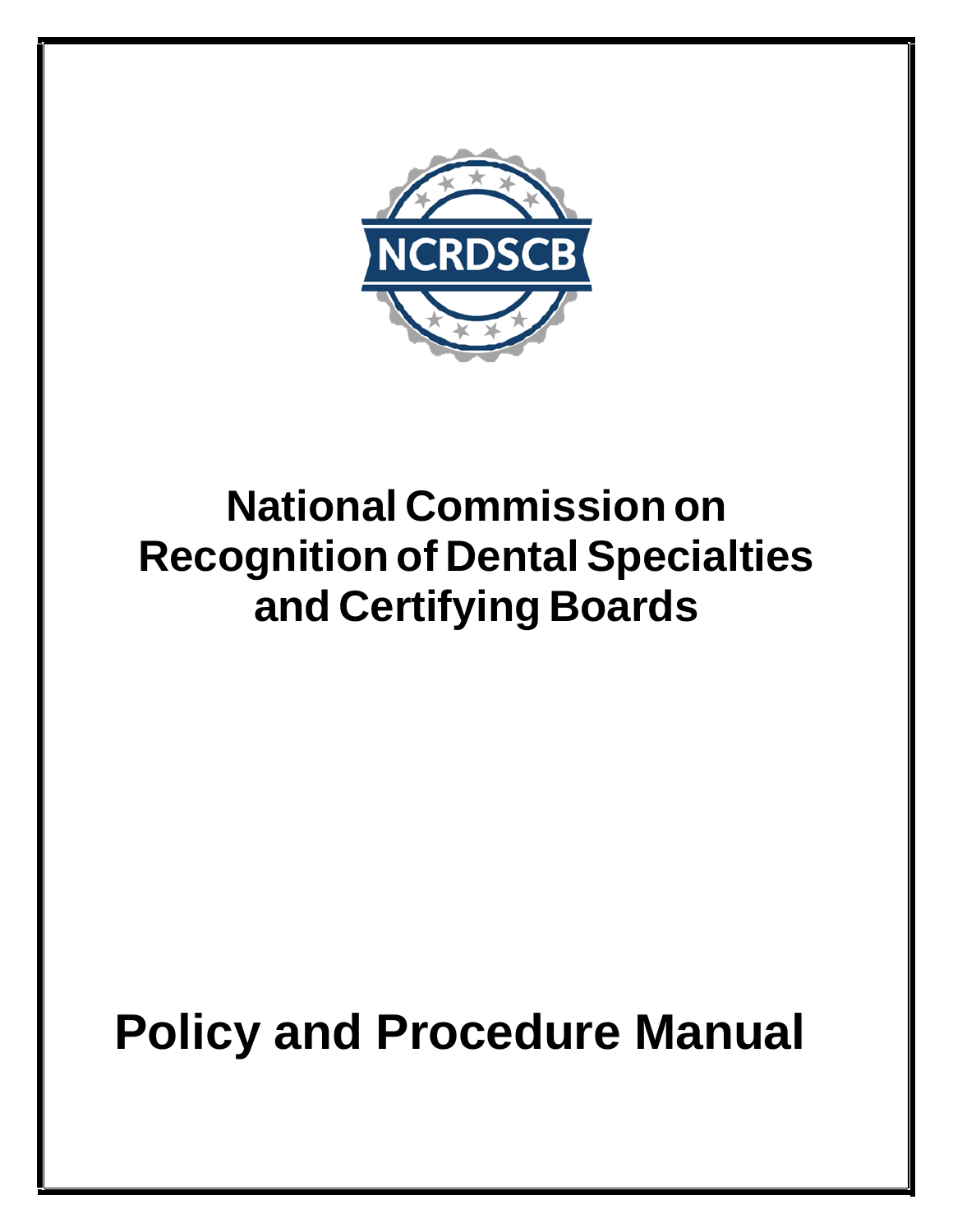# **Policy and Procedure Manual**

**National Commission on Recognition of Dental Specialties and Certifying Boards 211 E. Chicago Avenue Chicago, IL 60611-2678 (312) 440-2697**

March 2022 National Commission on Recognition of Dental Specialties and Certifying Boards Reproduction is strictly prohibited without prior written approval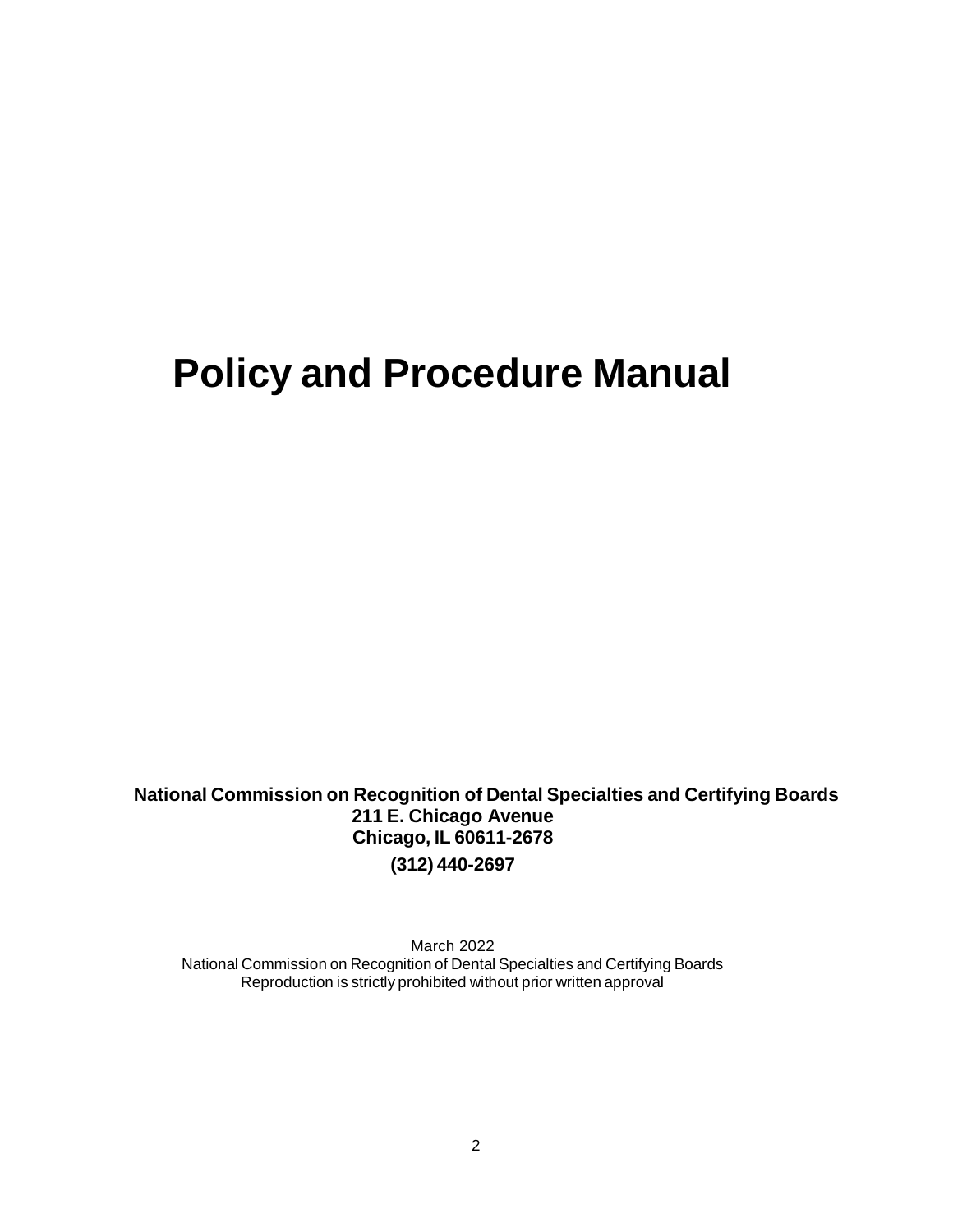# **TABLEOF CONTENTS**

| ı. |                                                                          | 5          |
|----|--------------------------------------------------------------------------|------------|
|    |                                                                          | $\sqrt{5}$ |
|    | B. HISTORY AND AUTHORITY OF THE NATIONAL COMMISSION                      | 5          |
|    | 1.                                                                       | $\,6$      |
|    |                                                                          | 6          |
|    | 2. Rules of the National Commission on Recognition of Dental Specialties |            |
|    |                                                                          | 6          |
|    |                                                                          | 6          |
|    |                                                                          | 6          |
|    |                                                                          | 8          |
|    |                                                                          | 9          |
|    |                                                                          | 10         |
|    |                                                                          | 11         |
|    |                                                                          | 11         |
|    |                                                                          | 11         |
|    | C. DEVELOPMENT OF ADMINISTRATIVE AND OPERATIONAL POLICIES                | 12         |
|    |                                                                          |            |
| П. |                                                                          | 13         |
|    | A. NATIONAL COMMISSION AND COMMISSION MEETINGS                           | 13         |
|    |                                                                          | 13         |
|    |                                                                          |            |
|    |                                                                          | 14         |
|    |                                                                          | 14         |
|    |                                                                          | 14         |
|    |                                                                          | 14         |
|    |                                                                          | 14         |
|    | 3. Use of External Non-Voting Subject Matter Consultants                 | 15         |
|    |                                                                          | 15         |
|    | 1.                                                                       | 15         |
|    | 2.                                                                       | 16         |
|    | 3.                                                                       | 16         |
|    | 4.                                                                       | 16         |
|    | E. POLICY ON REMOVAL OF COMMISSION, REVIEW COMMITTEE AND APPEAL          |            |
|    |                                                                          | 16         |
|    | F. POLICY ON APPOINTMENT OF COMMISSION AND APPEAL BOARD                  |            |
|    | MEMBERS IF APPOINTING ORGANIZATION FAILS TO APPOINT DUE TO A             |            |
|    |                                                                          | 17         |
|    | ERAL NATIONAL COMMISSION POLICIES AND PROCEDURES                         | 18         |
|    |                                                                          |            |
|    |                                                                          |            |
|    |                                                                          | 20         |
|    | D. PAYMENT ANNUAL FEES BY RECOGNIZED SPECIALTY SPONSORING                |            |
|    |                                                                          | 21         |
|    | E. REFERRAL OF POLICY MATTERS TO APPROPRIATE COMMITTEES                  | 21         |
|    | F. COMMISSION POLICY AND PROCEDURE RELATED TO COMPLIANCE                 | 22         |
|    | WITH HEALTH INSURANCE PORTABILITY AND ACCOUNTABILITY ACT                 |            |
|    |                                                                          |            |
|    |                                                                          | 21         |
|    |                                                                          |            |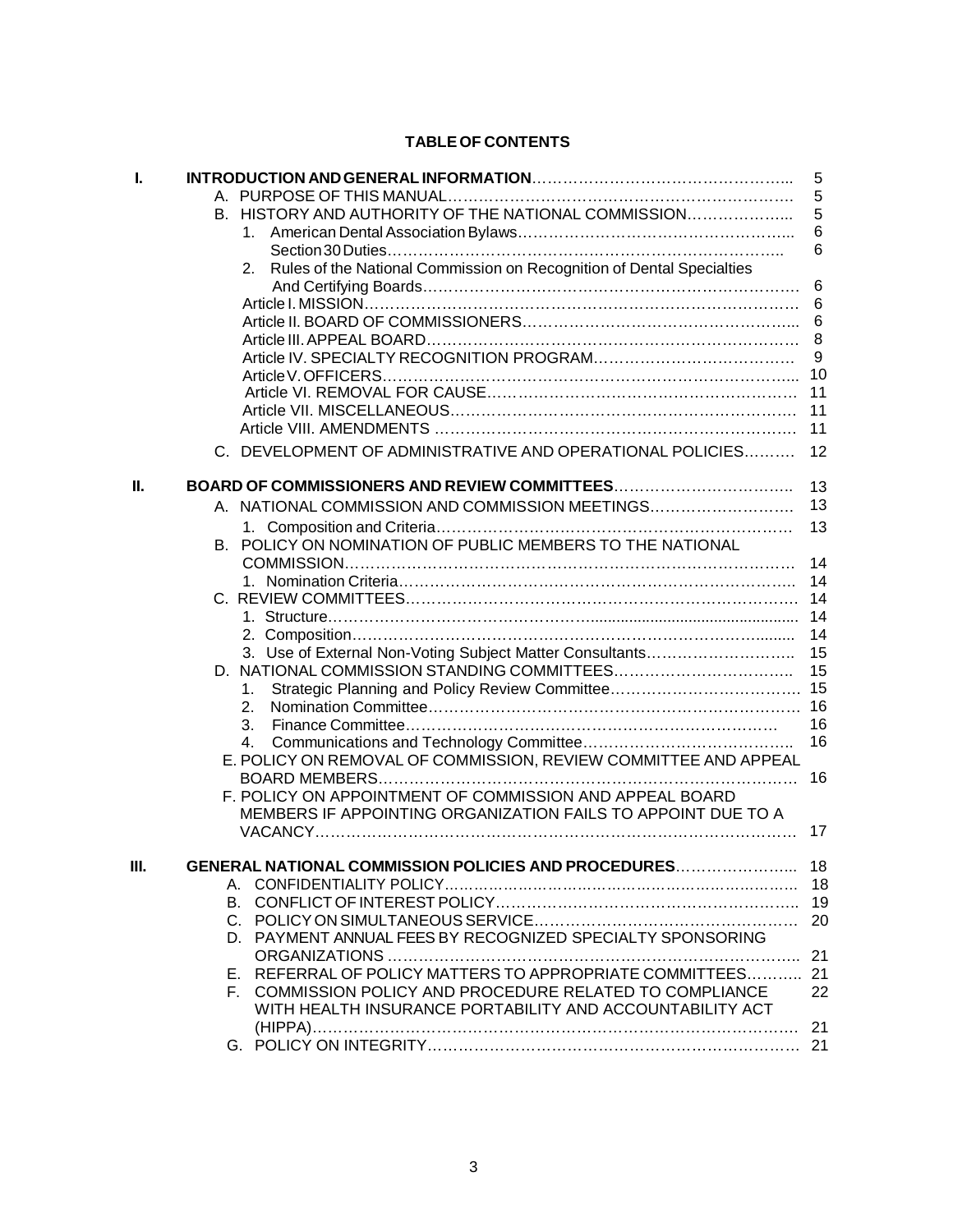| IV.   | POLICIES AND PROCEDURES RELATED TO THE RECOGNITION OF DENTAL      |    |
|-------|-------------------------------------------------------------------|----|
|       | A. NATIONAL COMMISSION RECOGNITION STATUS DEFINITIONS 23          |    |
|       | B. POLICY ON PERIODIC REVIEW OF DENTAL SPECIALTY EDUCATION        |    |
|       | C. POLICY ON THE ANNUAL REPORT OF THE CERTIFYING BOARDS           | 25 |
|       | D. POLICY ON FAILURE TO COMPLY WITH REQUEST FOR INFORMATION AND   |    |
|       | E. APPLICATION PROCESS FOR RECOGNITION OF DENTAL SPECIALTY        | 26 |
|       | F. APPLICATION PROCESS FOR RECOGNITION OF DENTAL SPECIALTY        |    |
|       | G. POLICY ON RECOGNITION OF A DENTAL SPECIALTY SPONSORING         |    |
|       | ORGANIZATION AND DENTAL SPECIALTY CERTIFYING BOARD 31             |    |
|       |                                                                   |    |
|       | I. POLICY AND PROCEDURE RELATED TO A RECOGNIZED SPECIALTY'S       |    |
|       | REQUEST FOR CHANGE IN NAME, DEFINITION AND/OR SCOPE OF            |    |
|       | J. WITHDRAWAL OF SPECIALTY RECOGNITION FROM A RECOGNIZED          |    |
|       | SPONSORING ORGANIZATION OR CERTIFYING BOARD                       | 36 |
|       | K. POLICY ON VOLUNTARY DISCONTINUANCE OF RECOGNITION 37           |    |
| V.    |                                                                   |    |
|       | B. POLICY AND PROCEDURE REGARDING INVESTIGATION OF COMPLAINTS 38  | 38 |
|       |                                                                   | 38 |
| VI.   |                                                                   | 38 |
|       |                                                                   |    |
|       | A. DUE PROCESS RELATED TO REVIEW COMMITTEE SPECIAL                | 40 |
|       | B. FUNCTION AND PROCEDURES OF THE APPEAL BOARD                    | 40 |
|       | 1.                                                                | 41 |
|       | 2.                                                                | 41 |
| VII.  | CHRONOLOGY OF AMERICAN DENTAL ASSOCIATION                         | 43 |
| VIII. | <b>CHRONOLOGY OF NATIONAL COMMISSION ON RECOGNITION OF DENTAL</b> |    |
|       | SPECIALTIES AND CERTIFYING BOARDS SPECIALTY RECOGNITION           | 48 |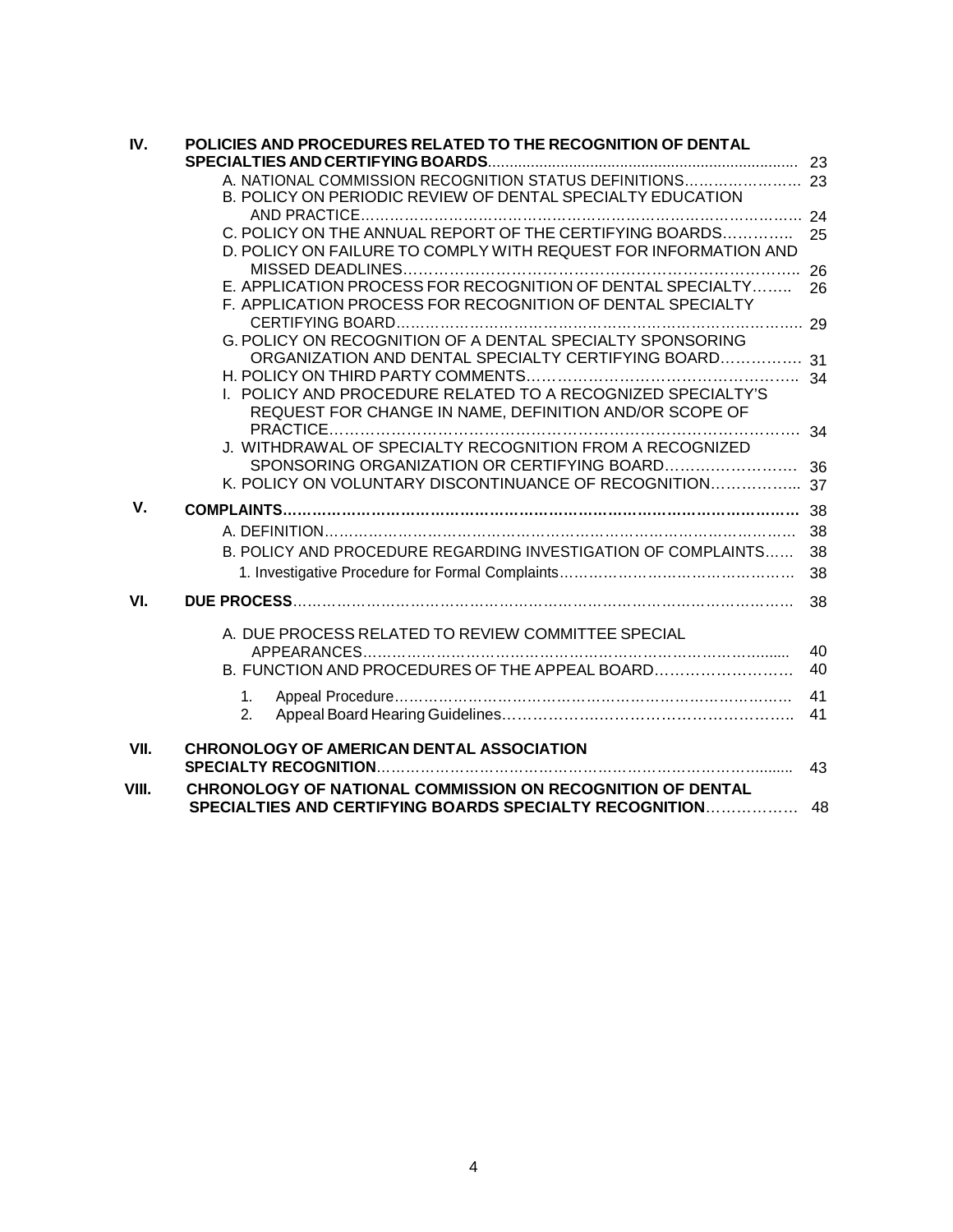# **I. INTRODUCTION ANDGENERAL INFORMATION**

# <span id="page-4-0"></span>**A. PURPOSE OF THIS MANUAL**

This manual contains information related to the National Commission on Recognition of Dental Specialties and Certifying Boards (National Commission) policies and procedures for the recognized dental specialties, the recognized certifying boards, potential applicants for specialty recognition and the National Commissions communities of interest. It also contains background information on the creation of the National Commission including specialty recognition actions taken by the American Dental Association (ADA) prior to the creation of the National Commission. Dates following each policy refer to the date of the National Commission action to adopt, revise or reaffirm policy.

# **B. HISTORY AND AUTHORITY OF THE NATIONAL COMMISSION ON RECOGNITION OF DENTAL SPECIALTIES ANDCERTIFYING BOARDS**

In 2016, the ADA Board of Trustees charged the Task Force on Specialty and Specialty Certifying Board Recognition to evaluate the process and criteria by which specialties and specialty certifying boards are recognized.

The following principles guided the Board and its Task Force in developing the proposal to revise the oversight and process for specialty and specialty certifying board's recognition. The process must:

- be grounded in objective standards that protect the public, nurture the art and science of dentistry, and improve the quality of care;
- serve to reduce potential bias or conflicts of interest, or the perception of bias or conflicts of interest, in the decision making process;
- include multiple review steps, including provisions for appeal;
- be operationally similar to the other commissions that are agencies of the ADA;
- include representation from the ADA (general dentists and academics), each of the dental specialties recognized pursuant to the criteria contained in the *ADA Requirements for Recognition of Dental Specialties and National Certifying Boards for Dental Specialists*, and the public. In addition, opportunities for input from other communities of interest should be incorporated into the process;
- build on the expertise that has been developed by the Council on Dental Education and Licensure and be grounded in the existing *ADA Requirements for Recognition of Dental Specialties and National Certifying Boards for Dental Specialists.* The *ADA Requirements for Recognition* were developed and are maintained by the Council on Dental Education and Licensure; they are approved by the ADA House of Delegates; and
- be financially prudent and not place undue financial burden on the ADA or the dental specialty organizations. The National Commission's annual operating budget would be subject to review by the Board of Trustees and approval by the ADA House of Delegates.

To accomplish these principles, the establishment of the National Commission on Recognition of Dental Specialties and Certifying Boards was proposed. Establishing an independent commission addresses real and perceived conflicts of interest and bias in the decision-making process. This also conforms to the national standards and public expectations on establishing objective processes for applying standards and making high-stakes decisions. The National Commission held its inaugural meeting on May 9-10, 2018.

The role of the National Commission is to recognize the dental specialty sponsoring organizations and their respective certifying boards based on compliance with the *Requirements for Recognition of Dental Specialties and National Certifying Boards for Dental Specialists.* It is not the role of the National Commission to act as a mediator, nor does the National Commission intervene on the behalf of any organizations and/or individuals, nor does the National Commission act as an arbitrator between disputing organizations.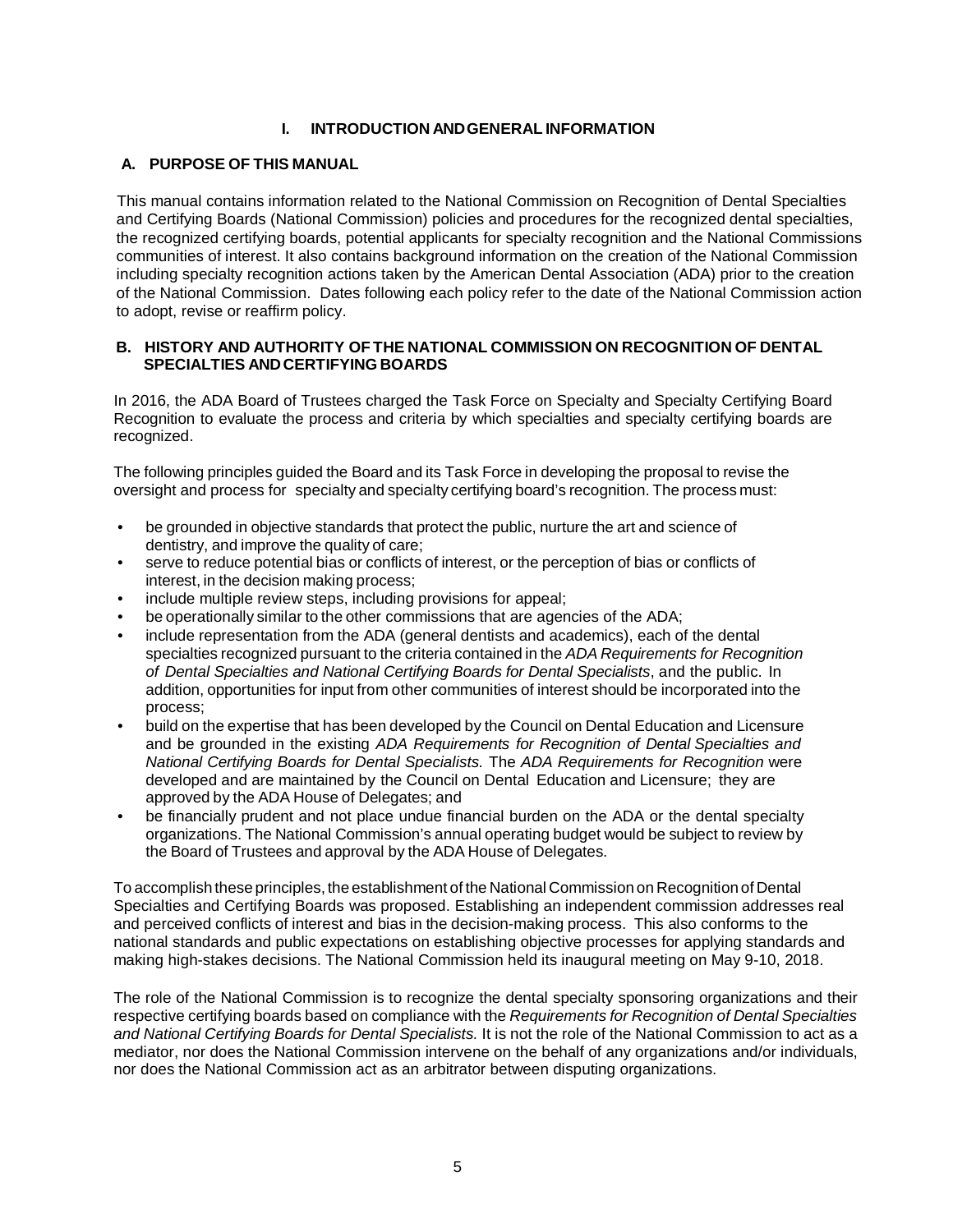# **1. American Dental Association Bylaws**

**Section: 30 Duties:** The ADA Bylaws describe the duties of the National Commission on Recognition of Dental Specialties and Certifying Boards as follows:

- a. Formulate and adopt procedures for the recognition of specialties and specialty certifying boards in accord with the *Requirements for Recognition of Dental Specialties and National Certifying Boards for Dental Specialties.*
- b. Grant or deny specialty recognition to specialty organizations and specialty certifying boards seeking recognition in accord with the *Requirements for Recognition of Dental Specialties and National Certifying Boards for Dental Specialties.*
- c. Provide a means for sponsoring organizations and certifying boards to appeal an adverse recognition decision.
- d. Submit an annual report to the House of Delegates of this Association and interim reports on request.
- e. Submit the National Commission's annual budget to the Board of Trustees of the Association.

Section 30 Duties: Adopted by the ADA House of Delegates, October 2017

#### **2. Rules of the National Commission on Recognition of Dental Specialties and Certifying Boards**

# Article I. MISSION

The National Commission on Recognition of Dental Specialties and Certifying Boards serves the public and the profession by providing transparent and objective review of the recognized specialty organizations, prospective specialty organizations, their respective certifying boards and their adherence to the *ADA Requirements for Recognition of Dental Specialties and National Certifying Boards for Dental Specialists*.

# Article II: BOARD OF COMMISSIONERS

Section 1. LEGISLATIVE AND MANAGEMENT BODY: The legislative and management body of the Commission shall be the Board of Commissioners.

Section 2. COMPOSITION: The Board of Commissioners shall consist of:

An equal number of general dentist members as recognized Commission specialty members shall be appointed by the Board of Trustees from the names of active, life or retired members of this Association.

The remaining Commissioners shall be selected as follows: one (1) dentist who is board certified in the respective discipline-specific area of practice and is selected by each of the following organizations: American Academy of Oral and Maxillofacial Pathology, American Academy of Oral and Maxillofacial Radiology, American Academy of Oral Medicine, American Academy of Orofacial Pain, American Academy of Pediatric Dentistry, American Academy of Periodontology, American Association of Endodontists, American Association of Oral and Maxillofacial Surgeons, American Association of Orthodontists, American Association of Public Health Dentistry, American College of Prosthodontists; and the American Society of Dentist Anesthesiologists, and one (1) member of the public who is neither a dentist nor an allied dental personnel nor teaching in a dental or allied dental education institution and who is selected by the Commission, based on established and publicized criteria. In the event a Commission member sponsoring organization fails to select a Commissioner, it shall be the responsibility of the Commission to select an appropriate representative to serve as a Commissioner. The Director of the Commission shall be ex-officio member of the Board without the right to vote.

In the event a sponsoring organization voluntarily discontinues its recognition or the National Commission withdraws recognition from the sponsoring organization, the member representing the relevant sponsoring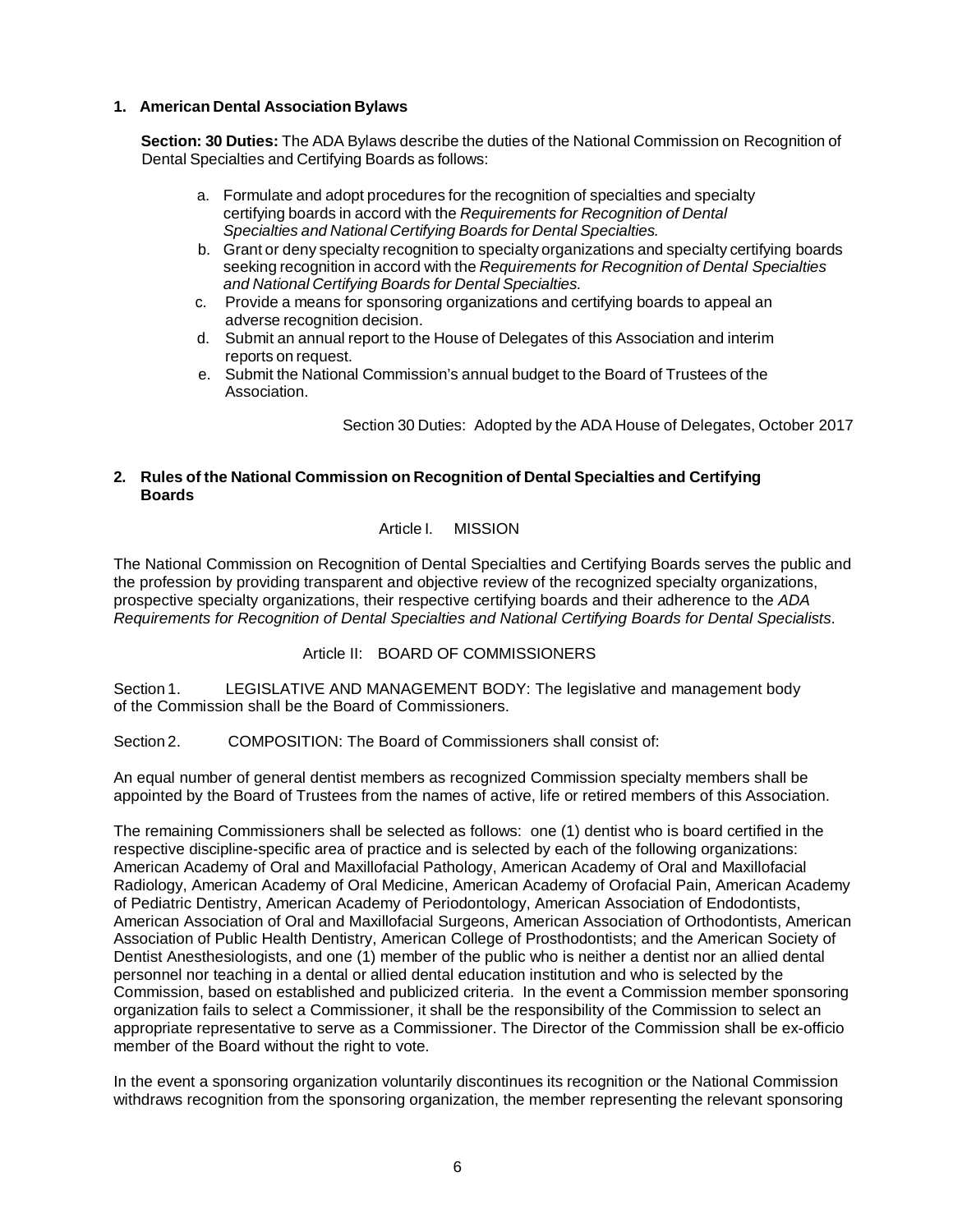organization and one (1) general dentist member shall be retired from the Board of Commissioners at the close of the American Dental Association (ADA) House of Delegates in the ensuing year that recognition was withdrawn or voluntarily terminated.

Section 3. TERM OF OFFICE: The term of office of the members of the Commission shall be one (1) four (4) year term.

Terms of Commissioners shall begin and end with adjournment of the closing of the annual meeting of the House of Delegates of the American Dental Association in the appropriate year.

# Section 4. POWERS:

- A. The Board of Commissioners shall be vested with full power to conduct all business of the Commission subject to the laws of the State of Illinois, the *Constitution and Bylaws* of the American Dental Association, the *Governance and Organizational Manual* of the American Dental Association, *Standing Rules for Councils and Commissions* of the American Dental Association and these *Rules*.
- B. The Board of Commissioners shall have the power to establish rules and regulations to govern its organization and procedure provided that such rules and regulations are consistent with the *Constitution and Bylaws* of the American Dental Association, the *Governance and Organizational Manual* of the American Dental Association, *Standing Rules for Councils and Commissions* of the American Dental Association and these *Rules.*
- C. The Board of Commissioners shall be vested with full power to conduct meetings in accordance with these *Rules* and the *Policy and Procedure Manual* of the Commission.
- D. The Board of Commissioners shall appoint special committees of the Commission for the purpose of performing duties not otherwise assigned by these *Rules.*
- E. The Board of Commissioners shall appoint consultants to assist in reviewing specialty and certifying board recognition applications, the annual review of specialty certifying boards, and the periodic review of dental specialties and to assist with other duties of the Commission from time to time as needed. The Board of Commissioners shall have the authority to remove a consultant for cause in accordance with procedures established by the Commission.
- F. The Board of Commissioners shall have the sole authority to remove a Commission member or Appeal Board member for cause in accordance with procedures established by the Commission, which procedures shall provide for notice of charges, including allegations of conduct purported to constitute each violation, and a decision in writing which shall specify the findings of fact which substantiate any and all charges. Prior to issuance of the decision of the Commission, no Commissioner or Appeal Board member shall be excused from attending any meeting of a Commission or Appeal Board unless there is an opportunity to be heard or compelling reasons exist which are specified in writing by the Commission. The Commission shall inform the American Dental Association Board of Trustees and any relevant appointing organization when it has removed a member for cause.

#### Section 5. DUTIES:

- A. The Board of Commissioners shall prepare a budget annually for carrying on the activities of the Commission for the ensuing fiscal year and shall submit said budget to the Board of Trustees of the American Dental Association for funding in accordance with the *Governance and Organizational Manual* of the American Dental Association.
- B. The Board of Commissioners shall submit an annual report of the Commission's activities to its communities of interest including the House of Delegates of the American Dental Association and interim reports, on request, to the Board of Trustees of the American Dental Association.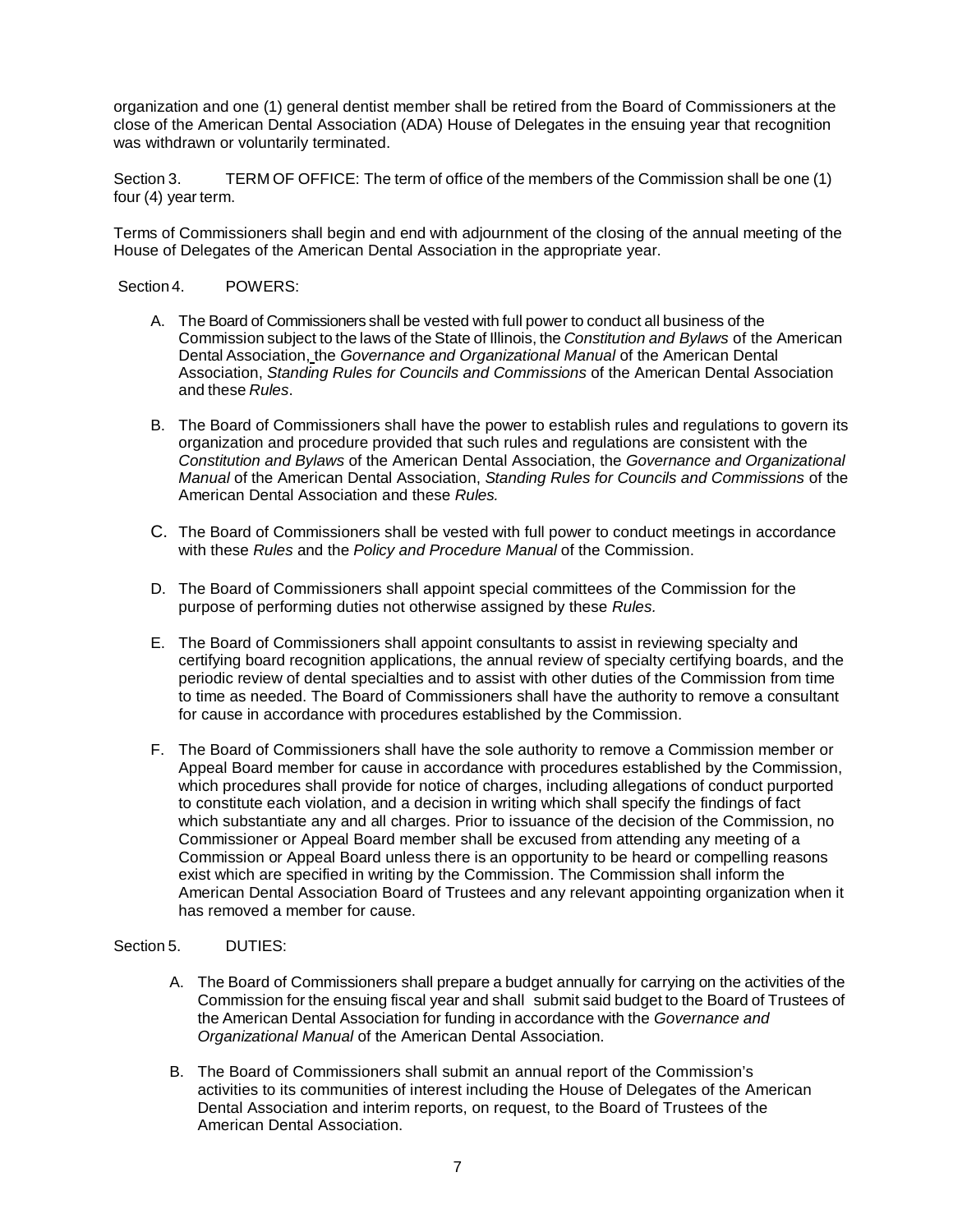#### Section6. MEETINGS:

- A. REGULAR MEETINGS: There shall be one (1) regular meeting of the Board of Commissioners each year.
- B. SPECIAL MEETINGS: Special meetings of the Board of Commissioners may be called at any time by the Chair of the Commission. The Chair shall call such meetings on request of a majority of voting members of the Board provided at least ten (10) days' notice is given to each member of the Board in advanced of the meeting. Confirmation of meeting attendance by a majority of voting members of the Board shall serve as an indication of the Board's request to conduct the special meeting. No business shall be considered except that provided in the call to the meetingunless consideration of said business is approved by unanimous consent of the members of the Board present and voting.
- C. LIMITATION OF ATTENDANCE DURING MEETINGS: In keeping with the confidential nature of the deliberations regarding the recognition status of specialty and certifying board applicants, a portion of the meetings of the Commission and its committees shall be designated as confidential, with attendance limited to members, the American Dental Association Trustee Liaison, and selected staff of the Commission.

Section 7: QUORUM: Two-thirds of the voting members of the Commission shall constitute a quorum.

Section 8: VACANCIES: In the event of a vacancy in the office of a Commissioner, the following procedures shall be employed:

- A. In the event that the Commissioner was selected by an association, the Director of the Commission shall notify the appointing organization and such association shall select a successor who possesses the qualifications established by the *Governance and Organizational Manual* of the American Dental Association and these *Rules* to complete the unexpired term. In the event the appointing organization fails to select a Commissioner, it shall be the responsibility of the Commission to select an appropriate representative to serve as a Commissioner.
- B. In the event that the Commissioner was the public representative, the Board of Commissioners shall elect a successor who possesses the qualifications established by these *Rules* and Commission policy to complete the unexpired term.
- C. If the term of the vacated office of a member of the Commission has fifty percent (50%) or less of a full four-year term remaining at the time the successor member is to fill vacancy, the successor member shall be eligible for appointment to a new four-year term. If more than fifty percent (50%) of the vacated term remains to be served at the time of the appointment of a successor member to fill the vacancy, the successor member shall not be eligible for another term.

# Article III. APPEAL BOARD

Section 1. APPEAL BOARD: The appellate body of the Commission shall be the Appeal Board which shall have the authority to hear and decide appeals filed by sponsoring organizations or certifying boards from decisions denying or revoking recognition rendered by the Commission. Such appeals shall be heard pursuant to procedures established by these *Rules* and the Commission *Policies and Procedures Manual.*

Section 2. COMPOSITION: The Appeal Board shall consist of one (1) representative selected by each of the recognized specialty sponsoring organizations represented on the Commission, four (4) general dentists selected by the ADA Board of Trustees, and one (1) representative of the public, selected by the Commission and who have previously served on the Commission. When an appeal is filed a five (5) member Appeal Board Hearing Panel will be formed that will consist of five (5) members (two (2) general dentists, one (1) public member and two (2) specialists) who will adjudicate and issue a final decision.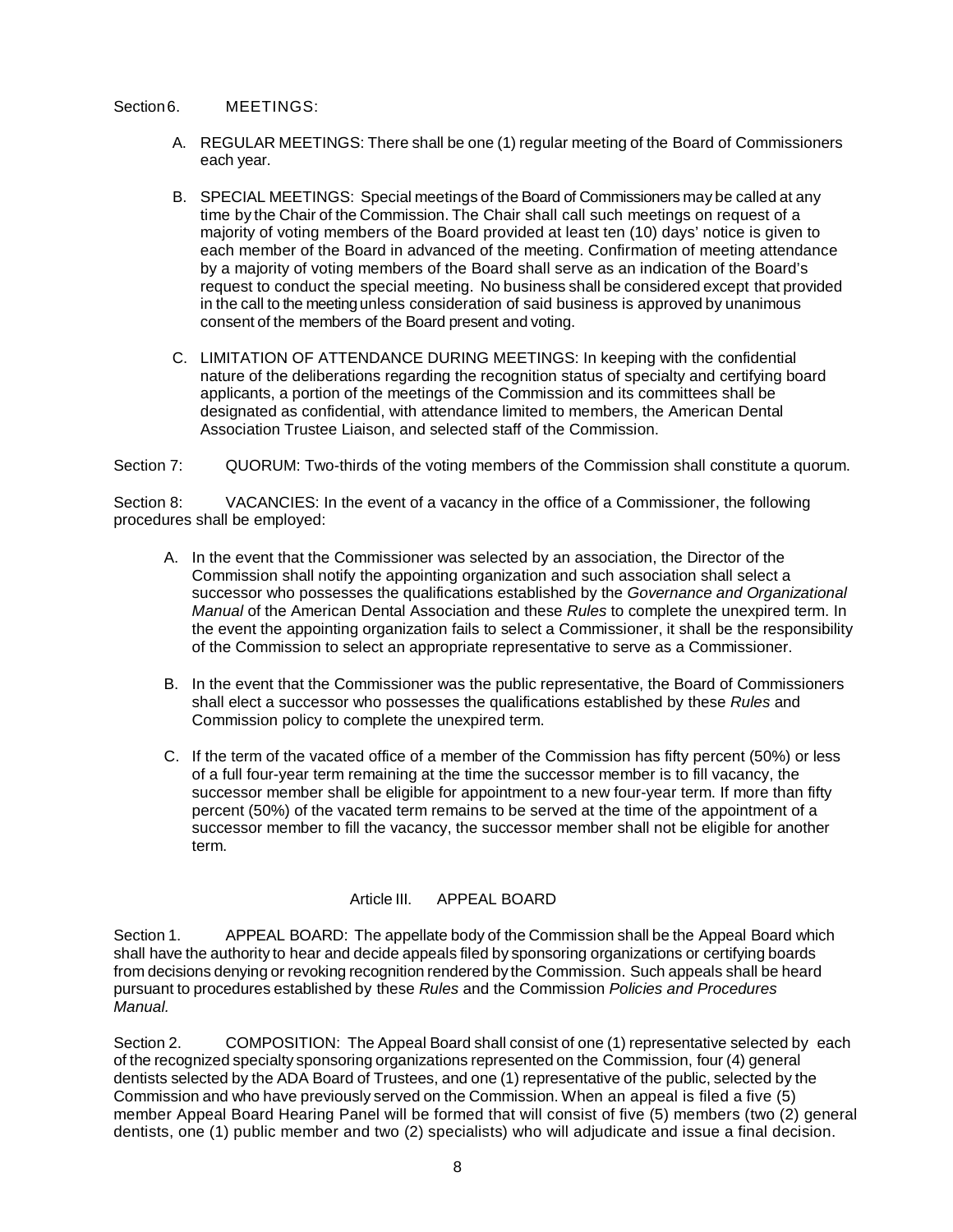The National Commission's Director will select two (2) general dentists and two (2) specialists from the available appeal pool to also serve on the hearing panel.

Section 3. TERM OF OFFICE: The term of office of members on the Appeal Board shall be one (1) four (4) year term.

Section 4. MEETINGS: The Appeal Board Hearing Panel shall meet at the call of the Director of the Commission, provided at least ten (10) days' notice is given to each member of the Appeal Board in advance of the meeting. Such meetings shall be called by the Director only when an appeal to the appellate body has been duly filed by a sponsoring organization or certifying board.

Section 5. QUORUM: All five (5) of the voting members of the Appeal Board Hearing Panel must be present to constitute a quorum. The Appeal Board Hearing Panel will not be conducted unless all five (5) members are present. In order for any decision to be final there must be a  $4/5<sup>th</sup>$  vote of the voting members of the hearing panel.

Section 6. VACANCIES:

- A. In the event of a vacancy in the membership of the Appeal Board of the Commission, the Chair of the Commission shall appoint a member of the same organization to fill such vacancy until a successor is selected by the respective representative organization.
- B. If the term of the vacated position has less than fifty percent (50%) of a full four-year term remaining at the time the successor member is appointed, the successor member shall be eligible for a new, consecutive four-year term. If fifty percent (50%) of more of the vacated term remains to be served at the time of the appointment, the successor member shall not be eligible for another term.

#### Article IV. SPECIALTY RECOGNITION PROGRAM

Section 1. RECOGNITION REQUIREMENTS: The duty of maintaining the *Requirements for Recognition of Dental Specialties and National Certifying Boards for Dental Specialties* is vested with the ADA Council on Dental Education and Licensure and the ADA House of Delegates.

Section 2. RECOGNITION PROCEDURES: The Commission shall establish and publish specific application and evaluation for the recognition of dental specialties and national certifying boards for dental specialists.

Section 3. PROCEDURESFOR EVALUATING DENTAL SPECIALTIES AND NATIONAL CERTIFYING BOARDS FOR DENTAL SPECIALISTSFOR RECOGNITION: Organizations applying for recognition shall be evaluated for compliance with the *Requirements for Recognition of Dental Specialties and National Certifying Boards for Dental Specialists* by the Commission on the basis of the information and data provided in the application and comments from the communities of interest.

Section 4. GRANTING RECOGNITION: A two-thirds affirmative vote on all the *Requirements for Recognition* of the voting Commissioners is required for the Commission to grant a request to recognize a dental specialty or specialty certifying board.

Section 5. APPEAL: In the event the final decision of the Commission is a denial or withdrawal of specialty recognition or certifying board recognition, the sponsoring organization or certifying board may appeal the decision by filing a written appeal with the Director of the Commission. The filing of the appeal shall automatically stay the final decision of the Commission. The Appeal Board of the Commission shall convene and hold its hearing within thirty (30) days after the appeal is filed. The sponsoring organization filing the appeal may be represented by legal counsel and shall be given the opportunity at such hearing to offer evidence both orally or written to refute or overturn the decision of the Commission. The Appeal Board must have all five (5) members present to hear the appeal and may make any of the following decisions: to affirm or remand the action of the Commission. The decision rendered by the Appeal Board by a four fifths vote shall be final and binding. In the event the organization does not file a timely appeal of the Commission's findings and decision, the Commission's decision shall become final.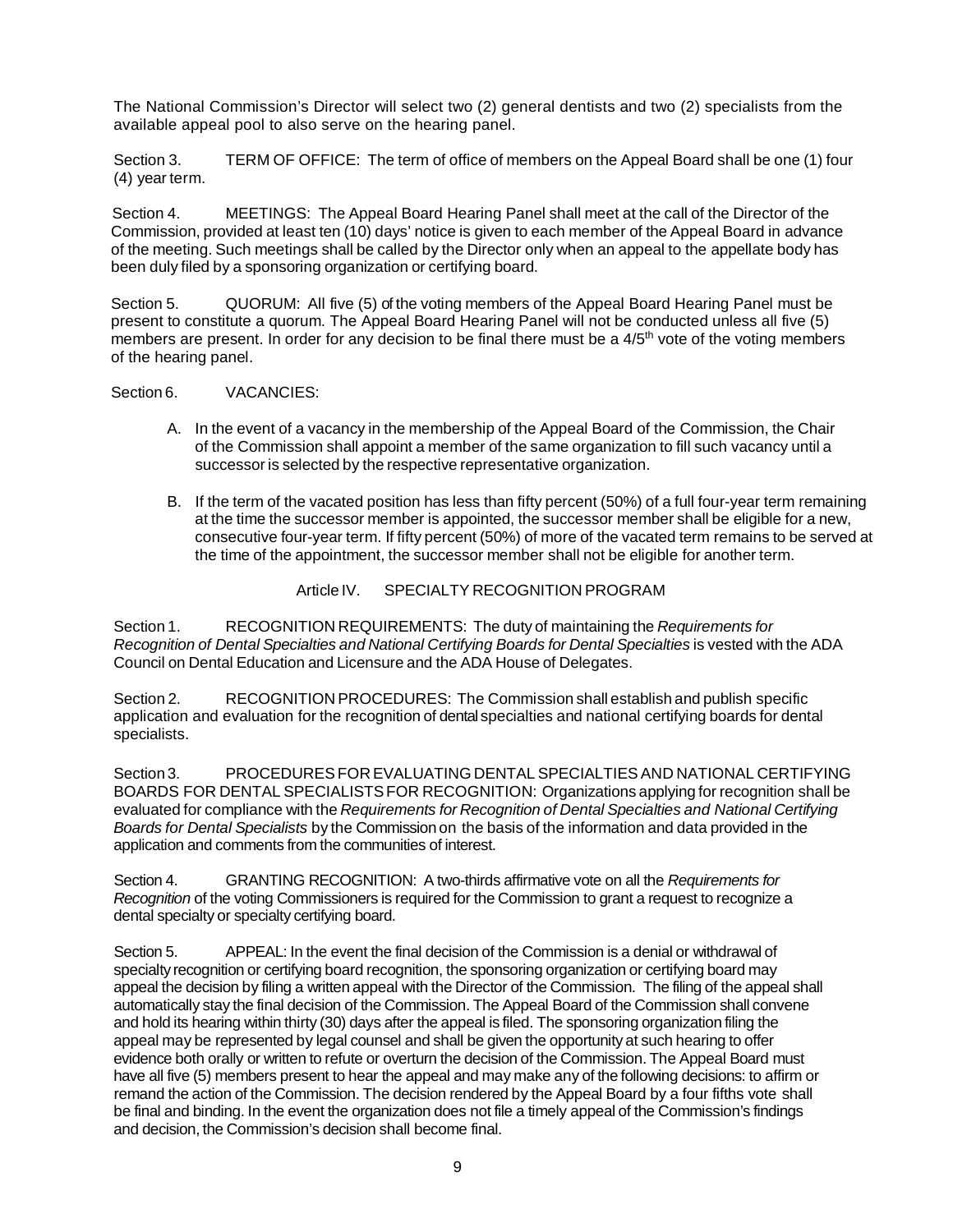# Article V: OFFICERS

Section 1: OFFICERS: The officers of the Commission shall be a Chair, Vice-chair, a Director and such other officers as the Board of Commissioners may authorize. The Chair and Vice-chair shall be elected by the Board of Commissioners.

Section 2: ELIGIBILITY: The Chair and Vice-chair shall be dentists who are members of the Board of Commissioners. The Chair and Vice-chair shall be active, life or retired members of the American Dental Association.

Section 3: ELECTION AND TERM: The Chair and Vice-chair of the Commission shall be elected annually by the Board of Commissioners. The Vice-chair of the Commission shall become Chair at the end of his or her term as Vice-chair. If the Vice-chair is unable or unwilling to serve as Chair, then the Chair shall be elected by the Board of Commissioners during its regular, annual meeting. The office of Vice-chair shall be held by a general dentist when the Chair is a specialist, and by a specialist when the Chair is a general dentist. The term of the Chair shall be one (1) year beginning and ending with adjournment of the closing session of the annual meeting of the House of Delegates of the American Dental Association.

Section 4: DUTIES: The duties of the officers are as follows:

- A. CHAIR:
- 1. Appoint members and chairs of such committees as are necessary for the orderly conduct of business except as otherwise provided in these *Rules.*
- 2. Circulate or cause to be circulated an announcement and an agenda for each regular or special meeting of the Board of Commissioners.
- 3. Preside during meetings of the Board of Commissioners.
- 4. Prepare or supervise the preparation of the annual report of the Commission.
- 5. Prepare or supervise the preparation of an annual budget of the Commission.
- 6. Represent the Commission during sessions of the House of Delegates of the American Dental Association.
- B. VICE-CHAIR: The Vice-chair of the Commission shall assist the Chair in performance of his or her duties. If the Chair is unable to attend any given meeting of the Board of Commissioners, the Vice-chair shall preside at the meeting. If the Vice-chair is also unable to attend the meeting the other members of the Board of Commissioners present and voting shall elect by majority an acting chair for the purpose of presiding at that meeting only.
	- a. VACANCIES: In the event the vacancy involves the Chair, the Vice-chair shall immediately assume all duties of the Chair. In the event the vacancy involves the Vice-chair, a meeting of the Commission shall be convened to select a new Vice-chair.

#### Section 5. DIRECTOR:

- A. Appointment: The Director of the Commission shall be an employee of the American Dental Association selected by the Executive Director of that Association.
- B. Duties: The Director of the Commission shall:
- 1. Prepare an agenda and keep minutes of meetings of the Board of Commissioners.
- 2. See that all notices are duly given in accordance with the provisions of these *Rules* or as required by law.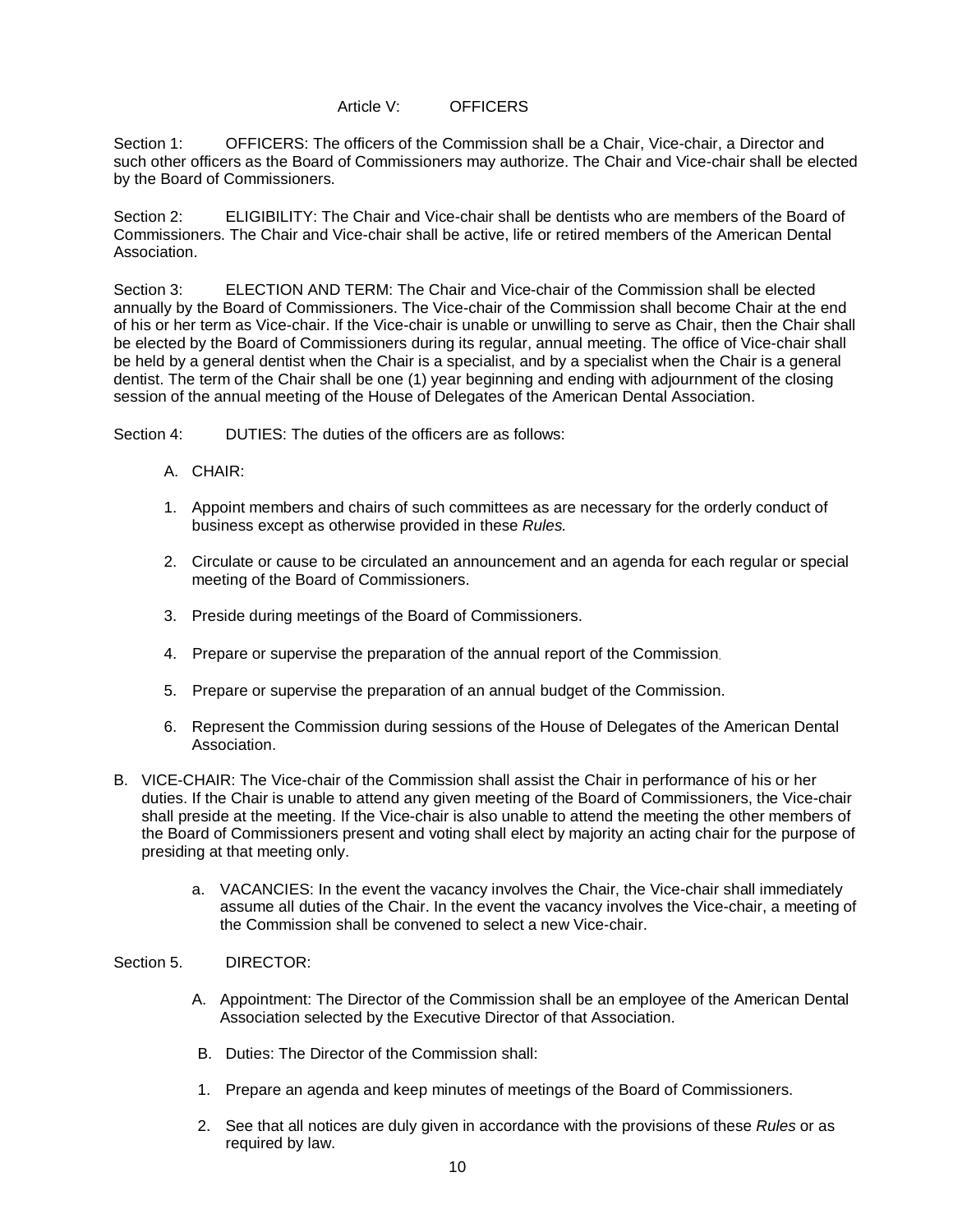- 3. Be the custodian of records of the Commission.
- 4. Manage the office and staff of the Commission.
- 5. In general perform all duties incident to the office of Director.

# Article VI: REMOVAL FOR CAUSE

Pursuant to the *Rules of the National Commission on Recognition of Dental Specialties and Certifying Boards*, the following are causes for removal of a member from the Board of Commissioners or Appeal Board:

- continued, gross or willful neglect of the duties of the office;
- failure to comply with the Commission's policies on conflict of interest;
- failure or refusal to disclose necessary information on matters of Commission business;
- failure to keep confidential any exclusive information protected by secrecy that becomes known to the member by reason of the performance of his or her duties on the Commission's behalf;
- failure to comply with the Association's professional conduct policy and prohibition against harassment;
- unauthorized expenditures or misuse of Commission funds:
- unwarranted attacks on the Commission, any of its committees or any person serving the Commission in an elected, appointed or employed capacity;
- unwarranted refusal to cooperate with any Commission officer, Commission, Committee or Appeal Board member of staff;
- misrepresentation of the Commission and any person serving the Commission in an elected, appointed or employed capacity to outside persons;
- being found to have engaged in conduct subject to discipline pursuant to Chapter XI of the *Governance and Organizational Manual* of the American Dental Association; and
- conviction of a felony.

Article VII. MISCELLANEOUS

Section 1. Meeting Minutes: Minutes of the National Commission's Annual meeting shall be posted and available for public viewing.

Section 2. Contracts: The Commission may enter into contracts for services related to specialty and certifying board recognition activities pursuant to the policies and procedures of the Commission.

Section 3. Parliamentary Procedure: The rules contained in the current edition of "The American Institute of Parliamentarians Standard Code of Parliamentary Procedure (AIPSC)" shall govern the deliberations of the Board of Commissioners and Appeal Board in all instances where they are applicable and not in conflict with the *Constitution and Bylaws* of the American Dental Association, the *Governance and Organizational Manual* of the American Dental Association, and these *Rules.*

#### Article VIII. AMENDMENTS

These *Rules* may be amended at any meeting of the Board of Commissioners by a two-thirds majority vote of the members of the Board present and voting.

Adopted 12/19; Revised 3/20; 9/20; 4/21, 3/22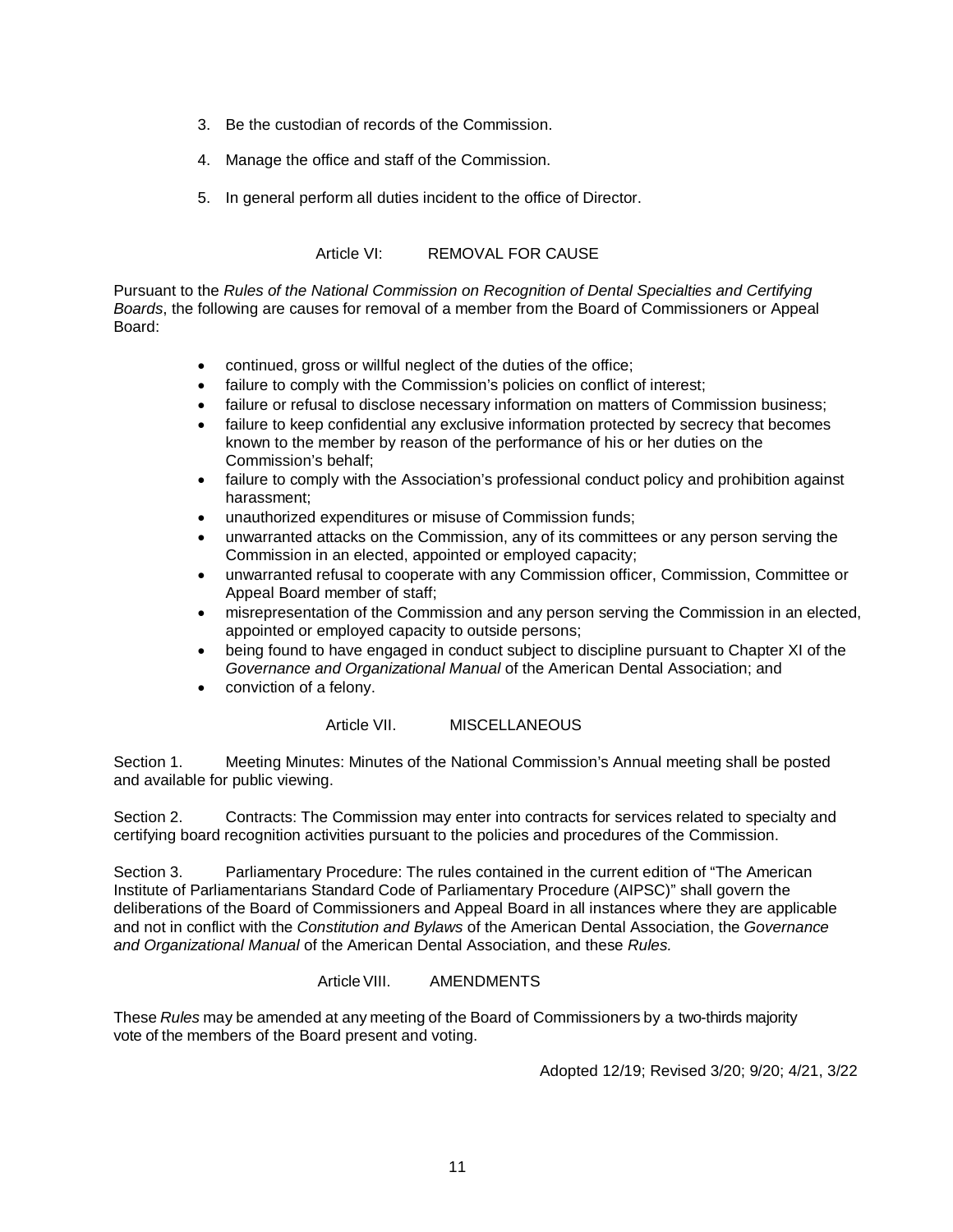# **C. POLICY ON DEVELOPMENT OF ADMINISTRATIVE AND OPERATIONAL POLICIES**

The purpose of the National Commission on Recognition of Dental Specialties and Certifying Boards as described in its *Rules* and in the American Dental Association (ADA) Bylaws is: (a) Formulate and adopt procedures for the recognition of specialties and specialty certifying boards in accord with the *Requirements for Recognition of Dental Specialties and National Certifying Boards for Dental Specialists* and; (b) Grant or deny specialty recognition to specialty organizations and specialty certifying boards seeking recognition in accord with the *Requirements for Recognition of Dental Specialties and National Certifying Boards for Dental Specialists*. It may be necessary for the National Commission to develop policy statements in the process of conducting its business. Such policy may be related to dental specialties and recognition in a general sense, or administrative/operations related. The intended audience of a general policy statement may be the recognized dental specialties and recognized certifying boards, the broader professional community, the general public, state and/or federal governmental entities, or some other more specialized audience.

Although general policy statements adopted by the National Commission may serve a variety of purposes, the procedures which precede adoption are very similar. While the National Commission may elect to circulate proposed general policy for comment, it is not required to do so. Administrative/Operational policy, such as that related to the National Commission, its Review Committees, and any other Standing Committee of the National Commission, including its meetings, and/or policies and procedures related to the recognition of dental specialties and certifying boards, are the purview of the National Commission's Standing Committee on Strategic Planning and Policy Review, and may not be sent out for comment.

Adopted 5/18; Revised 3/20, 4/21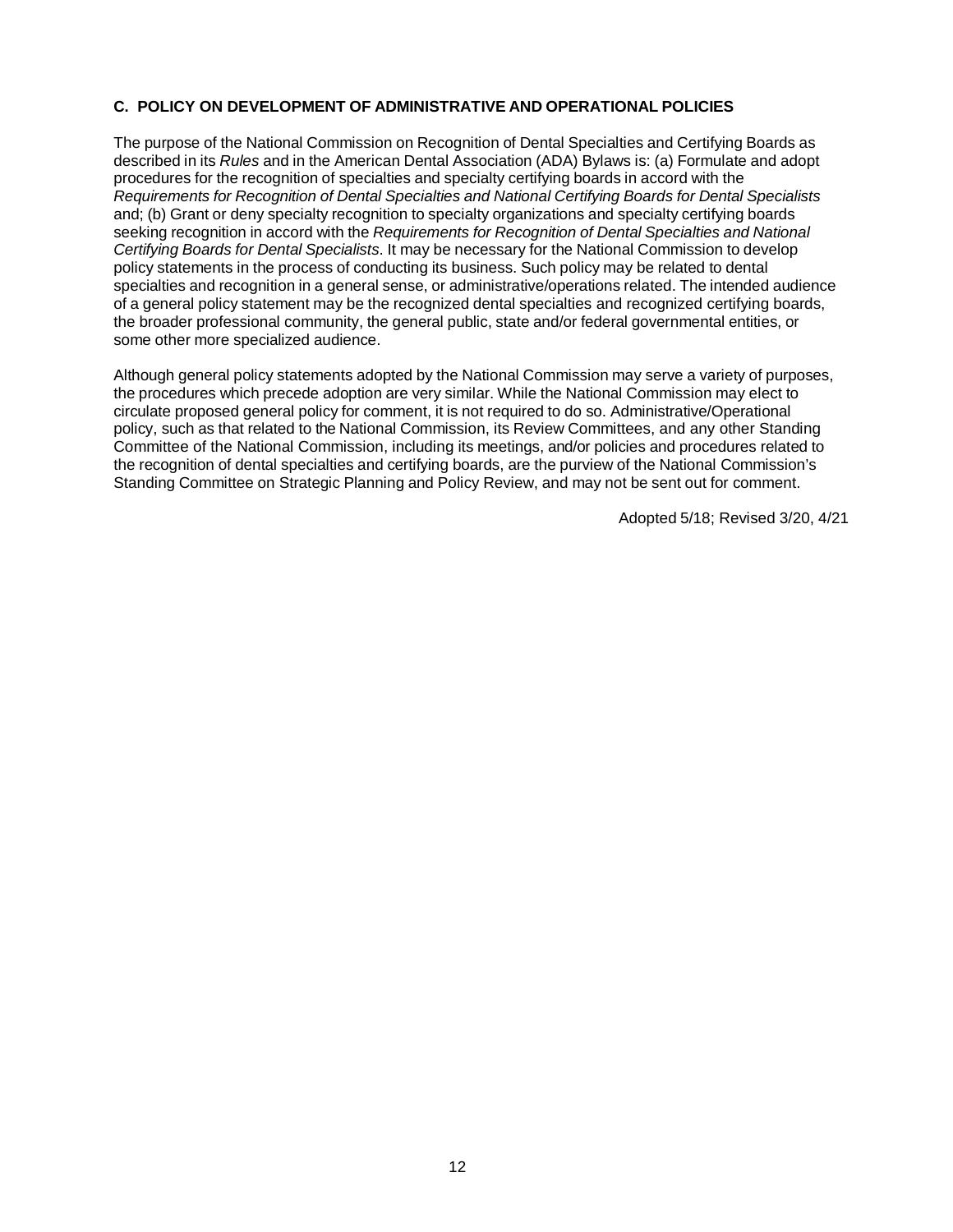# <span id="page-12-0"></span>**II. BOARD OF COMMISSIONERS AND REVIEW COMMITTEES**

#### **A. NATIONAL COMMISSION AND COMMISSION MEETINGS**

The National Commission meets on an annual basis to consider information from the recognized specialty sponsoring organizations and recognized certifying boards, applications for recognition, and policies and procedures related to the recognition of dental specialties and certifying boards.

#### **1. Composition and Criteria**

The Board of the National Commission shall consist of:

One (1) dentist representative, who has attained specialty status, will be selected by the respective specialty sponsoringorganization.

An equal number of general dentists selected from nominations open to all trustee districts from the active, life or retired members of the American Dental Association. These members shall be appointed by the Board of Trustees.

One (1) public consumer member who is neither a dentist nor allied dental personnel, in dental education, an employee of the American Dental Association or member of the AmericanDental Association governing board; an employee or member of a governing board of any dental-related association, an employee of a state dental board or the spouse, parent, child, sibling of an individual identified above who are selected by the National Commission, based on established and publicized criteria.

Criteria (All Appointees)

.

- a. Ability to commit to four (4) year term;
- b. Willingness to commit three (3) to five (5) days per year to activities, including training, comprehensive review of print and electronically delivered materials, and travel to National Commission meetings;
- c. Stated willingness to comply with all National Commission *Rules*, policies and procedures;
- d. Ability to conduct business through electronic means.

Adopted 5/18; Revised 3/19, 3/20, 4/21

# **B. POLICY ON THE NOMINATION OF PUBLIC MEMBERS**

As outlined in the *Rules* adopted by the National Commission on Recognition of Dental Specialties and Certifying Boards, the composition of the Board of Commissioners and Appeal Board will contain one (1) representative of the public on each Board. Public members play a vital role in bringing the public/consumer perspective to the deliberations of Board of Commissioners and Appeals Board. This perspective allows the public member to function as the Board member with the least amount of inherent bias, nor are they subject to potential undue influence from an appointing organization. For these reasons, the public member aids the Chair, the Director, and legal counsel in assessing potential conflict of interest issues of other appointed members of the National Commission when those issues arise.

The National Commission will actively seek and encourage applications from qualified individuals of diverse backgrounds. The National Commission will publicize open positions by posting notices on the National Commission website and and/or emailing notices to professional organizations, state boards, and other interested parties and groups. Notices shall be sent at least 60 days or more before the deadline for applications.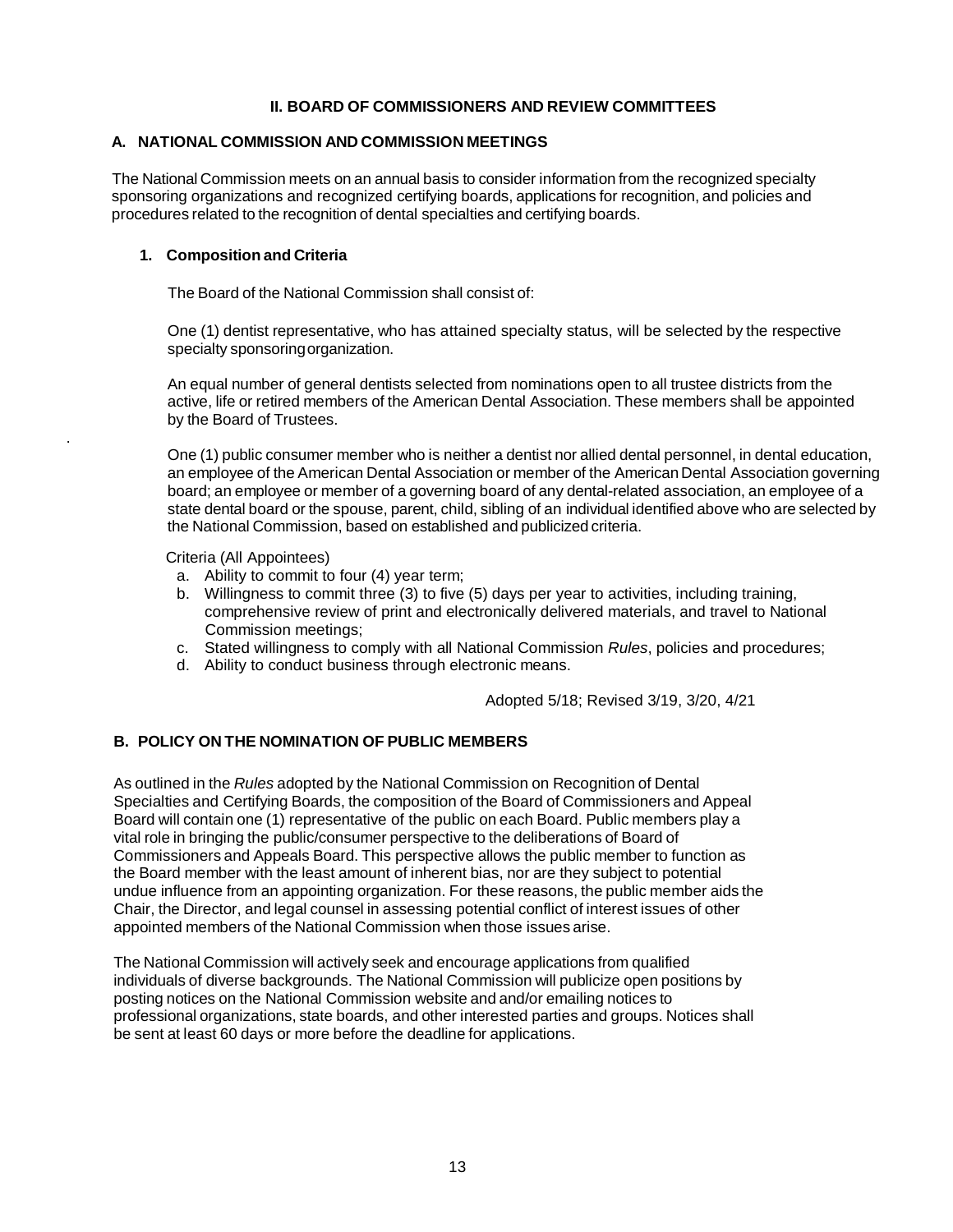The representative of the public nominee should not have any formal or informal connection to the profession of dentistry; also the member should have an interest in, or knowledge of health related issues. In order to serve, the nominee must not be a:

- a. Dentist or member of an allied dental discipline;
- b. Dental educator;
- c. An employee of the American Dental Association or member of the American Dental Association governing board;
- d. An employee or member of a governing board of any dentally-related corporation, business, organization or association;
- e. An employee of a state dental board; or
- f. A patient of record of a past or current commissioner or past or current officer of a group petitioning for recognition
- g. Spouse, parent, child or sibling of an individual identified above (a through f).
- **1. Nomination Criteria:** The following criteria are requirements for nominating members to serve on the Board of Commissioners and Appeal Board.

All Nominees:

- a. Ability to commit to a four (4) year term;
- b. Willingness to commit five (5) to ten (10) days per year to National Commission activities, including training, comprehensive review of print and electronically delivered materials and travel to National Commission meetings;
- c. Stated willingness to comply with all National Commission *Rules*, policies and procedures;
- d. Ability to conduct business through electronic means.

Each nominee will complete the National Commission on Recognition of Dental Specialties and Certifying Boards nomination application, which will be submitted to National Commission staff. The National Commission Nomination Committee willreview all applications for the public Commissioner and Appeal Board member and make a recommendation to the Board of Commissioners. The Board of Commissioners may vote by mail ballot or meet by conference call to discuss and appoint the public members of the Board of Commissioners and Appeal Board.

Adopted 5/18; Revised 3/19, 3/20

# **C. REVIEW COMMITTEES AND REVIEW COMMITTEE MEETINGSOFTHE NATIONAL COMMISSION**

- **1. Structure:** The chair of each review committee will be a current commissioner of the National Commission appointed by the chair of the National Commission.
	- a. Consensus is the method used for decision-making; however if consensus cannot be reached and a vote is required, then the chair may only vote in the case of a tie (American Institute of Parliamentarians Standard Code of Parliamentary Procedures). If a review committee cannot reach a decision by consensus, then the review committee will prepare a report stating the rationale for its recommendation submitted to the National Commission for consideration. The chair and the director of the National Commission should be informed promptly when this occurs.
	- b. Member terms of commissioners will be a one (1) year appointment; multiple terms may be served on the same or a different committee.
	- c. The National Commission public member will be appointed to each of the Review Committees for their entire four (4) year term.
	- d. Conflict of interest policies and procedures are applicable to all review committee members.
	- e. The Chair of each review committee will be expected to speak to the committee's position during the National Commission meeting.

# **2. Composition**

Review Committee on Specialty Recognition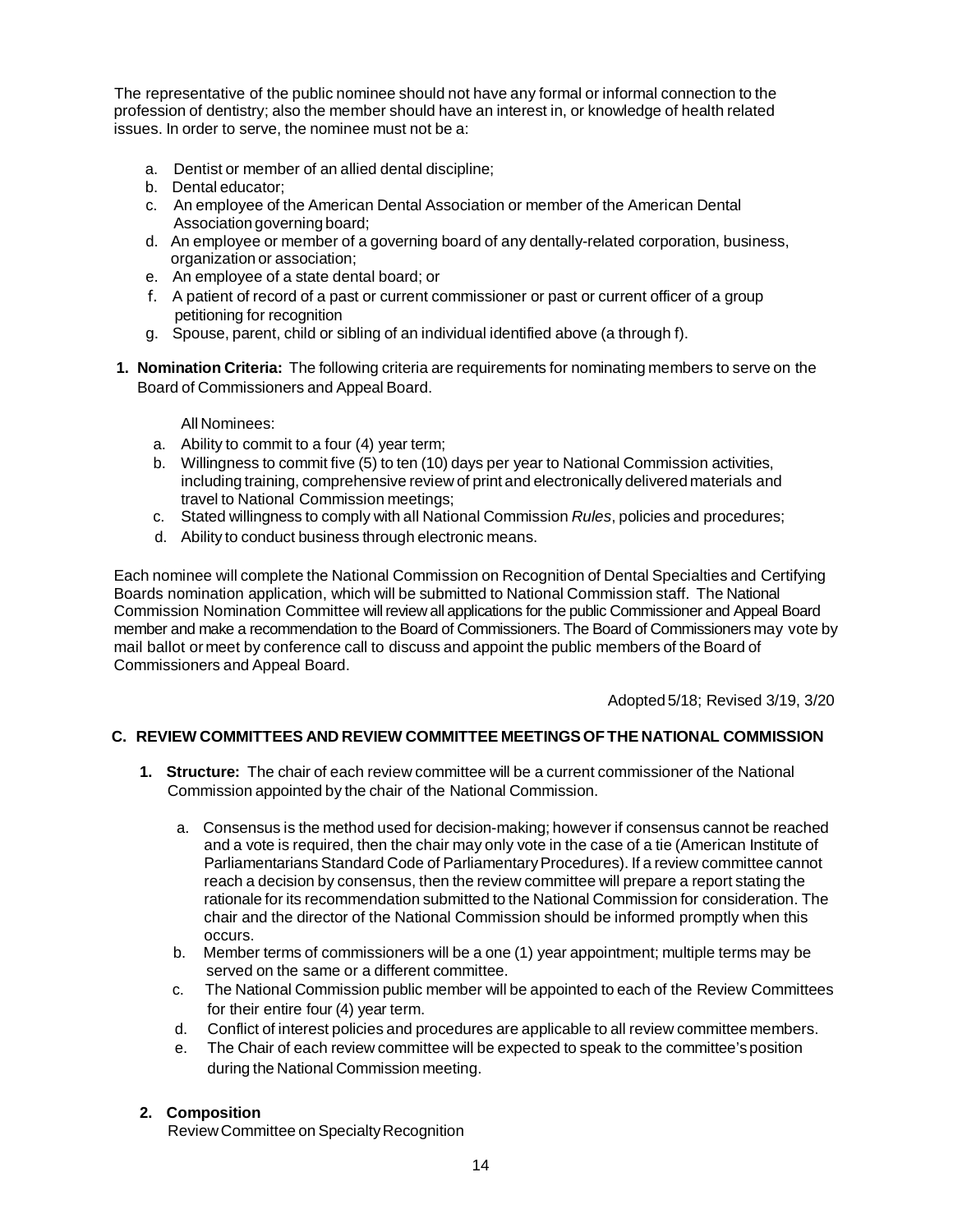- a. Six (6) commissioners appointed by the National Commissionchair
- b. The National Commission public commissioner

Review Committee on SpecialtyCertifying Board Recognition

- a. Six (6) commissioners appointed by the National Commission chair
- b. The National Commission public commissioner

# **3. Use of External Non-Voting Subject Matter Experts**

If a Review Committee wishes to seek input from an external subject matter expert to assist and provide expert testimony in the review of the Periodic Review of Dental Specialty Education and Practice, the Annual Report of the Recognized Certifying Boards and/or an Application for Recognition, the Review Committee has the authority to bring in such expert(s) and determine the specific content assistance that is required without interference by the Board of Commissioners and/or any other parties that may have interest in what is being considered by the Review Committee. In order to seek the assistance of an external subject matter expert, all members of the Review Committee must agree that such expert testimony is required. It will be the responsibility of the Review Committee to make the determination of what professional organization will be contacted to provide a subject matter expert. If there is a fee involved with seeking the assistance of an external subject matter expert, the Review Committee is required to consult with the Chair of the National Commission to determine whether there are funds available in the National Commission's budget.

 The external subject matter expert(s) will only act in an advisory capacity to the Review Committee and will not be a voting member of the committee, nor will be they present during the final deliberations of the Review Committee.

Adopted 5/18; Revised 3/19, 3/20, 9/20; 4/21

# **D. NATIONAL COMMISSION STANDING COMMITTEES**

The National Commission on Recognition of Dental Specialties and Certifying Boards has four (4) standing committees: Communication and Technology, Finance, Nomination and Strategic Planning and Policy Review. Additionally, ad hoc committees and other committees and task forces may be formed to address specific issues or concerns. An ad hoc committee functions until the issue is resolved or until it becomes a standing committee of the National Commission.

Occasionally, a Commissioner may be asked to serve on other task forces or joint committees that could include representatives from the American Dental Association, the American Dental Education Association or other organizations.

The charge to each of the National Commission's standing committees follows:

#### **1. StrategicPlanning and Policy Review Committee**

- a. Develop an ongoing strategic planning process;
- b. Develop and implement a formal program of outcomes assessment tied to strategic planning;
- c. Monitor and make recommendations to the National Commission regarding changes that may affect operations;
- d. Develop National Commission policies and procedures contained in the Policy and Procedure Manual;
- e. Review the National Commission's Policy and Procedure Manual in its entirety over a three (3) year period to ensure that all policies and procedures are current and relevant; and
- f. Review progress on the National Commission's Strategic Plan on an annual basis.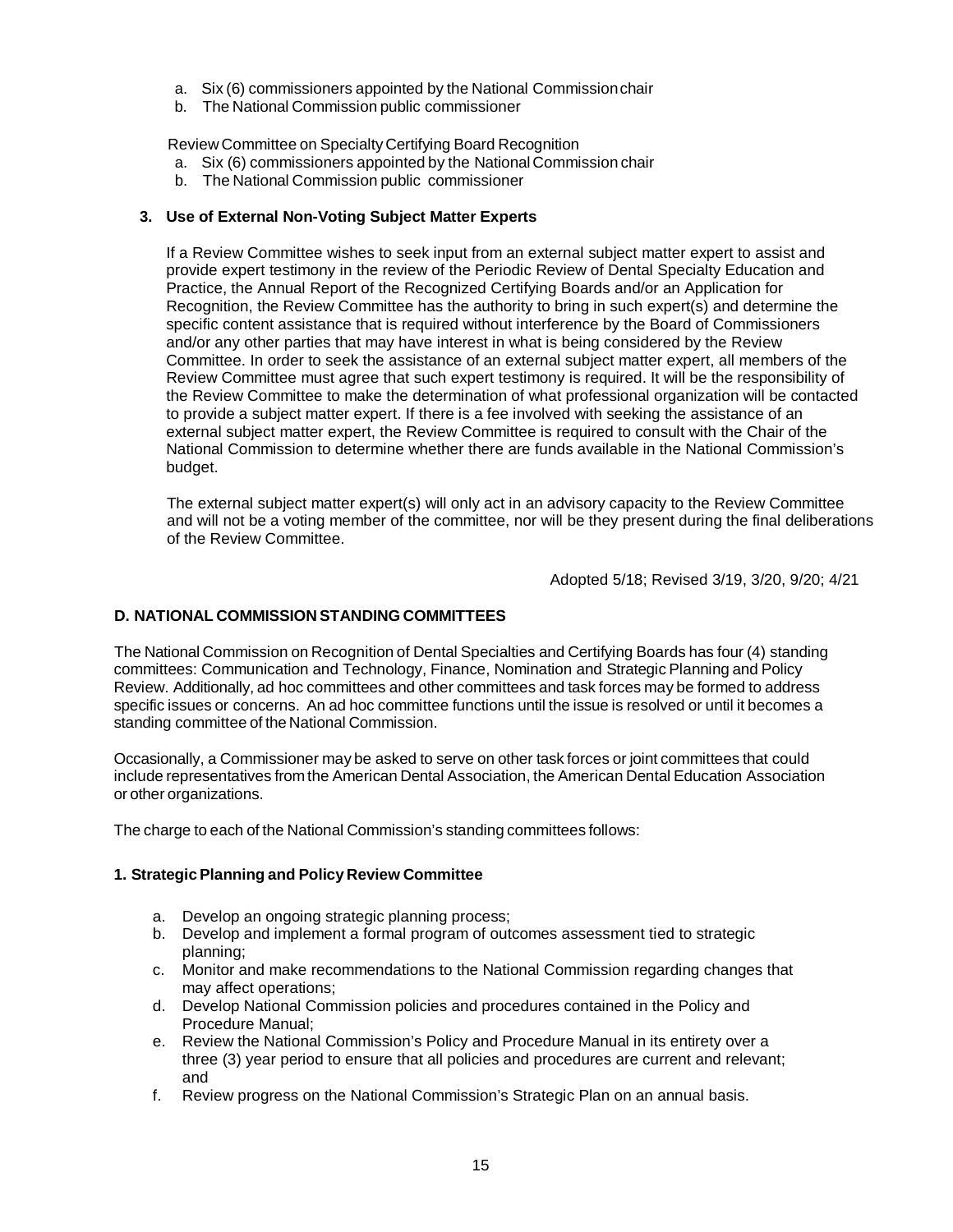# **2. NominationCommittee**

- a. Review nominations and make recommendations for appointment of consumer/public members to the National Commission;
- b. Review nominations and make recommendations for appointment of consultants to Review Committees of the National Commission;
- c. Ensure the pre-nomination education process provides information regarding expectations and duties of commissioners and review committee members; and
- d. Periodically review nomination and selection criteria and make recommendations for changes if necessary, consist with the National Commission's Strategic Plan and polices.

# **3. Finance Committee**

- a. Monitor, review and make recommendations to the National Commission concerning the annual budget; and
- b. Make annual determinations on application fees, assessments and the financial<br>b. The financial state as a sight correspondence and their earlifeing beards. obligations of the specialty organizations and their certifying boards.

# **4. Communication and Technology Committee**

- a. Develop and implement National Commission Communication Plan to educate the public/ communities of interest on the role of the National Commission and improve communication;
- b. Investigate and make recommendations to the Board of Commissioners on development and costs related to technology upgrades; and
- c. Work with Commission staff on revised content of the National Commission website.

Adopted 5/18; Revised 3/20, 4/21

# **E. POLICY ON REMOVAL OF NATIONAL COMMISSION AND APPEAL BOARD MEMBERS**

 Pursuant to the *Rules* of the National Commission on Recognition of Dental Specialties and Certifying Boards, the National Commission may remove a Commission member or Appeal Board member due to any of the following:

- continued, gross or willful neglect of the duties of the office;
- failure to comply with the National Commission's policies on conflict of interest;
- failure or refusal to disclose necessary information on matters of National Commission business;
- failure to keep confidential any exclusive information protected by secrecy that becomes known to the member by reason of the performance of his or her duties on the National Commission's behalf;
- failure to comply with the Association's professional conduct policy and prohibition against harassment;
- unauthorized expenditures or misuse of National Commission funds;
- unwarranted attacks on the National Commission, any of its committees or any person serving the National Commission in an elected, appointed or employed capacity;
- unwarranted refusal to cooperate with any National Commission officer, National Commission, Committee or Appeal Board member or staff;
- misrepresentation of the National Commission and any person serving the National Commission in an elected, appointed or employed capacity to outside persons;
- being found to have engaged in conduct subject to discipline pursuant to Chapter XI of the *Governance and Organizational Manual* of the American Dental Association; and
- conviction of a felony.

 The Chair of the Board of Commissioners shall notify the accused member in writing of the allegations concerning the member's performance. The written notice shall include a description of the conduct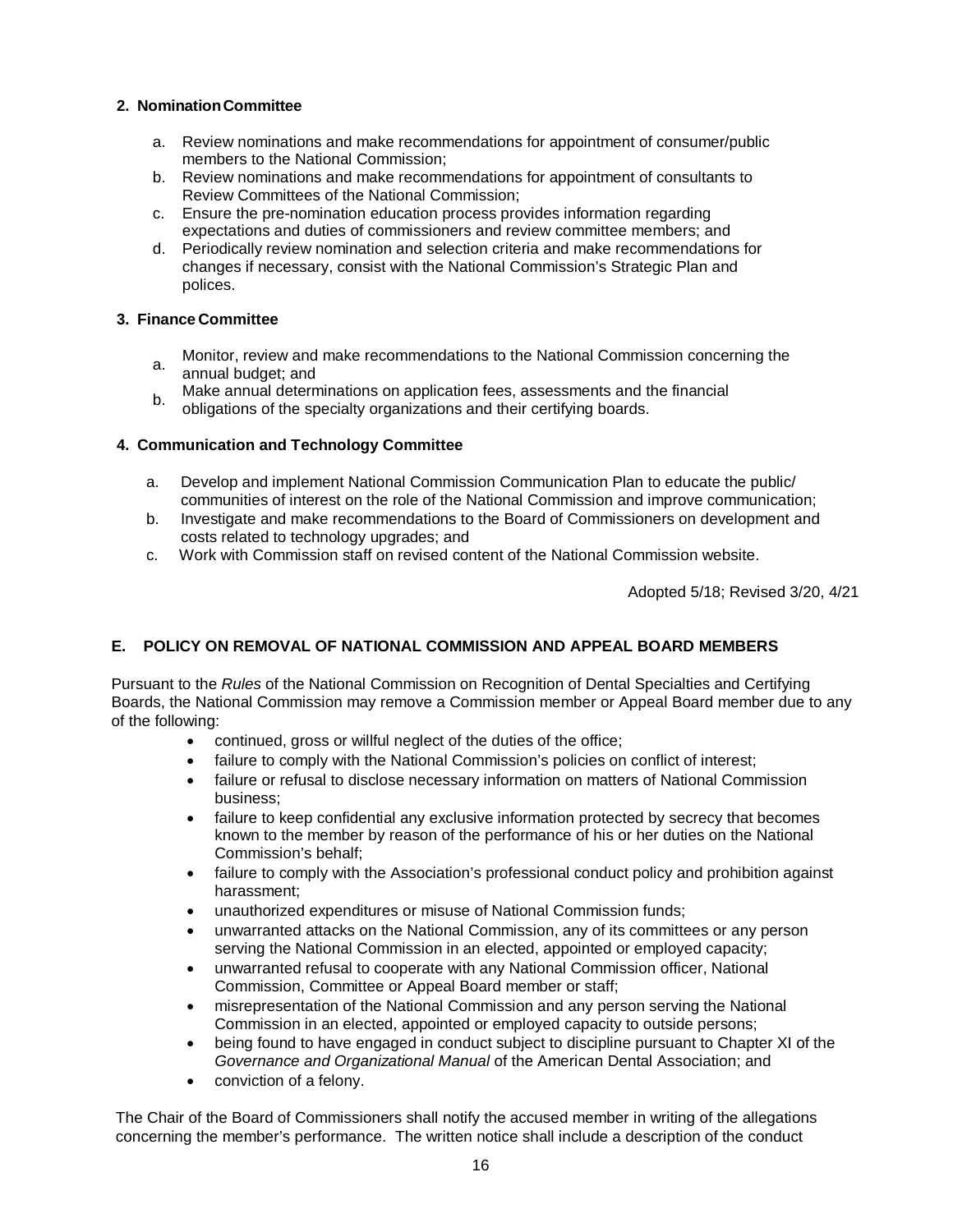purported to constitute each charge. The accused shall be invited to respond in writing within 30 days of notification. If the accused member wishes, he or she may resign the position voluntarily or may request the opportunity to appear before the Board of Commissioners to respond to the allegations. If an appearance is requested, the Board of Commissioners shall schedule the appearance within 30 days. Prior to issuance of the decision of the National Commission, no National Commission or Appeal Board member shall be excused from attending any meeting of the National Commission, Review or Standing Committee or Appeal Board unless there is an opportunity to be heard or compelling reasons exist which are specified in writing by the National Commission.

 Formal rules of evidence shall not apply to the appearance to discuss the allegations made, but if requested the Board of Commissioners shall permit the accused member to be assisted by legal counsel at the accused own expense. Following the appearance, the Board of Commissioners shall decide by majority vote whether or not to remove the accused member. Any decision, which results in the removal of a Commissioner or Appeal Board member for cause shall be communicated to the accused within ten (10) days and shall specify the findings of fact which support the decision to remove the accused member. If the Board of Commissioners decides to remove the accused, the action shall create a vacancy on the National Commission or Appeal Board, which shall be filled in accordance with the appropriate provisions in the National Commissions *Rules.* All records of the proceedings and the cause for removal shall be confidential.

 The National Commission shall provide notice to the American Dental Association Board of Trustees and any relevant appointing organization once the National Commission acts to remove a member for cause.

Adopted 3/20; Revised 3/22

# **F. POLICY ON APPOINTMENT OF COMMISSION AND APPEAL BOARD MEMBERS IF APPOINTING ORGANIZATION FAILS TO APPOINT DUE TO A VACANCY**

In the event of a vacancy in the office of Commissioner or Appeal Board, the Director of the Commission shall notify the appointing organization such association shall select a successor who possess the qualifications established by the *Governance and Organizational Manual* of the American Dental Association and the *Rules* of the National Commission to complete the unexpired term. In the event the appointing organization fails to select a replacement by the prescribed deadline, it shall be the responsibility of the National Commission to select an appropriate representative to complete the unexpired term.

In the event the National Commission must select a replacement for an unexpired term, the Commission will actively seek and encourage applications from qualified individuals. The Commission will publicize the open position(s) by posting notices on the National Commission website and/or emailing notices to professional organizations, state boards, and other interested parties and groups.

Adopted 3/20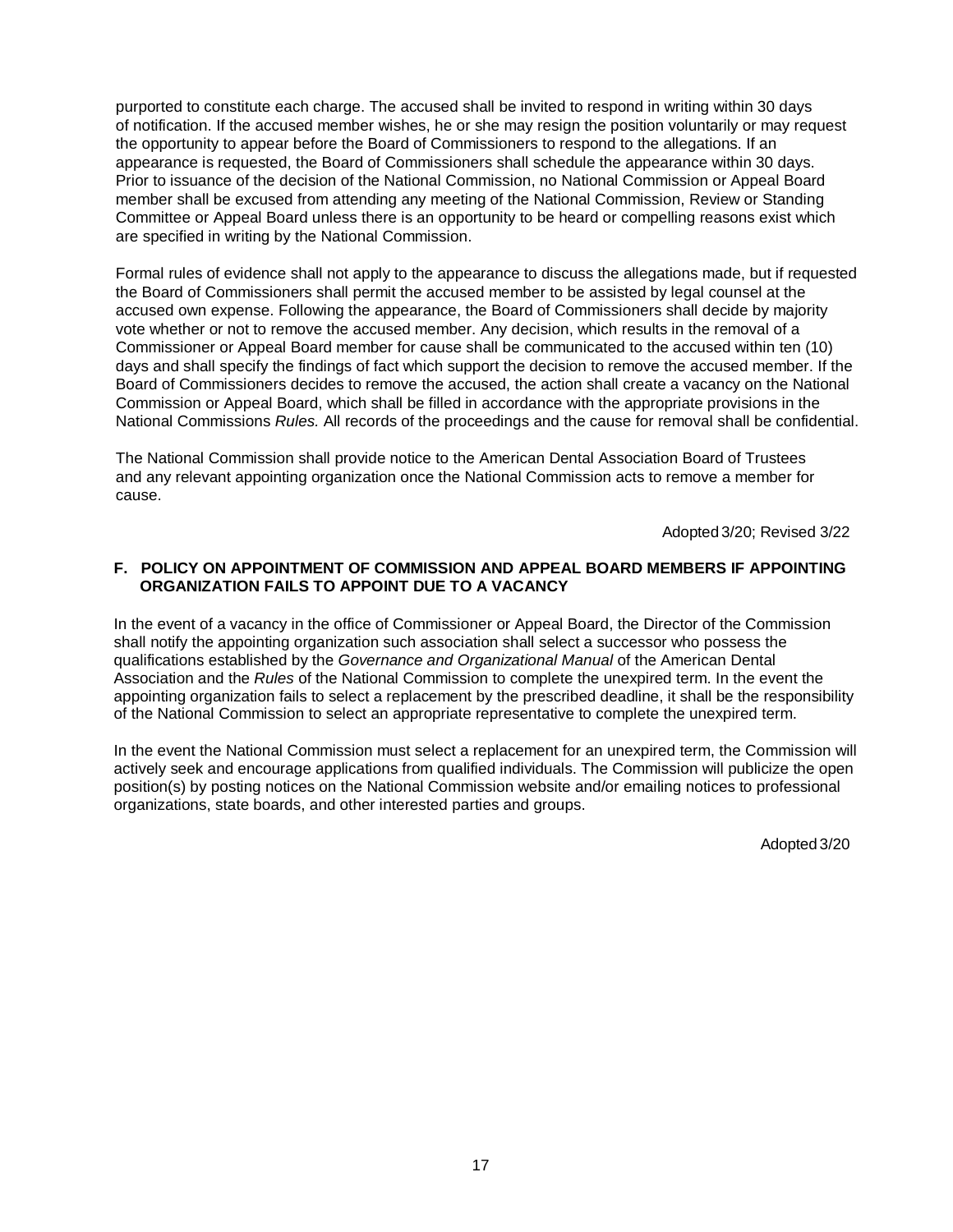#### **III. GENERAL NATIONAL COMMISSION POLICIES ANDPROCEDURES**

# <span id="page-17-0"></span>**A. CONFIDENTIALITYPOLICY**

Certain materials generated and received by the National Commission on Recognition of Dental Specialties and Certifying Boards are confidential and must not be improperly disclosed. The National Commission's Confidentiality Policy applies to all documentation generated by the National Commission Board of Commissioners, the Review and Standing Committees and the Appeal Board. Confidential materials are maintained to ensure the integrity of the specialty recognition process, and may be shared by the National Commission in instances related to responding to state or federal legal requirements, as appropriate. Confidentiality applies without limitation, to the following documents and to the information contained in those documents:

**Specialty Recognition Applications:** After an application for recognition has been reviewed by the director of the National Commission to ensure that the required documentation including appendices have been submitted, the National Commission will publish an announcement to the public that the application has been received but will not release any information contained in the document. In the case of incomplete applications, receipt of the application will remain confidential and no public announcement will occur. The National Commission will not release any information contained in the application without first informing the sponsoring organization. Applications rejected by the National Commission are not released, unless prior written approval is obtained by the sponsoring organization. All documentation in the application for recognition is confidential until the respective Review Committee has reviewed the documentation for completeness and the application is ready to be circulated for public comment. If an application for recognition has been circulated for comment, all comments will remain confidential.

 **Protected Health Information:** The National Commission does not accept documents with Patients' Protected Health information (PHI) and/or Personally Identifiable Information (PII) in the application/annual reports/periodic reviews by a sponsoring organization or a certifying board. Applications/annual reports/periodic reviews will be returned to the organization for removal of any PHI/PII contained within the document. The National Commission does not accept comments from the communities of interest that contain PHI/PII. The submitting organization or individual will be informed that the comment has been destroyed and that a new comment needs to be submitted without any PHI/PII.

**Surveys:** Routinely gathered data is used in the recognition of the certifying boards. The National Commission may release to the public any portion of survey data that is collected annually unless the terms of confidentiality for a specific section are clearly indicated on the survey instrument. Subsections of each survey instrument containing data elements which are confidential are clearly marked.

**Meeting Materials and Discussions:** Background reports and informational materials related to the recognition of proposed dental specialties, the recognized dental specialties, proposed certifying boards and the recognized certifying boards are regularly prepared for review by the National Commission. These materials and all discussions related to recognition and/or re-recognition shall remain confidential. The National Commission determines when, and the manner in which, newly adopted policy and informational reports will receive public distribution.

**Meetings:** All business conducted during the National Commission Board of Commissioners meeting including the review of policy, finances and discussions related to the recognition and/or re-recognition of dental specialties and certifying boards is confidential and conducted in closed session. All deliberations of the Appeal Board are confidential and conducted in closed session. All business conducted during Review and Standing Committee meetings is confidential and conducted in closed session.

Adopted 5/18; Revised 3/19, 3/20, 3/22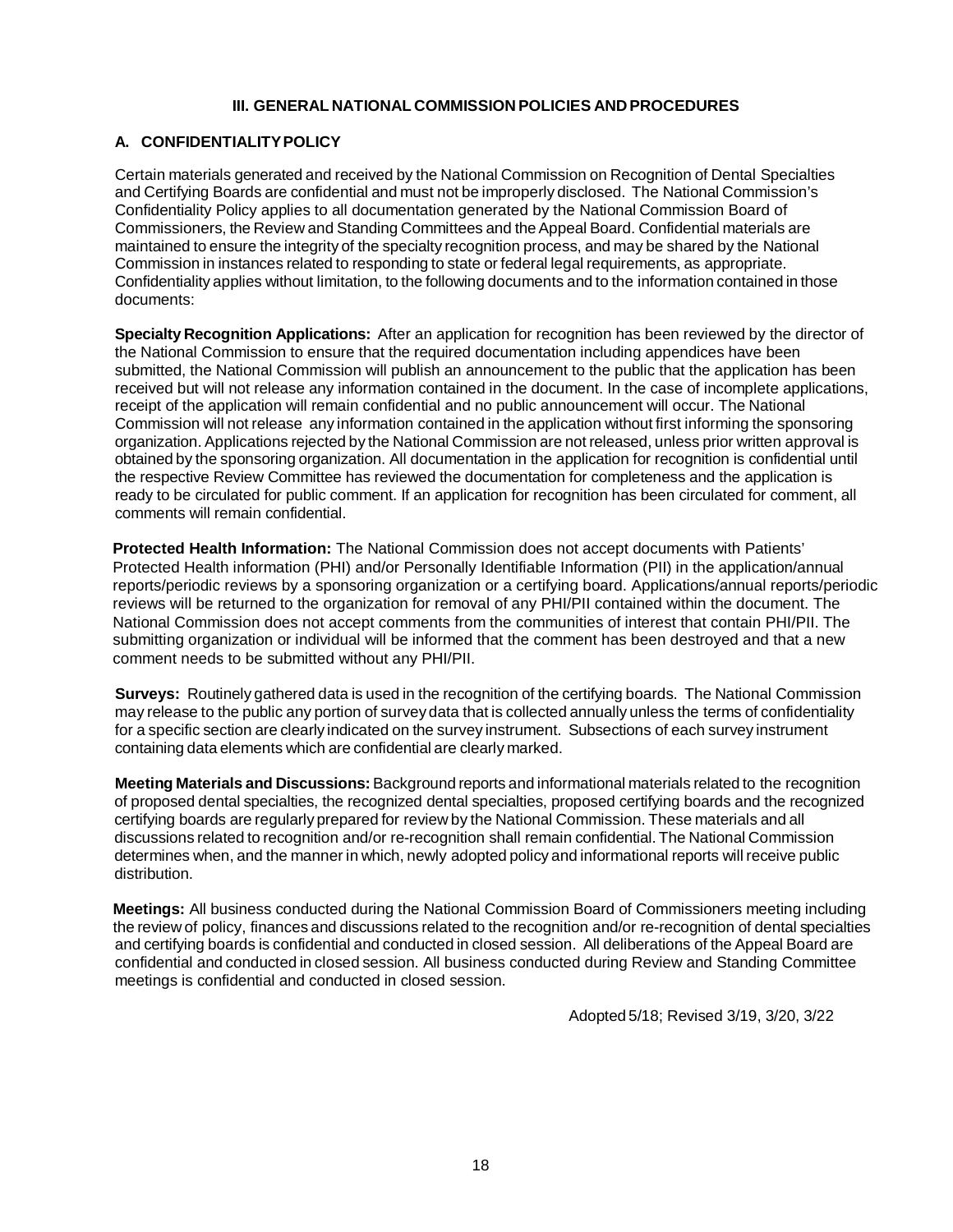# **B. CONFLICT OF INTEREST POLICY**

Policies and procedures used in the recognition of dental specialties and certifying boards provides a system of checks and balances regarding the fairness and impartiality in all aspects of the process. A central component of the National Commission's operations is the impartiality of its decision-making and each member's personal duty to avoid real conflicts of interest or even the appearance of conflicts of interest. The potential for a conflict of interest arises when a member's duty to make decisions in the public's or professions best interest is compromised by competing interests of a personal or private nature.

A conflict of interest is considered to be a partiality or bias, either of which might interfere with objectivity in the recognition process. Clear procedures for due process, as well as strict guidelines for all written documentation and recognition decisions reinforce adherence to transparent and fair practices. Every effort is made to avoid conflict of interest, either from the point of view of discipline-specific sponsoring organizations, the discipline-specific certifying boards, the ADA, or any person representing the National Commission.

Although Commissioners are appointed by designated communities of interest, their duty of loyalty is first and foremost to the National Commission. A conflict of interest exists when a Commissioner holds an appointment as an officer in another organization within the National Commission's communities of interest. Therefore, a disqualifying conflict of interest would be presented by the situation wherein a Commissioner or a Commissioner-designee provides simultaneous service to the National Commission and an organization within the communities of interest. (Refer to Policy on Simultaneous Service)

The National Commission believes that a conflict of interest or the appearance of a conflict of interest must be avoided in all situations in which decisions are being made by Commissioners or members of the Appeal Board. Even where there is no conflict of interest that would require the removal of a Commissioner or the disqualification of a Commissioner-designee, a conflict of interest with respect to a particular issue or decision may arise. No Commissioner or member of the Appeal Board should participate in any decisions in which he or she has a financial or personal interest, has divided loyalties, and/or has a personal stake related to the outcome of a decision.

During a term of service to the National Commission, a Commissioner or Appeal Board member, must not independently consult with a sponsoring organization or certifying board that is seeking recognition from the National Commission, nor with sponsoring organizations or certifying boards that appoint current members to the National Commission.

To safeguard the objectivity of the National Commission, conflict of interest determinations shall be made by the Chair of the National Commission. If the Chair, in consultation with the Director of the National Commission, the public member Commissioner and legal counsel, determine that a Commissioner has a conflict of interest in a particular instance, the Commissioner may be instructed to not access documentation related to the topic in advance of nor at the time of the meeting. Further, the Commissioner may be asked to leave the room and recuse themselves from the discussion and voting or be allowed to participate in the discussion but not allowed to vote. The management of the conflict of interest will be determined by a majority vote of the Board of Commissioners. In cases in which a conflict of interest is less obvious, it is the responsibility of any Commissioner who feels that a potential conflict of interest exists to disclose the potential conflict to the National Commission Chair, who will determine the action that is appropriate under the circumstances.

These conflict of interest analyses and procedures shall also apply to the Appeal Board. In the case of the Appeal Board, if necessary, the respective representative organization will be contacted to identify a temporary replacement Appeal Board member.

Current and former volunteers involved in the National Commission's recognition process may be requested to make presentations to third-parties related to the National Commission and its recognition process at various meetings. In these cases, the volunteer must make it clear that the presentation is not endorsed by the National Commission on Recognition of Dental Specialties and Certifying Boards. Further, it must be made clear that the information provided is based only on experiences of the individual and not being provided on behalf of the National Commission.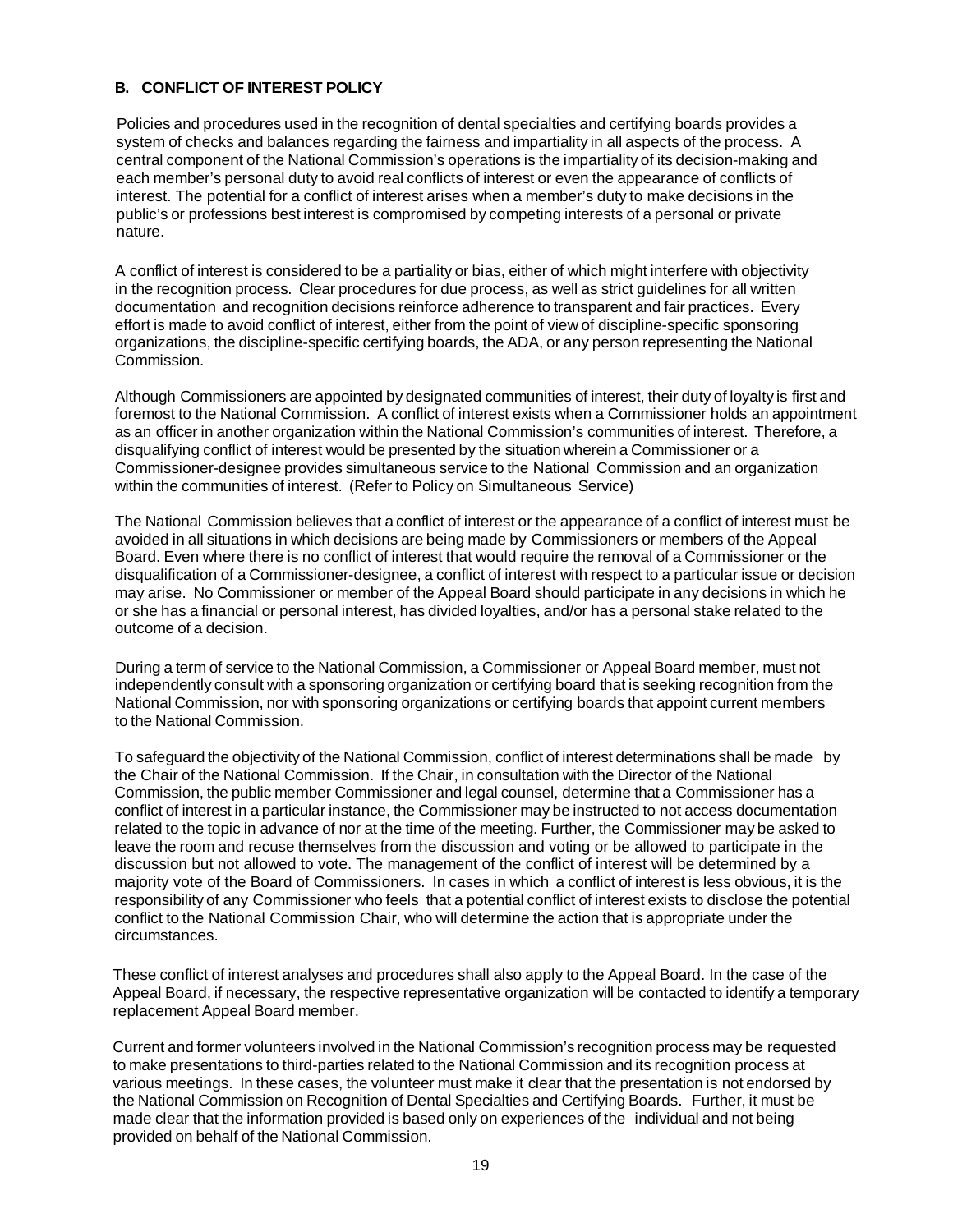A conflict of interest related to the review of applications for recognition includes, but is not limited to:

- Close professional or personal relationship or affiliation with the sponsoring organization/certifying board or key personnel in the organization that is applying for recognition;
- Serving as an independent consultant to the organization that is applying for recognition within the past five years;
- Having a family member who is employed by or affiliated with the organization that is applying for recognition within the past five years;
- Manifesting a professional or personal interest at odds with the organization applying for recognition;

Adopted 5/18, Revised 3/20, 9/20, 3/22

# **C. POLICY ON SIMULTANEOUS SERVICE**

Any member of the National Commission's Board of Commissioners or Appeal Board, may not simultaneously serve as a principal officer, member of an executive committee or executive board on any of the National Commission's primary communities of interest if that organization has a role in appointing a member to the National Commission. The National Commission interprets principal officer to mean individuals with final decision-making authority, which usually includes positions such as the president, president-elect, immediate past president, secretary or treasurer of an organization. The National Commission further defines executive committee and executive board that has final decision-making authority which does not require confirmation by a board or house.

The National Commission has defined primary community of interest in this context as any organizations who have a role in appointing Commissioners and Appeal Board members, including the American Dental Association, the recognized dental specialty sponsoring organizations and their respective certifying boards.

When a simultaneous service conflict is revealed prior to appointment, the appointing organization will be informed that a disqualifying conflict exists and be requested to take steps to identify a replacement for the Board of Commissioners or Appeal Board.

When a simultaneous service conflict arises during the term of a current Commissioner or Appeal Board member, the member will be asked to resolve the conflict by resigning from one of the conflicting appointments. In the event that the member resigns from the National Commission or Appeal Board, the appointing organization will be requested to appoint a new member to complete the vacated term.

If the term of the vacated Board of Commissioners or Appeal Board position has less than fifty percent (50%) of a full four-year term remaining at the time the successor member is appointed, the successor member shall be eligible for appointment to a new, consecutive four-year term. If fifty percent (50%) or more of the vacated term remains to be served at the time of the appointment, the successor member shall not be eligible for another term.

In the event, the appointing organization fails to appoint a successor for the vacated term by the prescribed deadline, it shall be responsibility of the National Commission to select an appropriate replacement. (See Policy on Appointment of Commissioners and Appeal Board Members if Appointing Organization Fails to Appoint Due to Vacancy).

Adopted 5/18; Revised 3/20, 3/22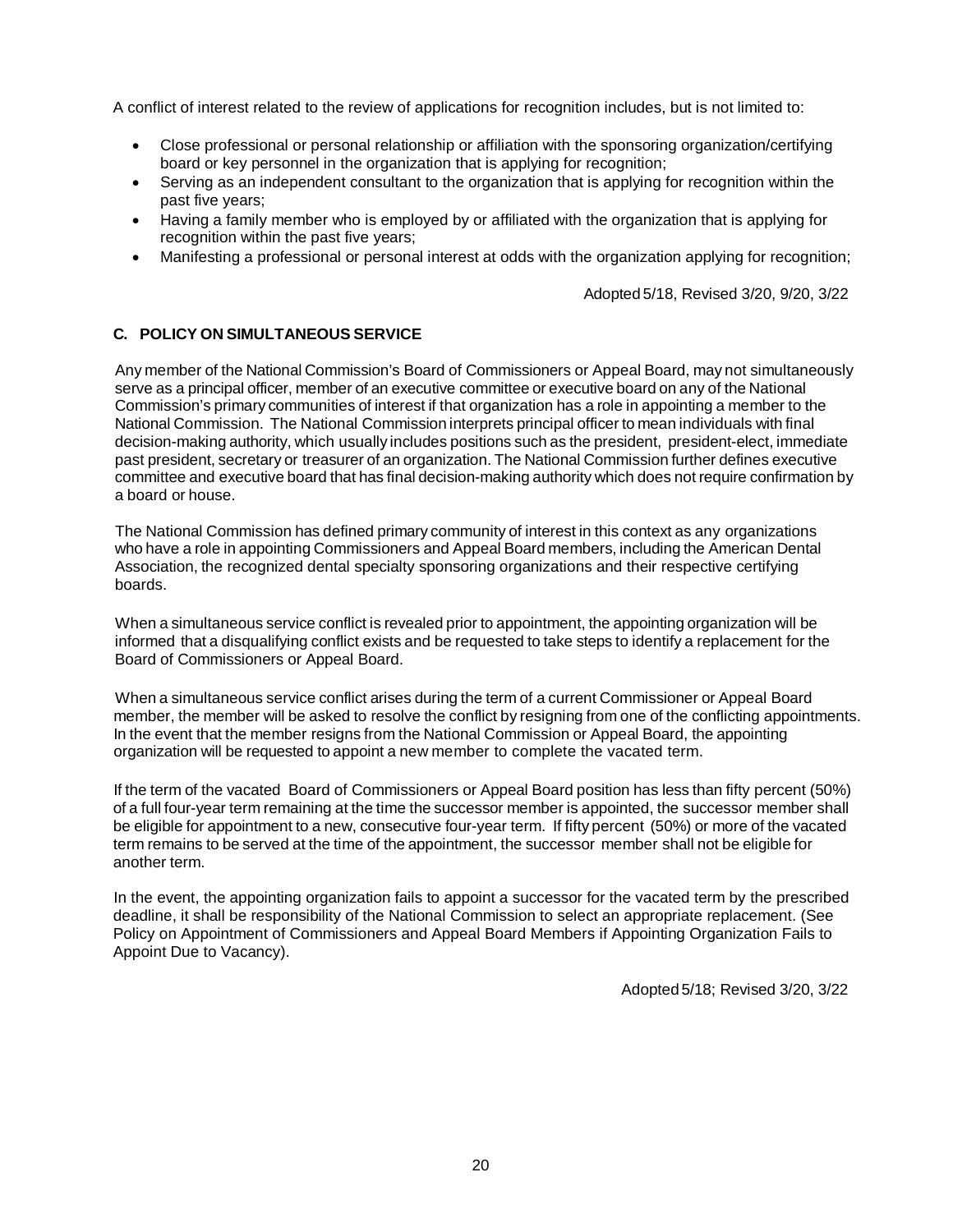# **D. PAYMENT OF ANNUAL FEES BY RECOGNIZED SPECIALTY SPONSORING ORGANIZATIONS**

On an annual basis, the National Commission develops a budget for the ensuing year, which is submitted to the American Dental Association (ADA) Board of Trustees. The budget contains direct and indirect expenses for the National Commission, which are split evenly between the American Dental Association and the recognized specialty sponsoring organizations. Each of the recognized specialty sponsoring organizations remits an annual fee; however, it is the responsibility of the recognized specialty sponsoring organizations to determine how to split their 50% share of the direct and indirect expenses.

All recognized specialty sponsoring organizations are expected to adhere to the due date for payment of all fees. Written requests for an extension must specify a payment date no later than thirty (30) days beyond the initial due date.

As the number of recognized specialties has the potential to vary from year to year, the National Commission reserved the right to make annual adjustments to its operating expenses that are split between the ADA and the recognized specialty sponsoring organizations.

Adopted 5/18; Revised 3/20, 4/21, 3/22

# **E. REFERRAL OF POLICY MATTERSTO THE APPROPRIATE COMMITTEES**

The Chair of the National Commission, in consultation with the National Commission Director, will review all agenda items and refer policy matters to the appropriate committee for discussion and recommendation.

Adopted 5/18

# **F. COMMISSION POLICY AND PROCEDURE RELATED TO COMPLIANCE WITH THE HEALTH INSURANCE PORTABILITY AND ACCOUNTABILITY ACT (HIPPA)**

HIPAA is the federal law that governs how "Covered Entities" handle the privacy and security of patients' protected health information (PHI). HIPAA Covered Entities include health care providers and health plans that send certain information electronically. As the National Commission is not deemed a "Business Associate" of institutions that are HIPAA Covered Entities, any documentation submitted to the National Commission must not contain any patient protected health information (PHI) or sensitive personally identifiable information (PII). The National Commission will immediately and permanently delete and/or destroy any documentation that contains PHI or PII that is received in the National Commission office. In the event the documentation is provided with an application for recognition, an annual report of a certifying board, or the periodic review of recognized specialties, the application and/or report will be returned to the organization and must be resubmitted with PHI and PII removed. Any correspondence to the National Commission from any outside entity or individual that contains PHI or PII will be immediately and permanently deleted and /or destroyed, with a notice given to the outside entity or individual for the reason and guidelines for resubmission.

Adopted 3/20

# **G. POLICY ON INTEGRITY**

 The National Commission expects that integrity and decorum be exhibited by all organizations and individuals throughout the recognition process and maintenance of recognition. It is expected that any individual or organization bringing business in front of the National Commission, demonstrate honesty and integrity at all times. Specifically interested parties must refrain from engaging in making disparaging and/or unprofessional comments about other organizations and/or individuals. By seeking recognition and/or maintaining recognition, all organizations agree to comply with National Commission's guidelines, policies and procedures, requests, decisions and the maintaining of continual compliance with the *Requirements for Recognition of Dental Specialties and National Certifying Boards for Dental Specialists*.

 During the recognition process or maintenance of recognition, organizations are required to be completely candid, provide all pertinent, concise and factual information that is directly related to its own organization and report any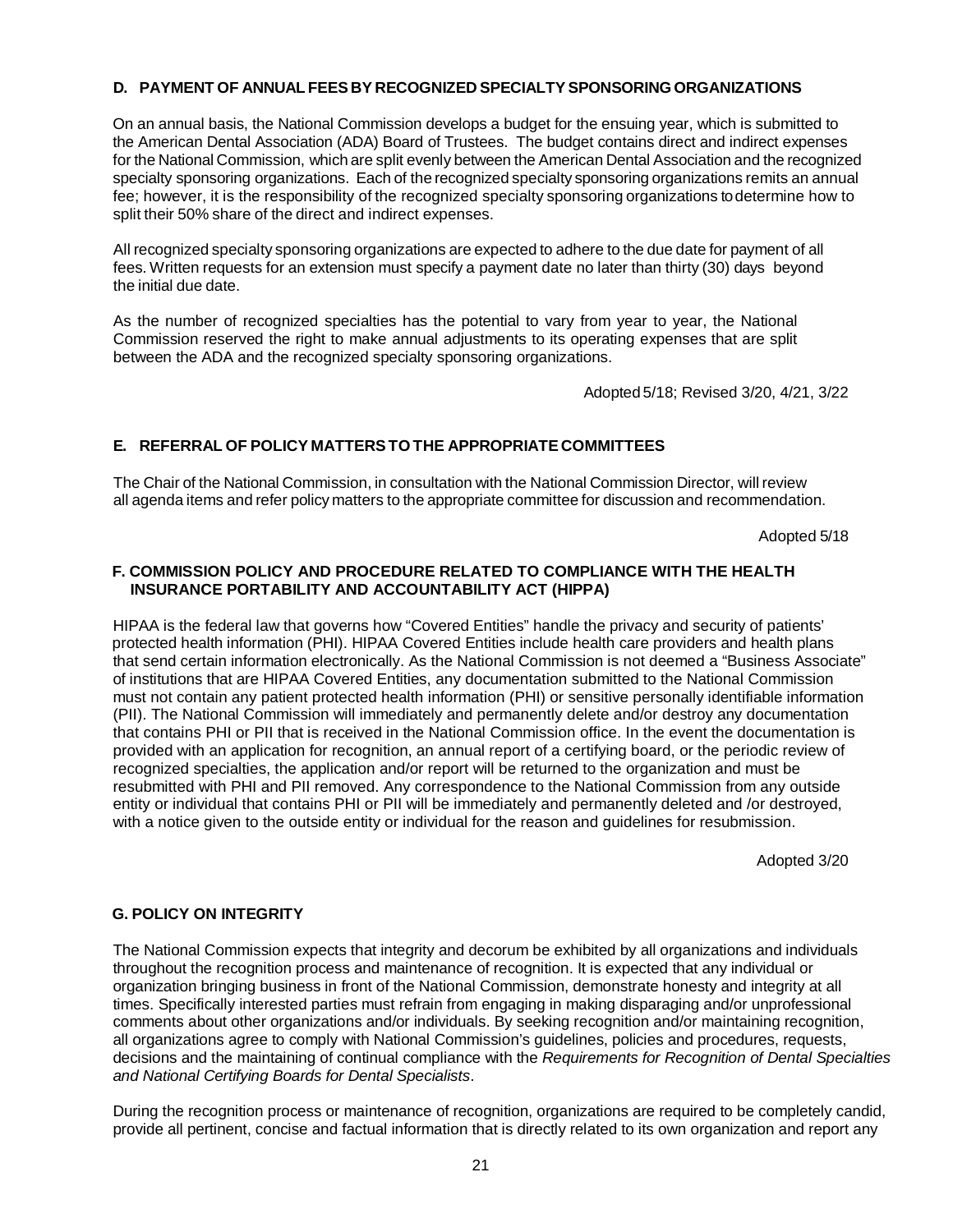changes in a timely manner. Further, during the public comment period of the recognition process, organizations that are recognized by the National Commission and individuals and/or organizations that are part of the National Commission's communities of interest, must provide factual comments based on compliance with the *Requirements for Recognition* and must refrain from making comments that are false, unprofessional and/or disparaging about the National Commission, the American Dental Association (ADA), any of the recognized dental specialty sponsoring organizations and/or certifying boards and the applicant organization. If the National Commission believes that an individual and/or organization has submitted false, unprofessional and/or disparaging comments, the National Commission will consider the submission a violation of its Policy on Integrity and will disregard the entire submission. The National Commission reserves the right to report egregious violations of the ADA's Professional Conduct Policy to the ADA Council on Ethics, Bylaws and Judicial Affairs if the individual is an ADA member in good standing.

Any organization recognized by the National Commission and/or applying for recognition that fails to report honestly, by presenting false information, by omission of essential information or by distortion of information with the intent to mislead, constitutes a breach of integrity, in and of itself. If it appears to the National Commission that the organization has violated the principles of integrity in the materials submitted to the National Commission or in any other manner that required immediate attention, an investigation will be made, and the organization will be offered an opportunity to respond to suspected violations. If the breach of integrity occurs during the application process, those policies, procedures, and guidelines are applicable for resolving any issues, with the potential for denial of specialty or certifying board recognition. If the breach of integrity occurs during the periodic review process for recognized specialties, or the annual report for the recognized certifying boards, those policies, procedures and guidelines are applicable for resolving any issues, including the potential for withdrawal of specialty or certifying board recognition.

Further, the National Commission expects that all Commissioners/Staff and any organizations and/or individuals who interact with the National Commission treat each other with integrity, courtesy and professionalism. The National Commission and the ADA prohibit not only unlawful harassment, but also other unprofessional and discourteous actions such as rude, insulting, disruptive, uncivil and unprofessional comments or conduct. If the National Commission believes that unlawful harassment and/or any other unprofessional behavior has occurred, the National Commission will investigate and take any appropriate corrective and preventive actions.

Adopted 3/20; Revised 4/21, 3/22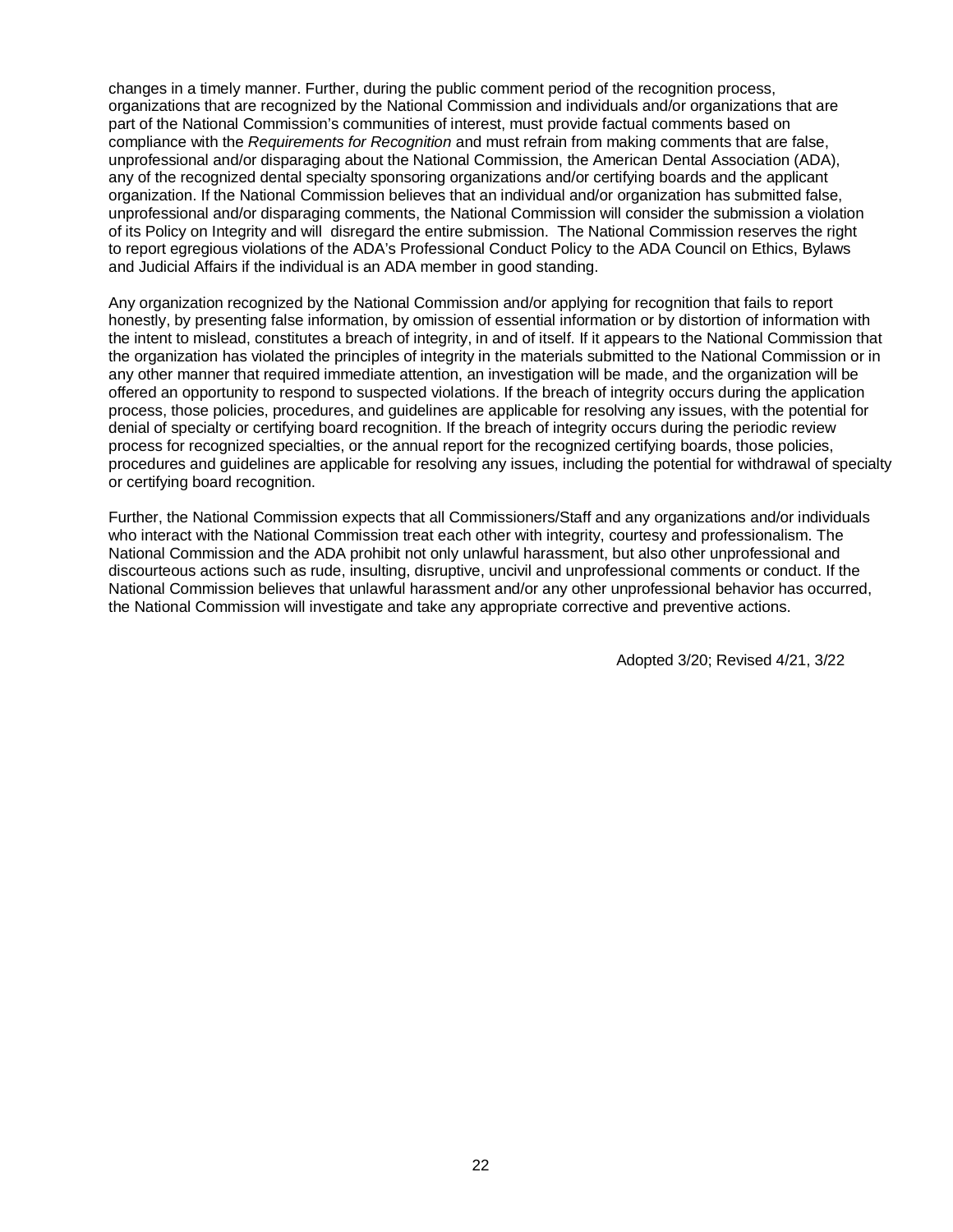#### **IV. POLICIES AND PROCEDURES RELATED TO THE RECOGNITION OF DENTAL SPECIALTIES ANDCERTIFYING BOARDS**

# <span id="page-22-0"></span>**A. NATIONAL COMMISSION ON RECOGNITION OF DENTAL SPECIALTIES AND CERTIFYING BOARDS RECOGNITION STATUS DEFINITIONS**

**Recognition:** A recognition classification granted to a sponsoring organization or certifying board indicating that both the sponsoring organization and certifying board have achieved recognition and continue to meet the *Requirements for Recognition of Dental Specialties and National Certifying Boards for Dental Specialists* and the National Commissions policies.

**Recognition** *with reporting requirements***:** A recognition classification granted to organizations indicating that specific deficiencies or weaknesses exist in one or more of the *Requirements for Recognition of Dental Specialties and National Certifying Boards for Dental Specialists* and/or the National Commissions policies. Evidence of compliance must be demonstrated within a timeframe not to exceed twelve (12) months. If the deficiencies are not corrected within the specified time period, the recognition status will change to intent to withdraw and will finally be withdrawn, unless the Commission extends the period for achieving compliance for good cause. Identification of new deficiencies during the reporting time period will not result in a modification of the specified deadline for compliance with prior deficiencies.

**Initial Recognition**: A recognition classification granted to any sponsoring organization which has not yet had a certifying board with a close working relationship recognized by the National Commission. This recognition classification provides evidence that, at the time of granting specialty recognition, it the expectation of the National Commission that an application for recognition will be submitted by a certifying board that has a close working relationship with the sponsoring organization within one (1) year of the sponsoring organizations' recognition.

**Discontinued**: An action taken by the National Commission to affirm a sponsoring organization or certifying boards reported discontinuance of participation in the National Commission's recognition program.

**Recognition,** *with reporting requirements***,** *intent to withdraw*: A formal warning issued by the National Commission to notify a recognized sponsoring organization or certifying board and the communities of interest that the organization's recognition will be withdrawn within six (6) months if compliance with *Requirements for Recognition of Dental Specialties and National Certifying Boards for Dental Specialists* or National Commission policies cannot be demonstrated by a specified date. The warning is usually for a six-month period, unless the Commission extends for good cause.

**Withdraw**: An action taken by the National Commission when a sponsoring organization or certifying board has been unable to demonstrate compliance with the *Requirements for Recognition of Dental Specialties and National Certifying Boards for Dental Specialists* or policies within the time period specified. A final action to withdraw recognition is communicated to the organization and announced to the communities of interest. A statement summarizing the reasons for the National Commission's decision and comments, if any, that the affected organization has made with regard to this decision, is available upon request from the National Commission office. Upon withdrawal of recognition by the National Commission, the organization is no longer recognized by the National Commission. Withdrawal of recognition is considered an adverse action.

**Denial:** An action taken by the National Commission that denies recognition to a sponsoring organization or certifying board that has applied for recognition based on the *Requirements for Recognition of Dental Specialties and National Certifying Boards for Dental Specialists*. Reasons for the denial is provided to the applicant organization. Denial of recognition is considered an adverse action.

Adopted 3/20; Revised 3/22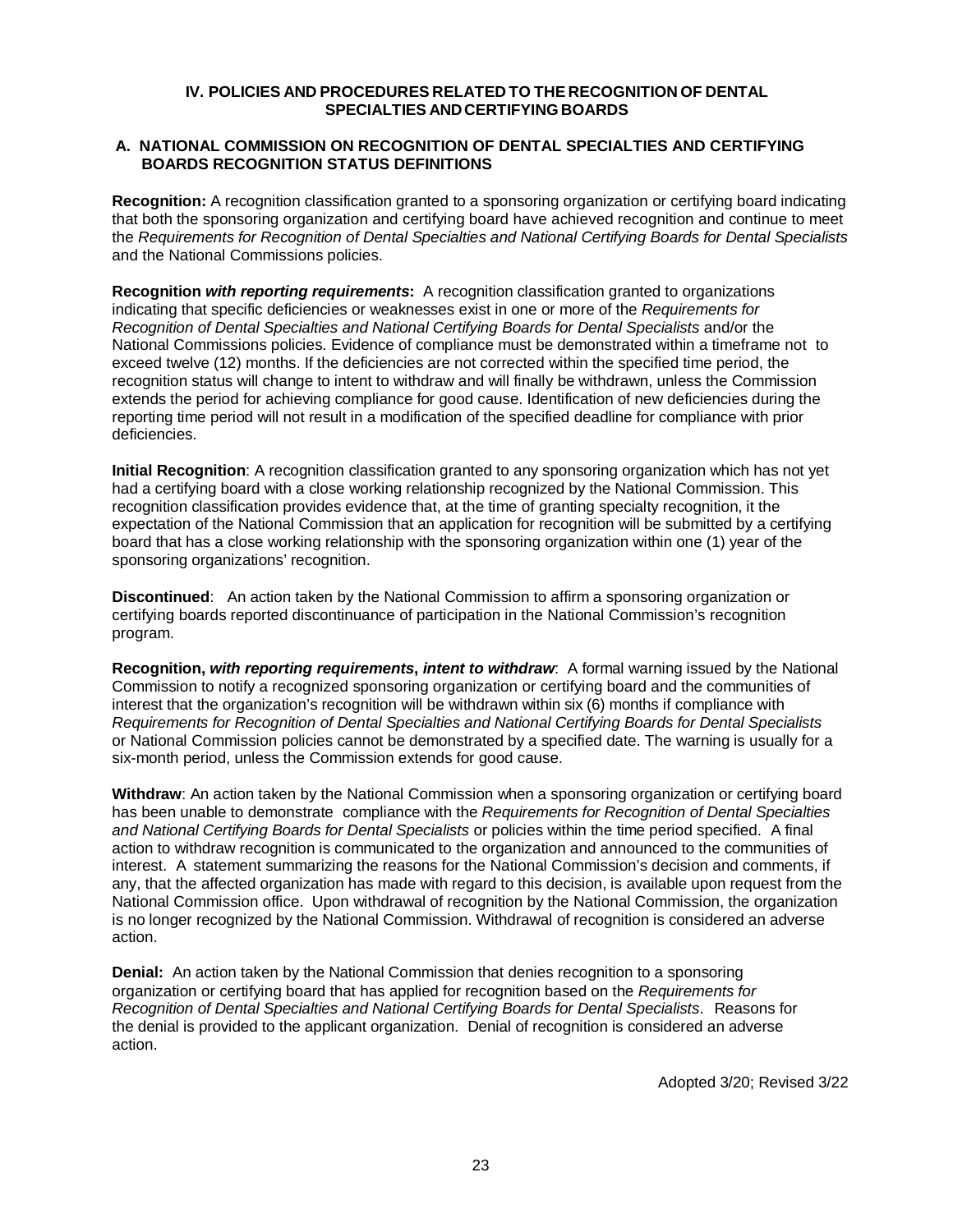# **B. POLICY ON PERIODIC REVIEW OF DENTAL SPECIALTY EDUCATION AND PRACTICE**

The National Commission will conduct periodic reviews of dental specialty education and practice at tenyear intervals\*. The Periodic Review allows the National Commission to gather strategic information that will be of value to the National Commission, the profession and the public. This review focuses on the current environment; changes occurring within the specialty education and practice environments (e.g., disease trends, technology, program enrollments, and demographics); potential trends for the future; and how these may impact the public and the profession. If a new specialty is recognized, the specialty sponsoring organization will be placed into the ten (10) year Periodic Review cycle based on the year the National Commission granted specialty recognition.

The report will be divided into four (4) sections:

# **Section I: General Information and Demographic Data of the Specialty**

- History of the Dental Specialty
- Documentation showing compliance with the current *Requirements for Recognition*
- Strategic Planning
- Description of Specialty Membership
- Specialty Certification

#### **Section II: Major Research Initiatives and Technology Advances**

Each specialty organization is requested to examine the impact of major dental research and new technology on its specialty practice over the last decade. Specifically, each organization is required to list major research initiatives and major technology advances over the last ten years, and provide comments on how it believes these changes and advances have affected the practice of the specialty.

#### **Section III: Trends in SpecialtyEducation**

Each specialty organization will review summary data collected over the last ten years regarding the number of accredited, advanced education programs, program enrollments and faculty and provide comments on past and future trends.

#### **Section IV: Changes in Scope of Practice**

Each specialty organization is requested to highlight recent epidemiological data or studies that establish the incidence and/or prevalence of major conditions routinely diagnosed and/or treated by practitioners in the specialty and describe how these changes have affected the practice of the specialty.

# **Procedure for Periodic Review:**

- 1. The National Commission will notify recognized specialty sponsoring organizations twelve (12) months prior to the consideration of the periodic reviews by the National Commission at its annual meeting that the periodic review process has commenced.
- 2. The National Commission will forward a web-based electronic survey/report link to each of the specialtysponsoringorganizations.
- 3. Specialty sponsoring organizations will have nine (9) months from the official notice to submit a draft of their report to the National Commission.
- 4. The Review Committee on Specialty Recognition will review the draft reports for completeness. Reports needing clarifications, additional information, and/or revision will be returned to the specialty sponsoring organization for revision.
- 5. Draft reports are to be finalized one (1) month prior to the annual meeting of the National Commission.
- 6. The National Commission may make the following determinations for each specialty:
	- a. The *Requirements for Recognition of Dental Specialties* continue to be met and the sponsoring organization is granted the continued status of Recognition.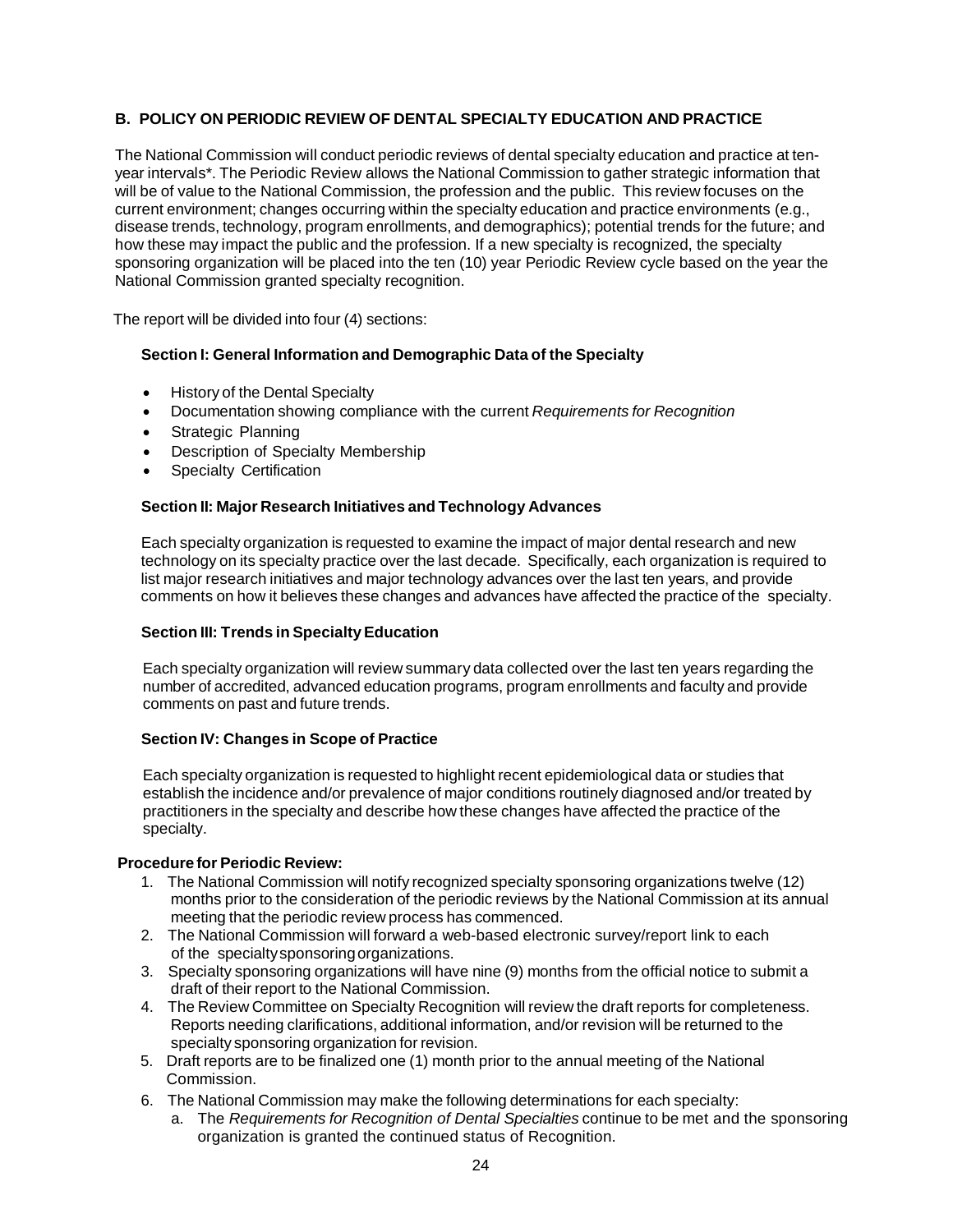- b. The *Requirements for Recognition of Dental Specialties* may not be met-additional information needed and the sponsoring organization is granted the recognition status of Recognition with reporting requirements.
- c. The *Requirements for Recognition of Dental Specialties* are not met and the specialty recognition should be withdrawn and the sponsoring organization is granted the recognition status of Recognition, with reporting requirements, intent to withdraw. The sponsoring organization will be given six (6) months to come into compliance prior to recognition being Withdrawn.
- d. The *Requirements for Recognition of Dental Specialties* is not met-recognition withdrawn.
- 7. Specialty sponsoring organizations have the right to appeal any adverse decision regarding the periodic review of that particular specialty.
- 8. The findings of the periodic reviews will be published and disseminated to the communities of interest.

\*Starting in 2029 the Periodic Reviews will be conducted over a four (4) year period to create a staggered cycle of completion. In 2029, three (3) recognized specialty sponsoring organizations will complete the Periodic Review, in 2030 three (3) recognized specialty sponsoring organizations will complete the Periodic Review, in 2031 three (3) recognized specialty sponsoring organizations will complete the Periodic Review and in 2033 three (3) recognized specialty sponsoring organizations will complete the Periodic Review. Upon completion of the first full round of the staggered Periodic Review cycle, all of the recognized specialty sponsoring organizations will be back to a ten (10) year interval that corresponded with the revised staggered cycle.

Adopted 5/18; Revised 3/20, 9/20, 4/21, 3/22

# **C. POLICY ON THE ANNUAL REPORT OF THE RECOGNIZED CERTIFYING BOARDS**

On an annual basis the recognized certifying boards are required to complete the Annual Survey of the Certifying Boards that is used to compile the *Annual Report of the Recognized Certifying Boards*. Information collected in the Annual Survey is related to the governance and operations of each recognized certifying board to ensure adherence to the *Requirements for Recognition of National Certifying Boards for Dental Specialists*. Data collected via the survey includes:

- Certification andExamination Data
- **Board Executive Directors**
- Current Certifying Board President
- Certification Pathways and Applications
- Eligibility Requirements
- Financial Operations
- Examination Procedures
- Examination Type and Number of Candidates
- Application and Registration Procedures
- Validity and Reliability provided by a psychometrician/statistician who has included an introductory letter to accompany documents provided in support of this requirement
- Test Construction and Evaluation
- Certification and Re-Certification Examination Content
- Re-ExaminationPolicies
- Recertification/CertificationMaintenancePolicies

The recognized certifying boards are required to complete the full Annual Survey every three (3) years. In the intervening years, those certifying boards that are in good standing with the status of "Recognition" will be required to complete a modified version of the Annual Survey that collects information related to:

- Board Executive Directors/Secretaries
- Current Certifying Board President
- Validity and Reliability Evidence, including letter or Examination Technical Report
- Financial Operations
- Examination Statistical Data
- Certification and Examination Summary and Historical Data
- Certification Pathways and Applications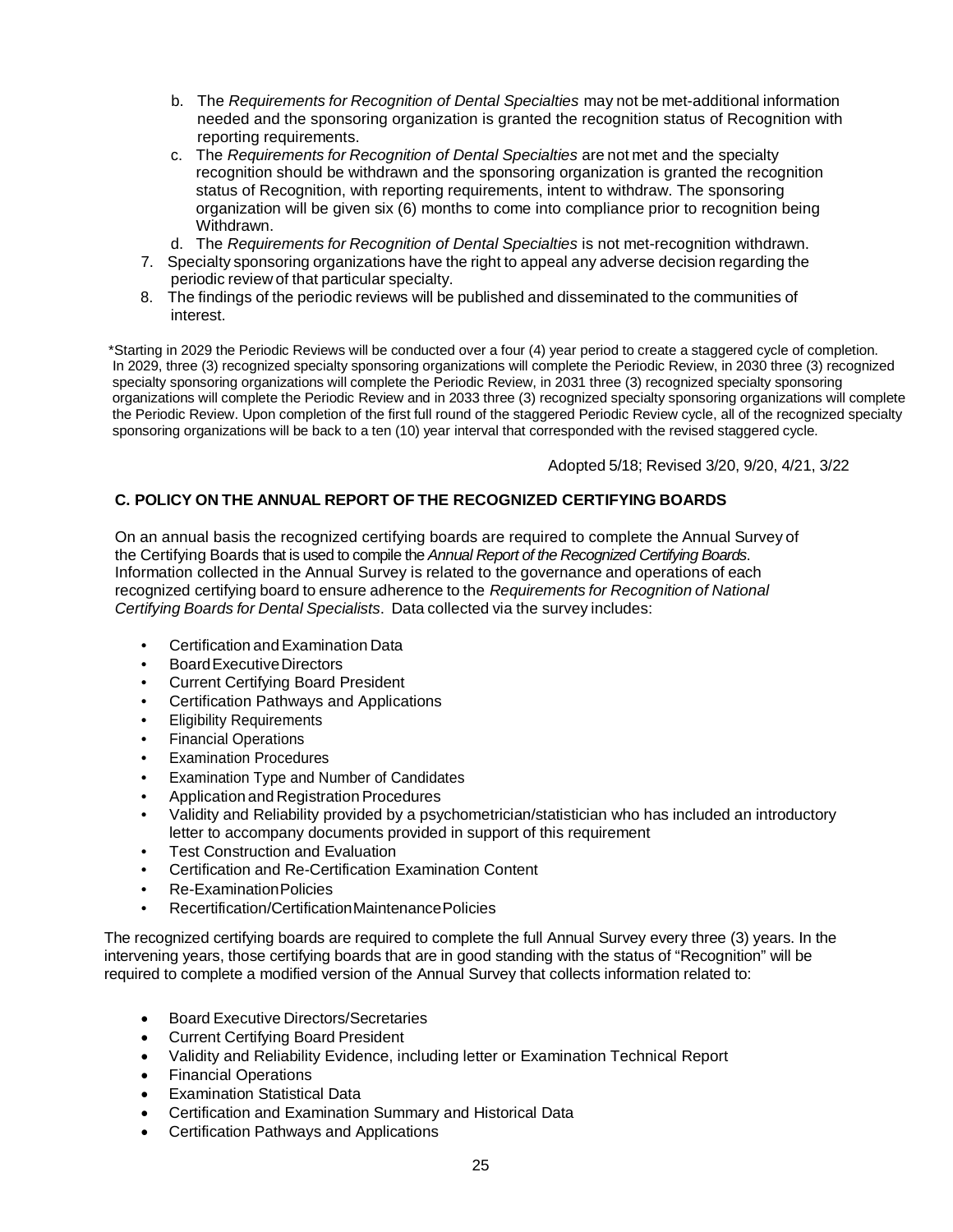The certifying boards that **do not** have a status of "Recognition" will be required to complete the full annual survey until they achieve compliance with the *Requirements for Recognition*. Newly recognized certifying boards must show continued compliance on the full Annual Survey for a period of three (3) years before being allowed to complete the modified Annual Survey.

An initial review of the survey submitted by each certifying board is conducted by the director of the National Commission to determine whether all sections of the survey have been completed, including submission of required documentation showing compliance with the *Requirements for Recognition of National Certifying Boards for Dental Specialists*.

It is the expectation that the certifying boards submit all the required documentation by the prescribed deadline, and not intentionally submit an incomplete survey. If documentation is found to be missing, the report will be returned to the certifying board with a request to submit the required documentation within five (5) business days. Failure to comply with the request for the required documentation within the required deadline will result in a change in recognition status.

Adopted 5/18; Revised 3/19, 3/20, 3/22

# **D. POLICY ON FAILURE TO COMPLY WITH REQUEST FOR INFORMATION AND MISSED DEADLINES**

The National Commission on Recognition of Dental Specialties and Certifying Boards monitors the recognition of the dental specialty sponsoring organizations through the Periodic Review of Dental Specialty Education and Practice and monitors the recognition of the certifying boards through the Annual Survey of the Recognized Certifying Boards. Completion of the National Commission's Periodic Review and the Annual Survey are requirements for continued participation in the recognition process. So that the National Commission may conduct its recognition program in an orderly fashion, all specialty sponsoring organizations and certifying boards recognized by the National Commission are expected to adhere to deadlines for requests for information and/or submission of reports.

Executive directors who anticipate difficulty in submitting the completed report on time must submit a written request for extension prior to the date on which the report is due. Requests for extension must specify a submission date no later than thirty (30) days beyond the initial deadline date. If the certifying board and/or sponsoring organizations fails to comply with the National Commission's request for information, it will be assumed that the certifying board and/or specialty sponsoring organization no longer wishes to participate in the recognition process. In this event, the National Commission will immediately notify the organization of its intent to withdraw recognition at its next scheduled meeting.

Sponsoring organizations and certifying boards that miss a required deadline and did not submit a written request for extension will be assessed a late fee in the amount of \$1,500, to be paid within 30 days of receiving the invoice/notification. If the sponsoring organization or certifying board does not adhere to the payment deadline, the National Commission will view this as an indication that the organization no longer wishes to participate in the recognition process and will withdraw recognition at its next scheduled meeting.

Adopted 5/18: Revised 3/20, 3/22

# **E. APPLICATION PROCESS FOR RECOGNITION OF ADENTAL SPECIALTY**

The application for recognition of a dental specialty is based on the ADA's *Requirements for Recognition of Dental Specialties and National Certifying Boards for Dental Specialists.* Recognition is a voluntary process and an applicant sponsoring organization may withdraw its application for recognition at any time prior to the National Commission Board of Commissioners taking action regarding the recognition status. The non-refundable application fee must be submitted with the application for recognition. Applicant sponsoring organizations should contact the National Commission office for the current fee schedule. At the time of the application for recognition, the applicant sponsoring organization must have a certifying board in place that has the ability the meet the *Requirements for Recognition of National Certifying Boards for Dental Specialists*.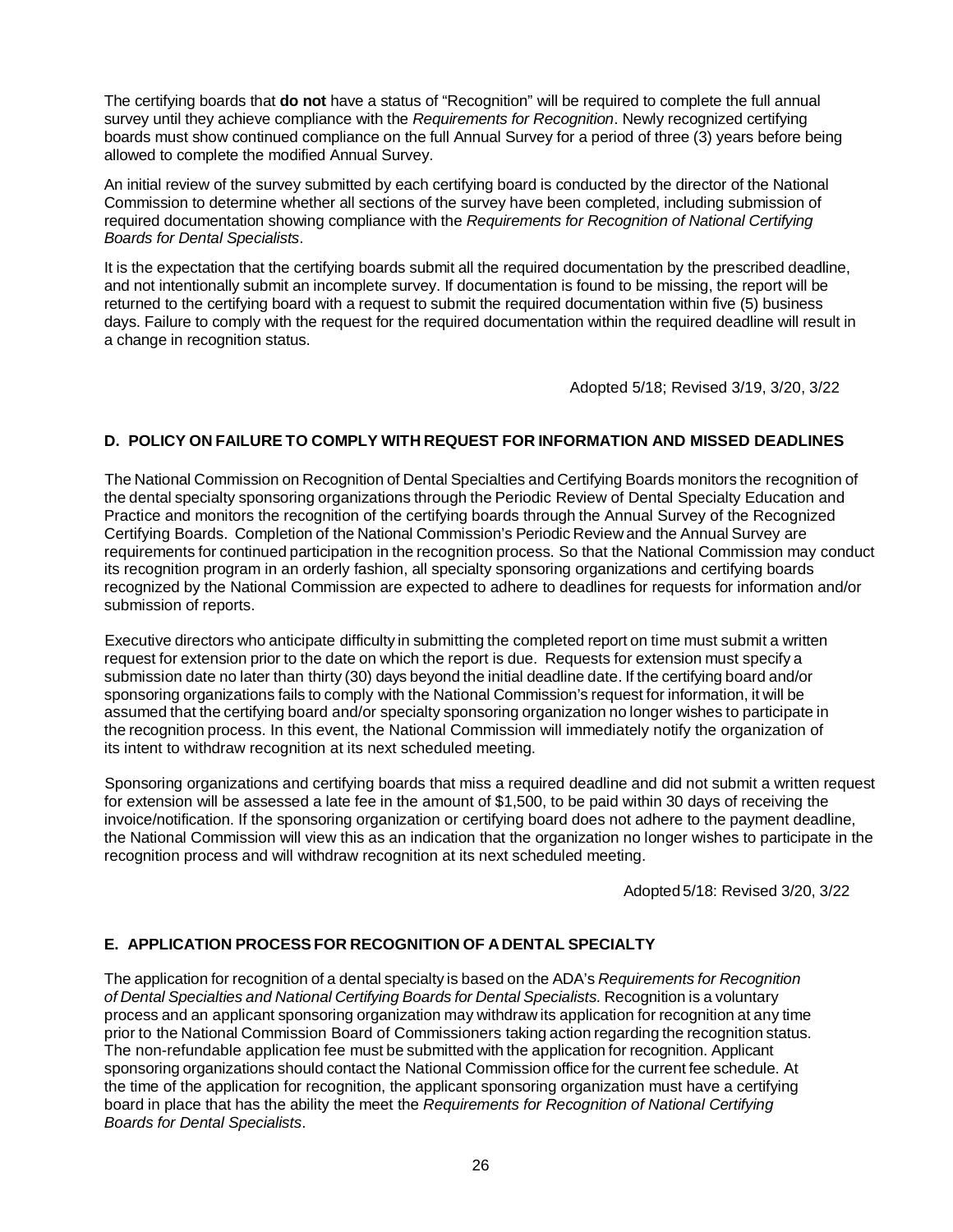The application procedure is as follows:

- a. An application for recognition is completed by the applicant sponsoring organization and submitted to the National Commission on Recognition of Dental Specialties and Certifying Boards, along with the appropriate documentation and non-refundable application fee. Provided the application is in order, it may take up to twenty (20) months from the date of submission of the application for recognition for the Board of Commissioners to make a recognition status determination. If the application for recognition has been determined not to be properly formatted and/or not contain the required documentation, the start of the twenty (20) month timeframe will be delayed and will not start until the Review Committee on Specialty Recognition makes the determination that the application contains all of the required documentation.
- b. An initial review of the application for recognition is conducted by the director of the National Commission to determine whether all sections of the application have been fully completed, including the submission of all required appendices and documentation referenced in the application. Applications that contain PHI/PII will be returned to the applicant for removal of all references to PHI/PII. The director only determines if the application is properly formatted and contains the required documentation and does not make any decisions regarding the content of the application. It is the expectation that applicants will submit all of the required documentation and not intentionally submit an incomplete or inaccurate application. Applicants that remove documentation from another organizations application and submit it as their documentation will have their application withdrawn from consideration (See Policy on Integrity). If documentation is found to be missing or inaccurate, the applicant sponsoring organization will be contacted and requested to submit the required missing documentation within **30 days**. Failure to comply with the request for supplemental documentation within the required deadline will result in termination of the application process and the application for recognition will become null and void.
- c. If the application for recognition is determined to contain the required documentation by the director, the National Commission will publish a notification in the ADA News and on the National Commissions website informing the public that an application for recognition has been received. If another sponsoring organization in the same discipline of dentistry wishes to submit an application for recognition, the organization **must** contact the National Commission within **15 days** of the published notification to inform the National Commission of the organizations intent to submit an application. The organization **must** submit a completed application within **90 days** of its intent notification. (See Section on Recognition of One (1) Sponsoring Organization from a Single Discipline of Practice below)
- d. If no other sponsoring organization(s) in the same discipline of dentistry contact the National Commission, the application for recognition is submitted to the Review Committee on Specialty Recognition for review of completeness including analysis of the application's content. All documentation in the application for recognition is confidential until the Review Committee on Specialty Recognition has determined the application is complete.
- e. Based on review by the Review Committee on Specialty Recognition applications for recognition that require supplemental information will be inactive until the applicant sponsoring organization submits the requested documentation within **30 days** of notification by the National Commission. If the applicant sponsoring organization requires an extension, they must contact the National Commission. If the National Commission grants an extension, the extension will only be for an additional **15 days.** Failure to comply with the request for supplemental documentation within the required deadline will result in termination of the application process and the application for recognition will become null and void. If an application for recognition becomes null and void and the applicant sponsoring organization wishes to resubmit the application for recognition, the applicant sponsoring organizations is required to submit a new application for recognition including the full-non-refundable application fee.
- f. If the Review Committee on Specialty Recognition makes the determination that the application for recognition is complete, and no further documentation is required to make a determination of recognition, the Review Committee as part of the review process will invite public comment on the applicant sponsoring organizations compliance with the *Requirements for Recognition of Dental Specialties* for a sixty (60) day period. The Review Committee will only consider comments that are related to the *Requirements for Recognition* Comments that, violate the National Commissions Policy on Integrity and/or contains unprofessional remarks or anecdotal information related to personal experience will be disregarded (See the Policy on Third Party Comments).

The following organizations will be notified in writing of receipt of the application for recognition and the sixty (60) day public comment period

- Presidents and Executive Directors of:
	- o ConstituentDental Societies
	- o RecognizedDentalSpecialtyOrganizations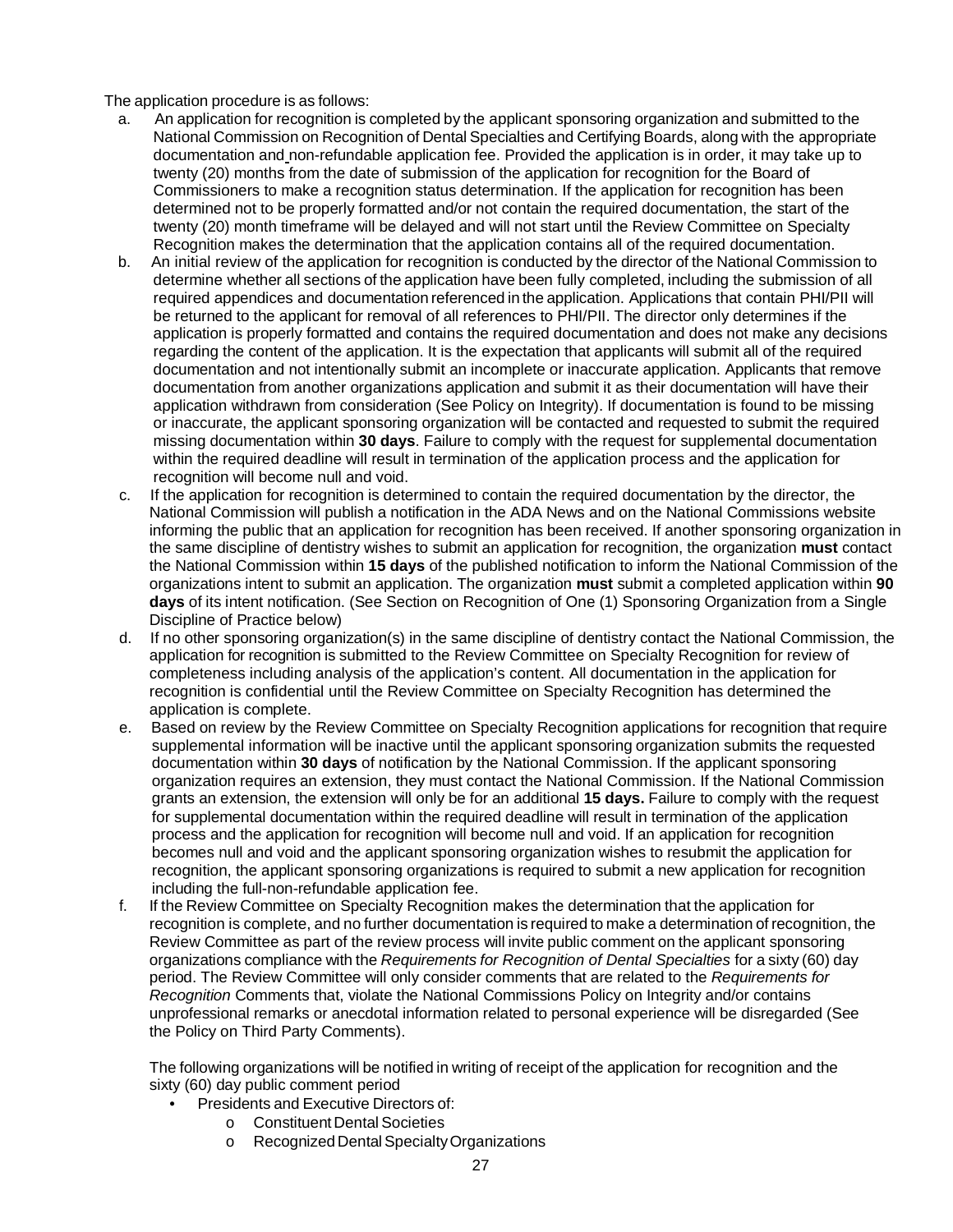- o Recognized Dental Specialty Certifying Boards
- o American Association of Dental Boards
- o American Dental Education Association
- o Academy of General Dentistry
- o State Boards of Dentistry
- Deans, Dental Schools
- Directors, Advanced Dental Education Programs
- ADA Officers and Board of Trustees
- Members, ADA House of Delegates
- Members and Director, ADA Council on Dental Education and Licensure
- ADA News
- g. The Review Committee on Specialty Recognition **may** request verbal testimony from the applicant sponsoring organization, once the public comment period has closed, to address issues raised during the public comment period.
- h. Following a comprehensive review of the application for recognition, public comments, and verbal testimony of the applicant sponsoring organization (if requested), the Review Committee on Specialty Recognition will make a recommended action to the Board of Commissioners to either grant specialty recognition, postpone action pending additional information or deny specialty recognition. The recommended action is reviewed by the Board of Commissioners at its next regularly scheduled meeting.
- i. Representatives from the applicant sponsoring organization are invited to be "on call" during that portion of the National Commission meeting when the Board of Commissioners is considering the application for recognition.
- j. The National Commission Board of Commissioners may take action to:
	- grantrecognition
	- postpone action, pending additional information
	- deny recognition
- k. If the National Commission denies recognition, the sponsoring organization is advised of:
	- The reason(s) for the denial (adverse action)
	- The organizations right to an appeal of the adverse action (See Policy on Recognition of a Dental Specialty Sponsoring Organization and Dental Specialty Certifying Board)

If the National Commission Board of Commissioners makes the determination to deny specialty recognition, the applicant sponsoring organization **will not** be allowed to submit an application for recognition for a period of **twelve (12) months** from the date of the Board of Commissioners decision. The twelve (12) month waiting period will provide the applicant sponsoring organization ample to time to correct deficiencies and/or weaknesses. If the applicant sponsoring organization wishes to submit another application for recognition after the twelve (12) month waiting period has expired, the organization will need to submit a new application including the full non-refundable application fee (See Policy on Recognition of a Dental Specialty Sponsoring Organization and Dental Specialty Certifying Board).

#### **Recognition of One (1) Sponsoring Organization from a Single Discipline**

In accord with the *Requirements for Recognition of Dental Specialties,* no more than one (1) sponsoring organization shall be recognized in a single area of practice. In the event that the National Commission receives two (2) or more *bona fide* applications from applicant sponsoring organizations in the same discipline of dentistry, with the competing application(s) submitted prior to the expiration of the 90 day time limit to submit a competing application as cited in Item C of the application procedure, the National Commission will reject both applications with the directive that the organizations work together to determine which organization will submit an application for recognition as the sponsoring organization to the National Commission. It is not the role of the National Commission to settle and/or become involved in disputes between organizations; therefore, if the organizations are unable to come to an agreement over which organization will submit an application for recognition, the National Commission will not accept any further applications for recognition in that discipline of dentistry until the conflict has been resolved.

If the National Commission receives one (1) application for recognition that identifies two (2) or more separate sponsoring organizations, who are jointly submitting one (1) application as co-sponsors seeking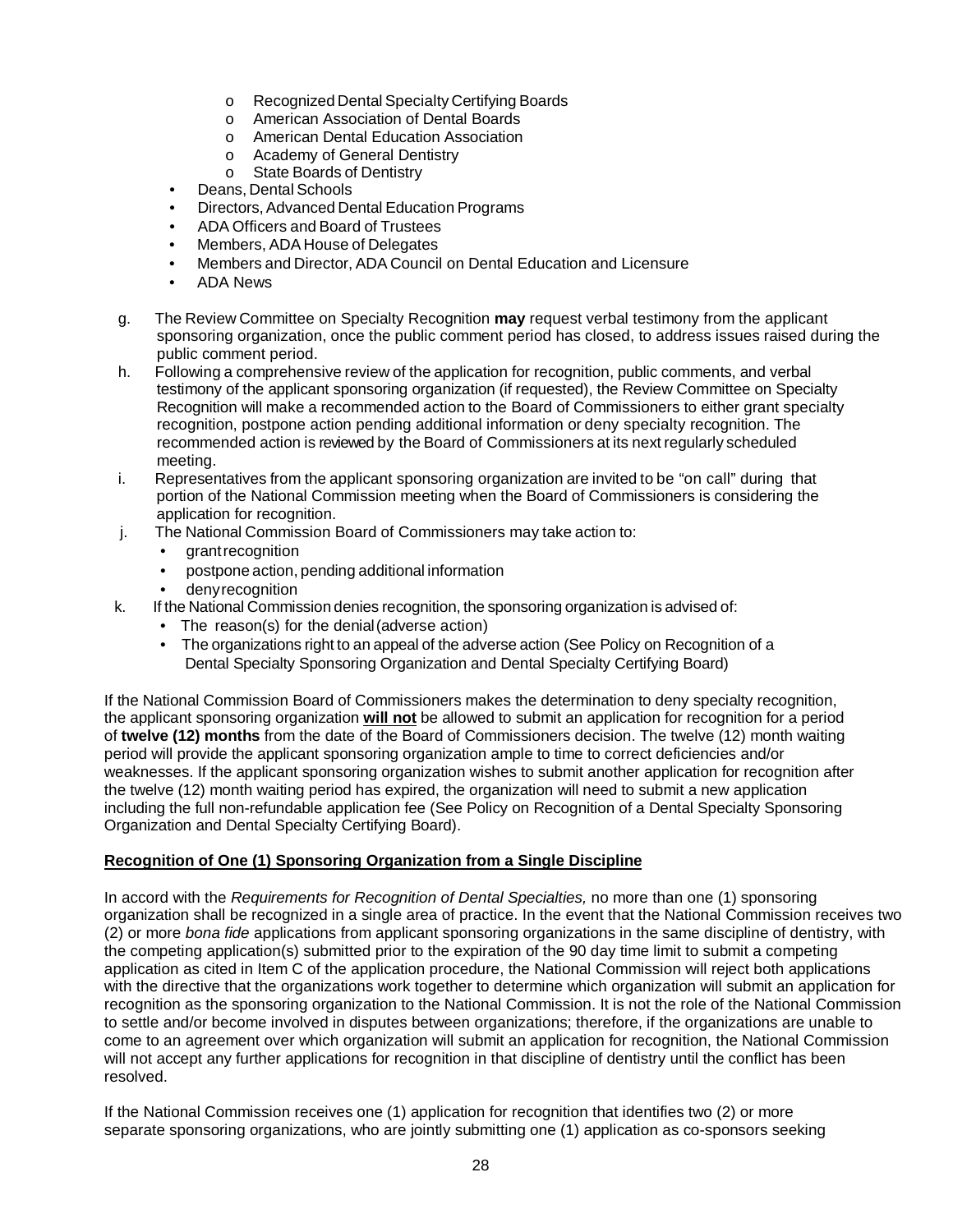recognition of an area of interest in dentistry, the National Commission will return the application with the directive that the two (2) organizations work together and determine which one (1) organization will submit the application for recognition as the sponsoring organization. It is not the role of the National Commission to settle and/or become involved in disputes between organizations; therefore, if the organizations are unable to come to an agreement over which organization will submit an application for recognition, the National Commission will not accept any further applications for recognition in the area of dentistry until the conflict has been resolved.

Adopted 5/18; Revised 3/19, 3/20, 9/20, 3/22

# **F. APPLICATION PROCESS FOR RECOGNITION OF ADENTAL SPECIALTY CERTIFYING BOARD**

The application for recognition of a dental specialty certifying board is based on the ADA's *Requirements for Recognition of Dental Specialties and National Certifying Boards for Dental Specialists.* Recognition is a voluntary process and an applicant certifying board may withdraw its application for recognition at any time prior to the National Commission Board of Commissioners taking action regarding the recognition status. The non-refundable application fee must be submitted with the application for recognition. Applicant certifying boards should contact the National Commission office for the current fee schedule.

The application process is as follows:

- a. An application for recognition is completed by the applicant certifying board and submitted to the National Commission on Recognition of Dental Specialties and Certifying Boards, along with the appropriate documentation and non-refundable application fee. Provided the application is in order, it may take up to twenty (20) months from the date of submission for the Board of Commissioners to make a recognition status determination. If the application is not in order, the start of the twenty (20) month timeframe will be delayed and will not start until the application is considered to be in order.
- b. An initial review of the application for recognition is conducted by the director of the National Commission to determine whether all sections of the application have been completed, including the submission of all required appendices and documentation referenced in the application. Applications that contain PHI/PII will be returned to the applicant for removal of references to PHI/PII. The director of the National Commission only determines if the application for recognition is complete and does not make any decisions regarding the content of the application. It is the expectation that applicants will submit all of the required documentation and not intentionally submit an incomplete or inaccurate application. Applicants that remove documentation from another organizations application and submit it as their documentation will have their application disregarded (See Policy on Integrity). If documentation is found to be missing or inaccurate, the applicant certifying board will be contacted and requested to submit the required missing documentation within **30 days**. Failure to comply with the request for supplemental documentation within the required deadline will result in termination of the application process and the application for recognition will become null and void.
- c. If the application for recognition is determined to contain the required documentation by the director, the National Commission will publish notification in the ADA News and the National Commission's website informing the public that an application for recognition has been received. (See the section on "Recognition of One (1) Certifying Board from a Single Discipline of Practice" below for those instances when a second certifying board in the same discipline submits an application).
- d. If no other certifying board in the same discipline of dentistry contacts the National Commission, the application for recognition is submitted to the Review Committee on Specialty Certifying Board Recognition for review of completeness including analysis of the application's content. All documentation in the application for recognition is confidential until the Review Committee on Specialty Certifying Board Recognition has determined the application is complete.
- e. Based on review by the Review Committee on Specialty Certifying Board Recognition, applications thatrequire supplemental documentation will be inactive until the certifying board submits the requested documentation within **30 days**. If an organization requires an extension, they must contact the National Commission. If the National Commission grants the extension, the extension will be only for an additional **15 days**. Failure to comply with the request for supplemental documentation within the required deadline will result in termination of the application process and the application will become null and void. If an application for recognition becomes null and void and the applicant certifying board wishes to resubmit the application, the applicant certifying board is required to submit a new application for recognition including the full non-refundable application fee.
- f. If the Review Committee on Specialty Certifying Board Recognition makes the determination that the application for recognition is complete, and no further documentation is required to make a determination of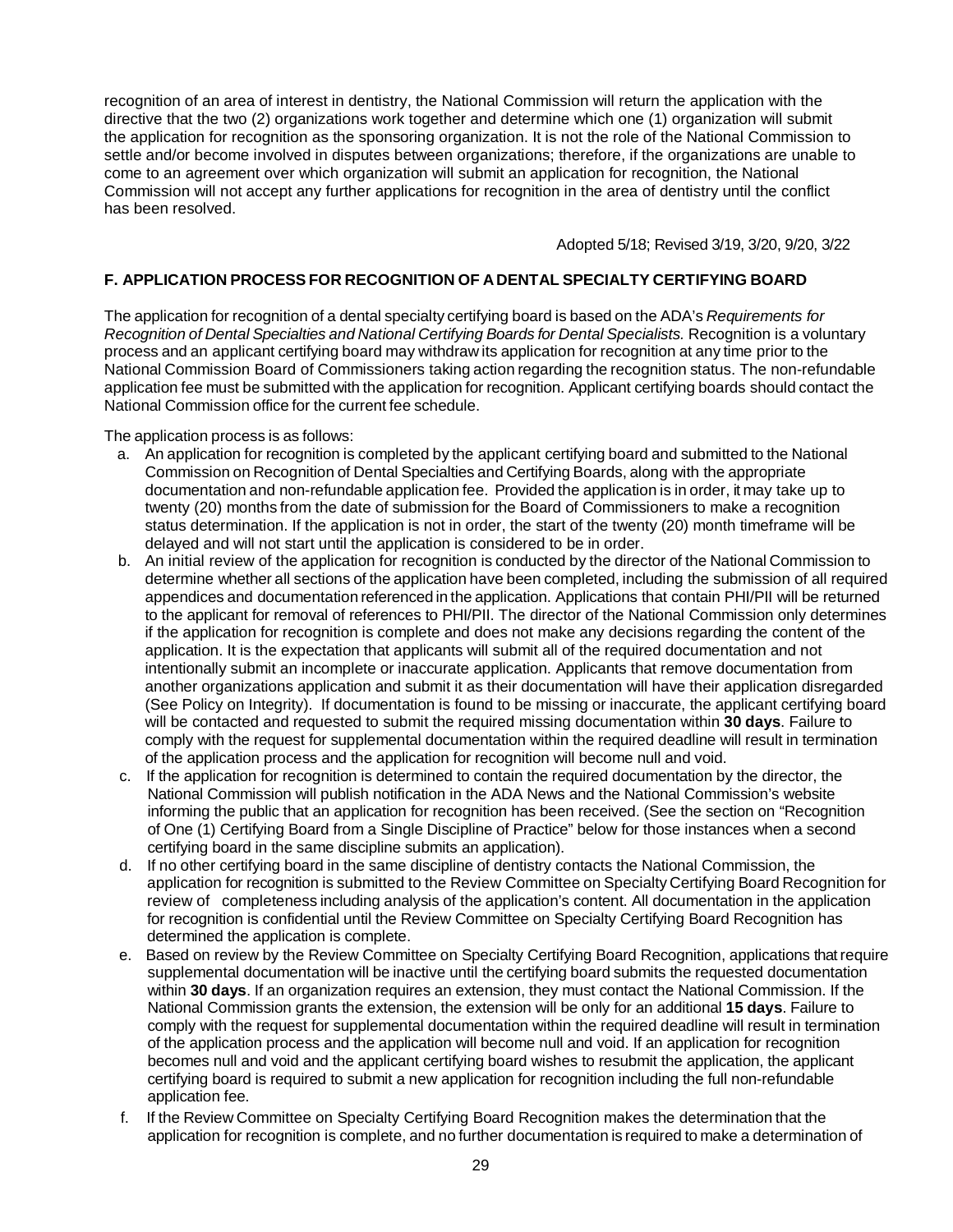recognition, the Review Committee as part of the review process will invite public comment on the applicant certifying boards compliance with the *Requirements for Recognition of National Certifying Boards for Dental Specialists* for a sixty (60) day period. The Review Committee will only consider comments that are related to the *Requirements for Recognition.* Comments that, violate the National Commission's Policy on Integrity and/or contains unprofessional remarks or anecdotal information related to personal experience will be disregarded. (See the Policy on Third Party Comments)

The following organizations will be notified in writing of receipt of the application for recognition and the sixty (60) day public comment period:

- Presidents and Executive Directors of:
	- o ConstituentDentalSocieties
	- o RecognizedDentalSpecialtyOrganizations
	- o Recognized Dental Specialty Certifying Boards
	- o American Association of Dental Boards
	- o American Dental Education Association
	- o Academy of General Dentistry
	- o State Boards of Dentistry
- Deans, Dental Schools
- Directors, Advanced Dental Education Programs
- ADA Officers and Board of Trustees
- Members, ADA House of Delegates
- Members and Director, ADA Council on Dental Education and Licensure
- ADA News
- g. The Review Committee on Specialty Certifying Board Recognition **may** request verbal testimony from the applicant certifying board, once the public comment period has closed, to address issues raised during the public comment period.
- h. Following a comprehensive review of the application for recognition, public comments, and verbal testimony of the applicant certifying board(if requested), the Review Committee on Specialty Certifying Board Recognition will make a recommended action to the Board of Commissioners to either grant recognition, postpone action or deny recognition. The recommended action is reviewed by the Board of Commissioners at its next regularly scheduled meeting.
- i. Representatives from the applicant certifying board organization are invited to be readily available if needed during that portion of the National Commission meeting when the Board of Commissioners is considering the application for recognition.
- j. The National Commission Board of Commissioners may take action to:
	- grantrecognition
	- postpone action, pending additional information
	- denyrecognition
- k. If the National Commission denies recognition, the certifying board is advised of:
	- The reason(s) for the denial(adverse action)
	- The certifying board's right to an appeal of the adverse action (See Policy on Recognition of a Dental Specialty Sponsoring Organization and Dental Specialty Certifying Board)

If the National Commission Board of Commissioners makes the determination to deny recognition, the applicant certifying board **will not** be allowed to submit another application for recognition for a period of six (6) months. The six (6) month waiting period will allow the applicant certifying board ample time to correct any deficiencies and/or weaknesses in the application for recognition. If the applicant certifying board wishes to submit another application for recognition, the organization will need to submit a new application for recognition including the non-refundable application fee. (See Policy on Recognition of a Dental Specialty Sponsoring Organization and Dental Specialty Certifying Board)

If the National Commission Board of Commissioners makes the determination to deny recognition to an applicant certifying board a second time, the organization **will not** be allowed to submit another application for specialty certifying board recognition. (See Policy on Recognition of a Dental Specialty Sponsoring Organization and Dental Specialty Certifying Board)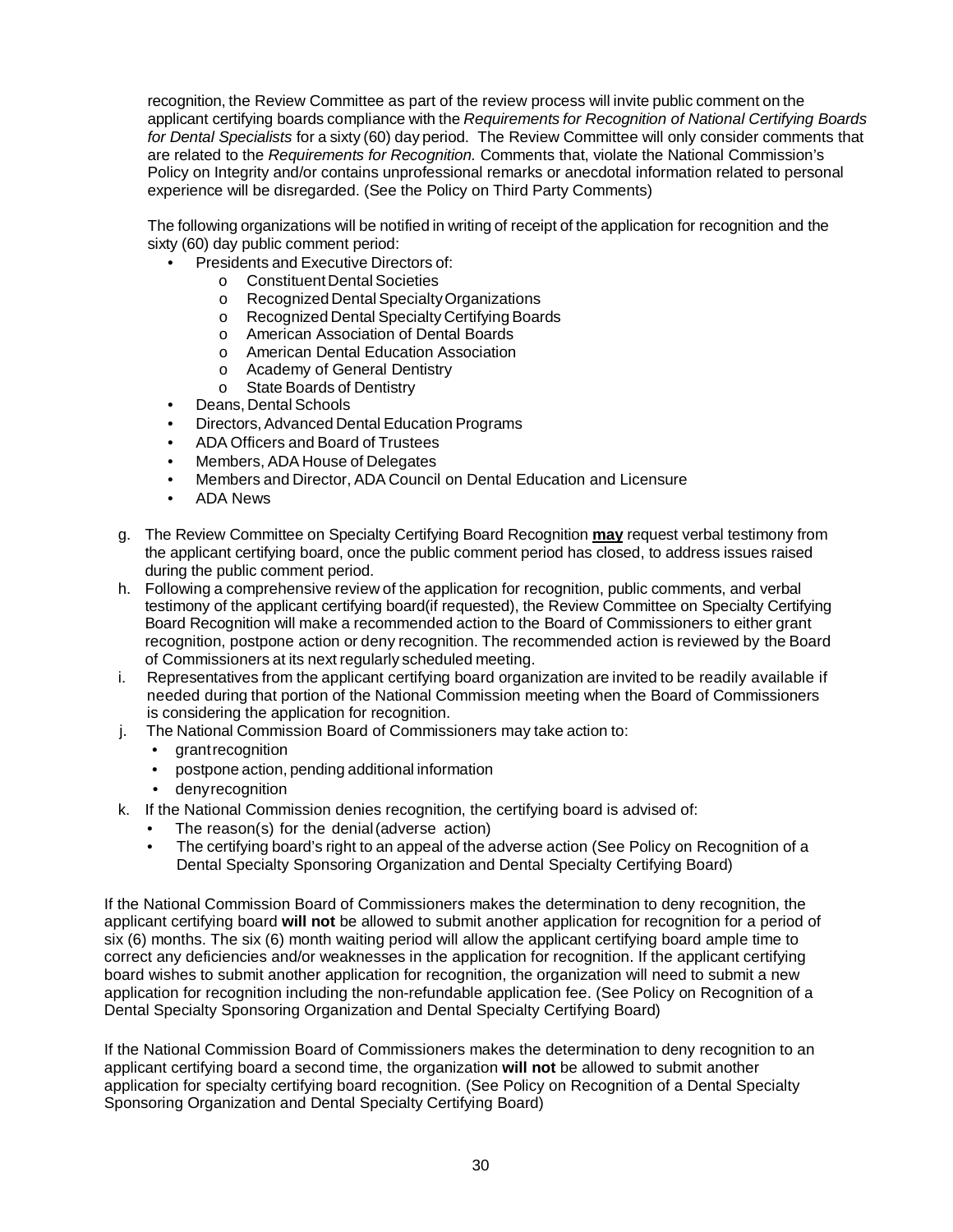# **Recognition of One (1) Certifying Board from a Single Discipline of Practice**

In accord with the *Requirements for National Certifying Boards for Dental Specialists*, no more than one (1) certification board shall be recognized for the certification of diplomates in a single discipline of practice. A close working relationship between the recognized dental specialty sponsoring organization and the certifying board must be clearly outlined in both organizations policies and is one of the requirements for specialty sponsoring organizations seeking recognition. This relationship must also be clearly identified in the *Bylaws* of the certifying board. In the event that the National Commission receives two (2) or more *bona fide* applications from certifying boards in the same discipline of dentistry, the National Commission will determine which application to act upon by reviewing the recognized specialty sponsoring organization's response to Requirement 1 of the *Requirements for Recognition of Dental Specialties*. The application of the certifying board identified by the recognized sponsoring organization will be the application for recognition accepted for evaluation. Any and all additional applications for recognition will be declared null and void. It is not the role of the National Commission to settle and/or become involved in disputes between organizations. If the organizations are unable to come to an agreement over which organization will submit an application for recognition, neither of the organizations will be able to submit an application for recognition and the recognition status of the recognized specialty sponsoring will be in jeopardy.

Examples of a close working relationship may include:

- A statement of sponsorship of the certifying board by a recognized specialty sponsoring organization that meets all of the *Requirements for Recognition of Dental Specialties*, with the name and founding date of the sponsoring organization noted.
- Formal policy statements by the sponsoring organization and certifying board recognizing each other.
- Sponsoring organization and certifying board engaging in regular, formal communications.
- Attendance of leadership/liaisons representing the sponsoring organization/certifying board at annual meetings.
- The sponsoring organization's ability to make nominations to the certifying board's board of directors.
- Procedures acknowledging that the sponsoring organization may establish additional qualifications for diplomates who serve on the certifying board.
- Sponsoring organization providing continuing education courses that prepare diplomates for examination of the board as well as review courses as part of the re-credentialing process.
- Collaboration of review and revision of accreditation standards for advanced education programs in the specialty discipline. Although collaboration between the sponsoring organization and the certifying boards is **required**, the certifying board **must** be independent, bearing full responsibility for its program; the evaluation of qualifications and competence of those it certifies as diplomats; and financially independent from the sponsoring organization.

Adopted 5/18, Revised 3/19, 3/20, 3/22

# **G. POLICY ON RECOGNITION OF A DENTAL SPECIALTY SPONSORING ORGANIZATION AND DENTAL SPECIALTY CERTIFYING BOARD**

Organizations applying for recognition shall be evaluated for compliance with the *Requirements for Recognition of Dental Specialties and National Certifying Boards for Dental Specialties* by the National Commission on the basis of the information and data provided in the application and comments from the communities of interest.

# **Recognition of a Dental Specialty Sponsoring Organization:**

Organizations applying for recognition shall be evaluated for compliance with the *Requirements for Recognition of Dental Specialties and National Certifying Boards for Dental Specialties* by the National Commission Board of Commissioners on the basis of the information and data provided in the application for recognition and written comments submitted by the communities of interest.

- Grant recognition
- Postpone action, pending additional information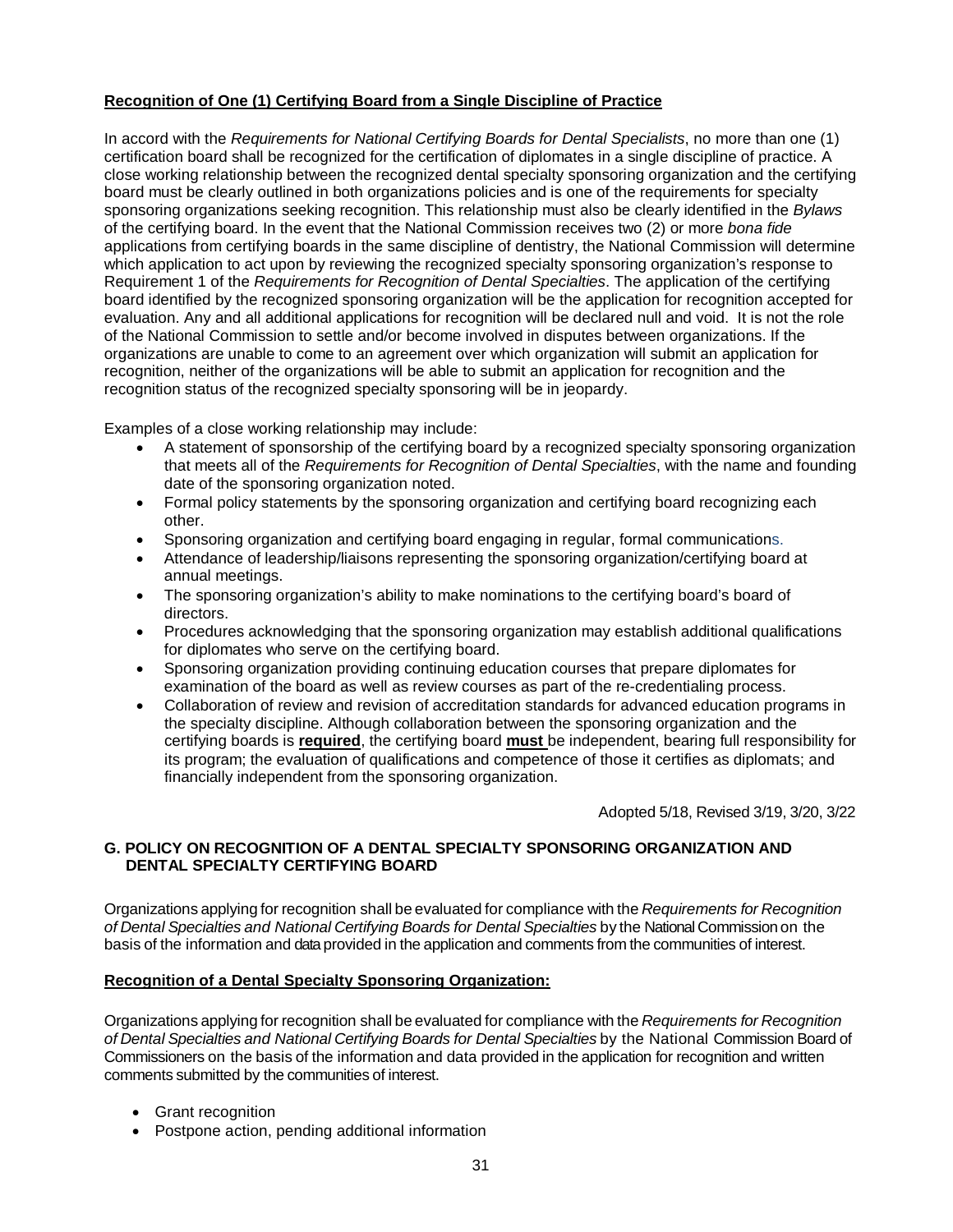• Deny recognition

Recognition of a dental specialty sponsoring organization can only be granted by a two-thirds affirmative vote on all of the *Requirements for Recognition of Dental Specialties* by the voting Commissioners. All votes taken by the National Commission related to recognition will be conducted through confidential paper ballot.

If the National Commission grants recognition to a dental specialty sponsoring organization:

- The National Commission will contact the sponsoring organization within five (5) days requesting the appointment of an *interim* Commissioner to serve until the close of the ADA House of Delegates meeting. The National Commission will also request that the specialty sponsoring organization appoint an individual who will serve a full four (4) year term starting at the close of the ADA House of Delegates meeting. The individual who is appointed as the *interim*  Commissioner is eligible to serve the full four (4) year term starting at the close of the ADA House of Delegates meeting
- The National Commission will contact the American Dental Association (ADA) within five (5) days requesting the President of the ADA appoint an *interim* general dentist Commissioner to serve until the close of ADA House of Delegates meeting. The National Commission will also request that the Board of Trustees appoint an individual who will serve a full four (4) year term starting at the close of the ADA House of Delegates meeting. The individual who is appointed as the *interim* Commissioner is eligible to serve the full four (4) year term starting at the close of the ADA House of Delegates meeting
- The National Commission will report the recognition on its Report of Unofficial Major Actions.
- The National Commission will develop and adopt a policy statement recognizing the new dental specialty.
- The National Commission will request from the sponsoring organization an official definition of the specialty.
- The annual fee for the first year will be pro-rated during the first year of recognition. After the first year of recognition, the new specialty will pay the full annual fee in subsequent years, as long as recognition is maintained.
- The certifying board that has a close working relationship with the newly recognized dental specialty sponsoring organization must submit an application for certifying board recognition within 18 months of the sponsoring organization's recognition. If the certifying board does not submit an application for recognition within the 18 month timeframe the matter will be referred to the Board of Commissioners for adjudication.

If the National Commission Board of Commissioners postpones action and requests additional information, it will be at the discretion of the Board of Commissioners as whether it wishes to convene a special meeting to consider the additional information or postpone action until its next regularly scheduled meeting.

If the National Commission denies recognition, the sponsoring organization is advised of:

- The reason(s) for the denial(adverse action)
- The organizations right to an appeal of the adverse action

If the National Commission Board of Commissioners makes the determination to deny recognition, the applicant sponsoring organization has the right to appeal the denial. (See Section on Due Process). If the applicant sponsoring organization opts to file an appeal and the Appeal Board upholds the decision of the Board of Commissioners, the decision to deny recognition becomes final.

If the applicant sponsoring organization opts to not file an appeal within 14 days of notification of the denial of recognition, the Board of Commissioners decision becomes final.

When the decision to deny specialty recognition has become final, the applicant sponsoring organization will not be allowed submit another application for recognition for a period of twelve (12) months from the date of the Board of Commissioners action. The twelve (12) month waiting period will provide the applicant sponsoring organization ample time to correct any deficiencies and/or weaknesses. If the applicant sponsoring organization wishes to submit another application for specialty recognition after the twelve (12)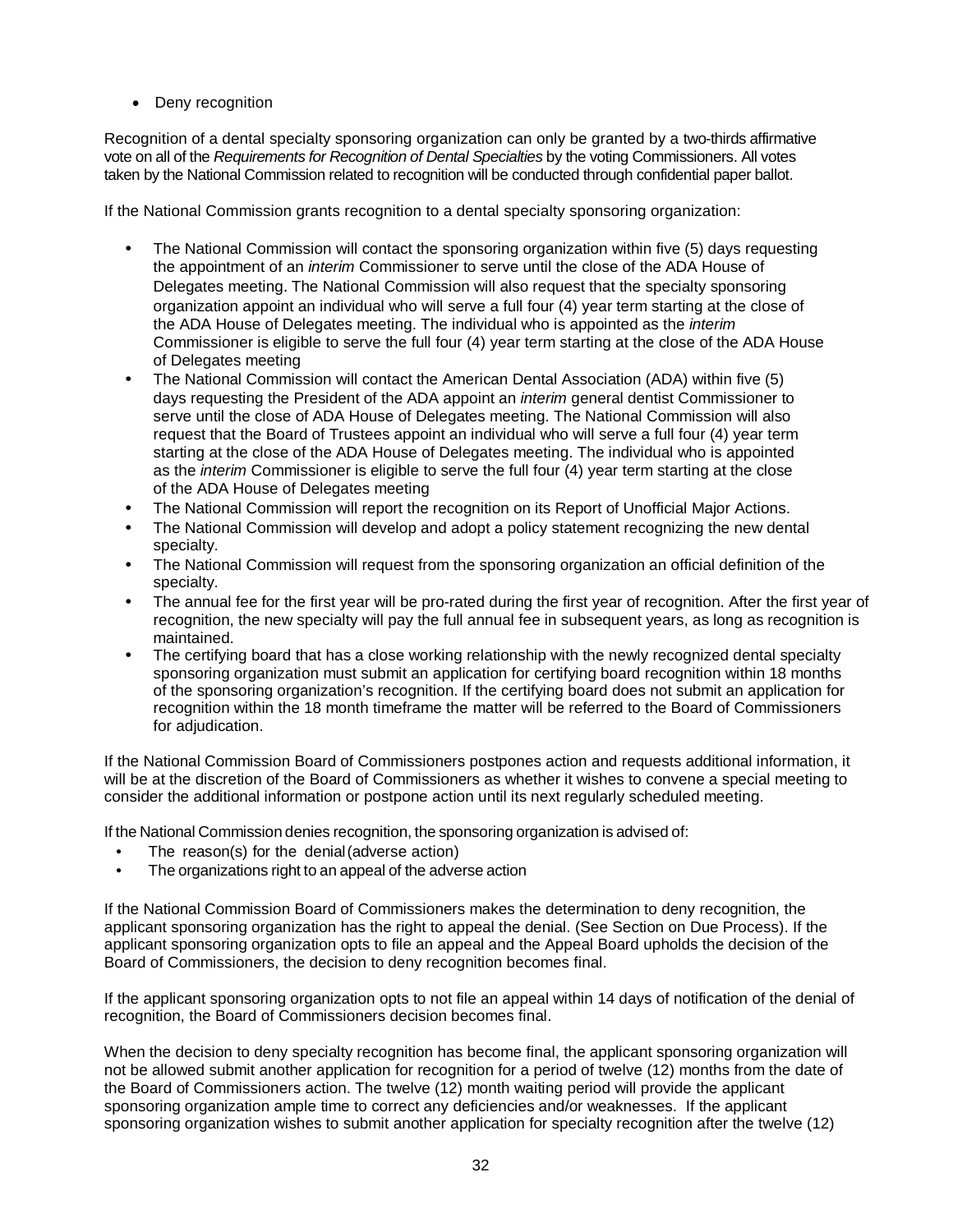month waiting period, the organization will need to submit a new application for recognition including the nonrefundable application fee.

# **Recognition of a Dental Specialty Certifying Board:**

Upon consideration of an application for recognition of a national certifying board, the National Commission on Recognition of Dental Specialties and Certifying Boards may take action to:

- Grant recognition
- Postpone action, pending additional information
- Deny recognition

Recognition of a dental specialty certifying board can only be granted by a two-thirds affirmative vote on all of the *Requirements for Recognition of National Certifying Boards for Dental Specialists by the voting* Commissioners. All votes taken by the National Commission related to recognition will be conducted through confidential paper ballot. If the National Commission grants recognition to a dental specialty certifying board:

- The National Commission will notify the certifying board within two (2) days of the conclusion of the meeting that the action was taken.
- The National Commission will report the recognition on its Report of Unofficial Major Actions.
- The National Commission will develop and adopt a policy statement recognizing the new dental specialty certifying board.

If the National Commission Board of Commissioners postpones action and requests additional information, it will be at the discretion of the Board of Commissioners as whether it wishes to convene a special meeting to consider the additional information or postpone action until its next regularly scheduled meeting.

If the National Commission denies recognition, the certifying board is advised of:

- The reason(s) for the denial (adverse action)
- The organizations right to an appeal of the adverse action

If the National Commission Board of Commissioners makes the determination to deny recognition, the applicant certifying board has the right to appeal the denial. (See Section on Due Process). If the applicant certifying board opts to file an appeal and the Appeal Board upholds the decision of the Board of Commissioners, the decision to deny recognition becomes final.

If the applicant certifying board opts to not file an appeal within 14 days of notification of the denial, the Board of Commissioners decision becomes final.

When the decision to deny specialty certifying board recognition has become final, the applicant organization will not be allowed to submit another application for recognition for a period of six (6) months. It is the belief of the National Commission that the six (6) month waiting period will allow the applicant certifying board ample time to correct any deficiencies and/or weaknesses in the application for recognition. If the applicant certifying board wishes to submit another application for recognition, the organization will need to submit a new application for recognition including the non-refundable application fee.

If the National Commission Board of Commissioners denies recognition and/or the Appeal Board upholds the Board of Commissioners decision to deny recognition a second time, the recognized specialty sponsoring organization will be informed that their recognition status will be changed from Recognition to Recognition *with reporting requirements.* The recognized specialty sponsoring organization will have two (2) years to develop a fully functioning certifying board that must apply for specialty certifying board recognition. If the recognized specialty sponsoring organization fails to develop a fully functioning certifying board that can apply for specialty certifying board recognition, within the two (2) year period, the National Commission will withdraw the specialty sponsoring organizations recognition.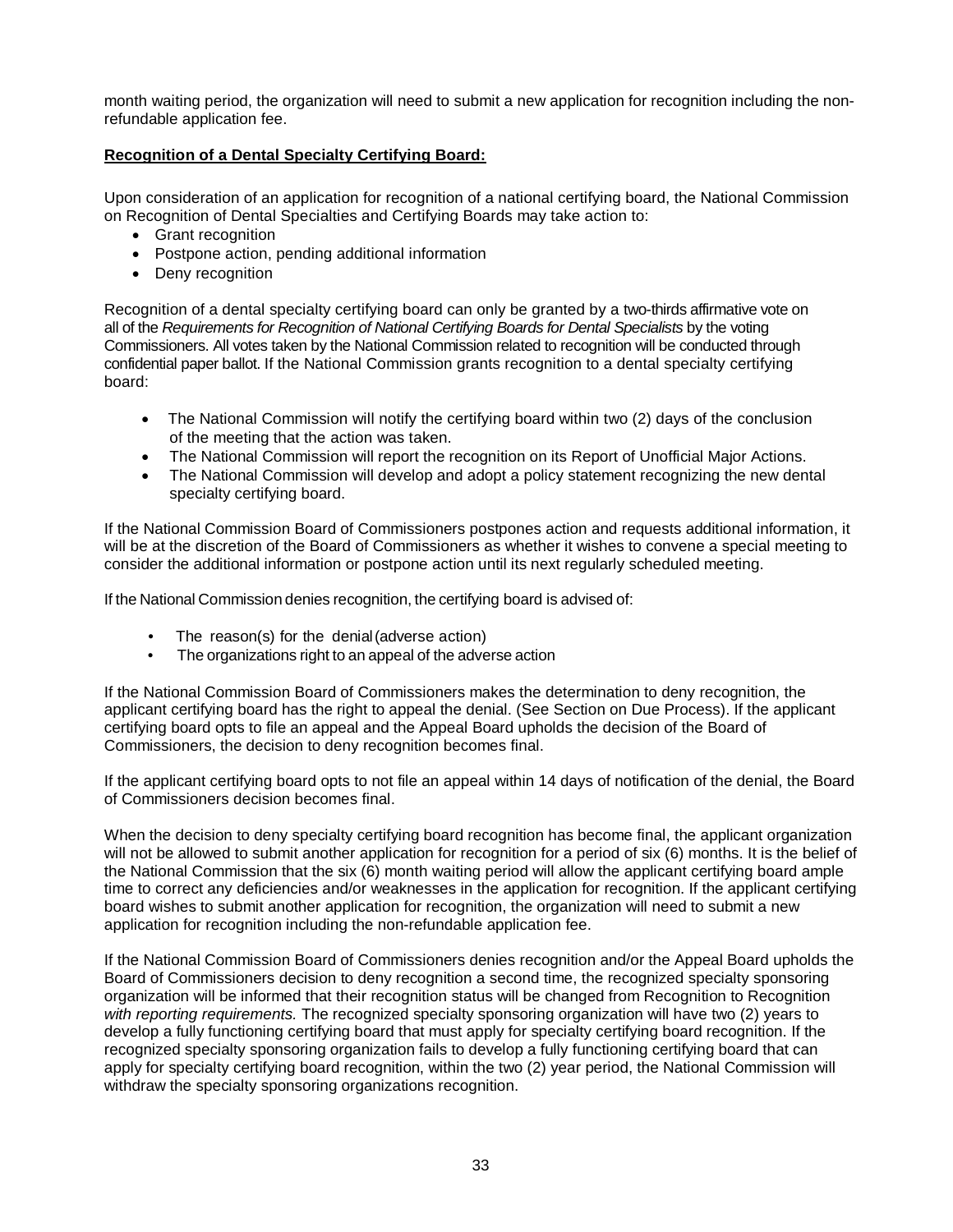If at any time a recognized specialty sponsoring organization and its respective recognized certifying board make the decision to terminate their close working relationship, the recognized certifying board will be required to submit to the National Commission notification of voluntary discontinuance of recognition. The recognized specialty sponsoring organization will have two (2) years from the date of notification by the National Commission to develop a fully functioning certifying board that must apply for specialty certifying board recognition. If the recognized specialty sponsoring organization fails to develop a fully functioning certifying board that can apply for specialty certifying board recognition, within the two (2) year period, the National Commission will withdraw the specialty sponsoring organizations recognition.

If the recognized specialty sponsoring organization and its respective recognized certifying board make the decision to terminate their close working relationship based on a change in the specialty's scope of practice, the recognized specialty sponsoring organization will be required to complete and submit to the National Commission a new application for recognition (See Policy and Procedure Related to a Recognized Specialty's Request for Change in Name, Definition and/or Scope of Practice).

Adopted 9/20; Revised 3/22

# **H. POLICY ON THIRD PARTY COMMENTS**

When an application for recognition is received, the National Commission on Recognition of Dental Specialties and Certifying Boards will solicit written comments from the communities of interest and other interested parties on the National Commission website and through electronic mail notification from the National Commission. All comments will be due in the National Commission office no later than sixty (60) days after posting the application for recognition the on the National Commission's website.

The notice will indicate the deadline of sixty (60) days for receipt of third-party comments in the National Commission office. Only signed comments will be accepted. Comments must pertain only to the applicant's compliance to the *Requirements for Recognition of Dental Specialties and National Certifying Boards for Dental Specialists.* Comments that include Protected Health Information (PHI) and/or Personally Identifiable Information (PII) will be destroyed, and the organization or individual will be asked to resubmit the comment. Comments that violate the American Dental Association's Principles of Ethics and Code of Professional Conduct, violate the National Commission's Policy on Integrity and/or contains unprofessional remarks or anecdotal information related to a personal experience will be disregarded. Comments will be screened by the director of the National Commission for relevance and compliance with the Policy on Third Party Comments. The announcement will include language to indicate that a copy of the National Commission's policy on thirdparty comments may be obtained by contacting the National Commission on Recognition of Dental Specialties and Certifying Boards.

Adopted 5/18; Revised 3/20, 3/22

# **I. POLICY AND PROCEDURE RELATED TO A RECOGNIZED SPECIALTY'S REQUEST FOR CHANGE IN NAME, DEFINITION AND/OR SCOPE OF PRACTICE**

When a recognized dental specialty wishes to change any or all of its name, definition and/or scope of practice, the recognized specialty sponsoring organization and associated recognized certifying board must submit a written request to the National Commission that will be considered by the Commission. A fee will be associated with the request and/or application. Prior to any final decision, the National Commission reserves the right to solicit a sixty (60) day public comment period on any requested changes for the benefit and protection of the public and the other recognized dental specialties.

#### **Name Change**

The recognized specialty sponsoring organization and recognized certifying board must submit a written request to the National Commission explaining why the organization believes the name change is required and what impact the change may have on the currently recognized dental specialties and on the public. The National Commission will not consider name changes that are based on techniques.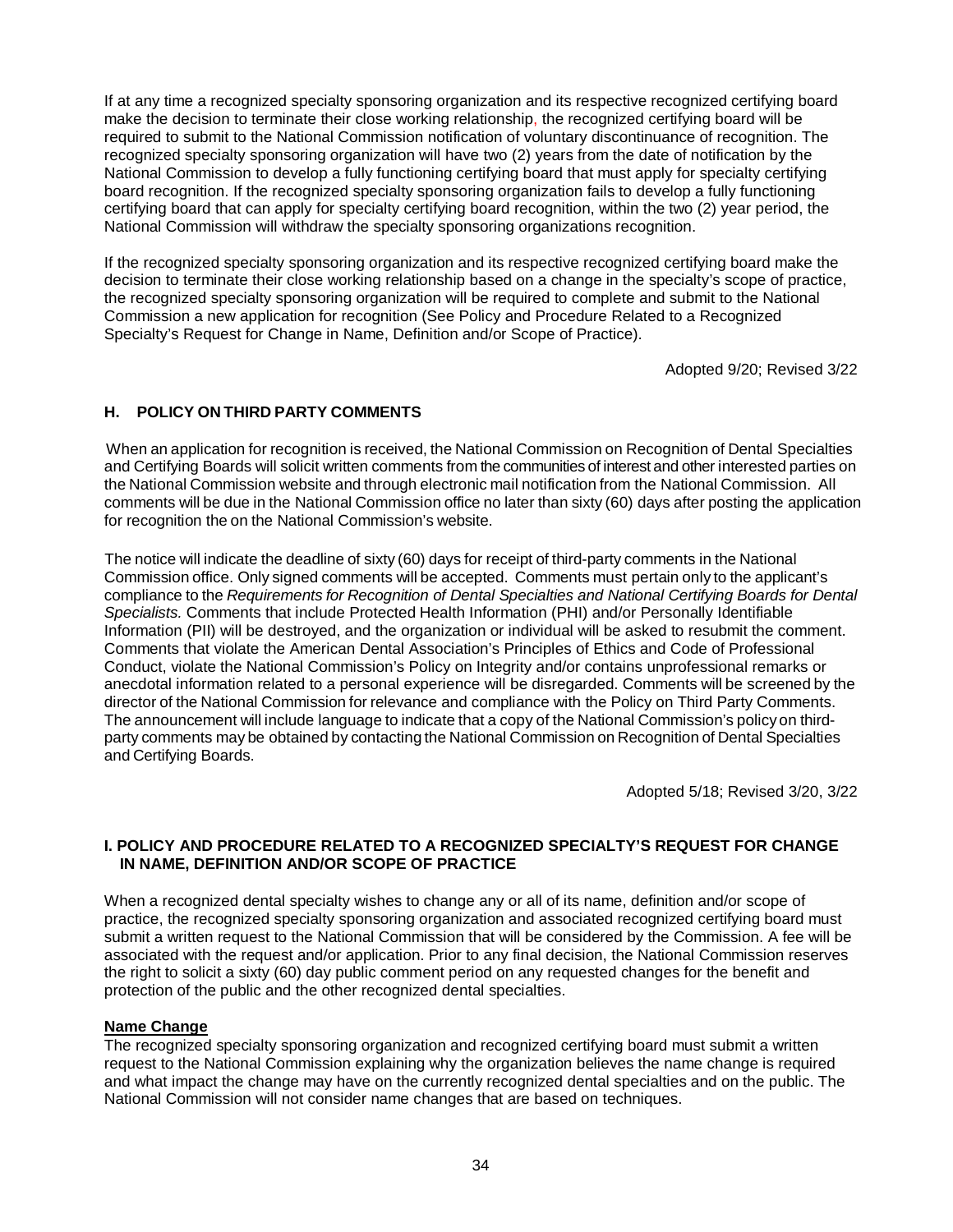If the National Commission believes the name change has an impact on the recognized specialties definition and/or scope of practice, the request will be denied and the sponsoring organization will be required to address the requirements cited below under Definition Change and/or Change in Scope of Practice.

# **Definition and Scope of Practice Change**

The recognized specialty sponsoring organization and certifying board must submit a written request to the National Commission explaining the rationale as to why a change in the specialties definition is required. The request must also provide documentation showing that the change remains in compliance with Requirement 2 and 3 of the *Requirements for Recognition of Dental Specialties* as outlined below:

# Requirement 2:

A specialty must be a distinct and well-defined field which required unique knowledge and skills beyond those commonly possessed by dental school graduates as defined by the Commission on Dental Accreditation's Accreditation for Dental Education Programs.

- A. Provide the revised definition of the dental specialty including the reasoning as to why a change is required.
- B. Compare and contrast the pre-doctoral accreditation standards with the advanced knowledge required for the practice of the specialty, especially with regard to the level of knowledge required.
- C. Compare and contrast the advanced skills and levels of competency/proficiency expected of a graduate of the dental specialty program, especially with regard to level of skill required.

#### Requirement 3:

The scope of the specialty requires advanced knowledge and skills that: (a) in their entirety are separate and distinct from the knowledge and skills required to practice in any recognized dental specialty; and (b) cannot be accommodated through minimal modification of a recognized dental specialty.

#### A. Advanced Knowledge

- 1. Compare and contrast the accreditation standards of each of the recognized dental specialties with the advanced knowledge required for the specialty, especially with regard to the level of knowledge required.
- 2. Provide a listing of the unique and distinct body of knowledge for the specialty and contrast this listing with the unique and distinct bodies of knowledge of the each recognized specialty.

#### B. Advanced Skills

- 1. Compare and contrast the accreditation standards of each of the recognized dental specialties with the advanced skills required and levels of competency/proficiency expected of a graduate of the specialty program.
- 2. Identify the advanced skills (techniques and procedures) required for practice of the specialty that are not included within the scope of other recognized specialties.
- 3. Provide a listing of the unique and distinct skills for the specialty and contrast them to the unique and distinct field and bodies of knowledge of each recognized specialty. Please describe any overlaps in scope of practice the revised definition may create.
- 4. Provide written parameters of care for the recognized specialty based on changes to the definition.

If the Review Committee on Specialty Recognition determines that the requested definition change changes the scope of practice for the recognized specialty, both the recognized specialty sponsoring organization and the recognized certifying board will be directed to apply as a new specialty and be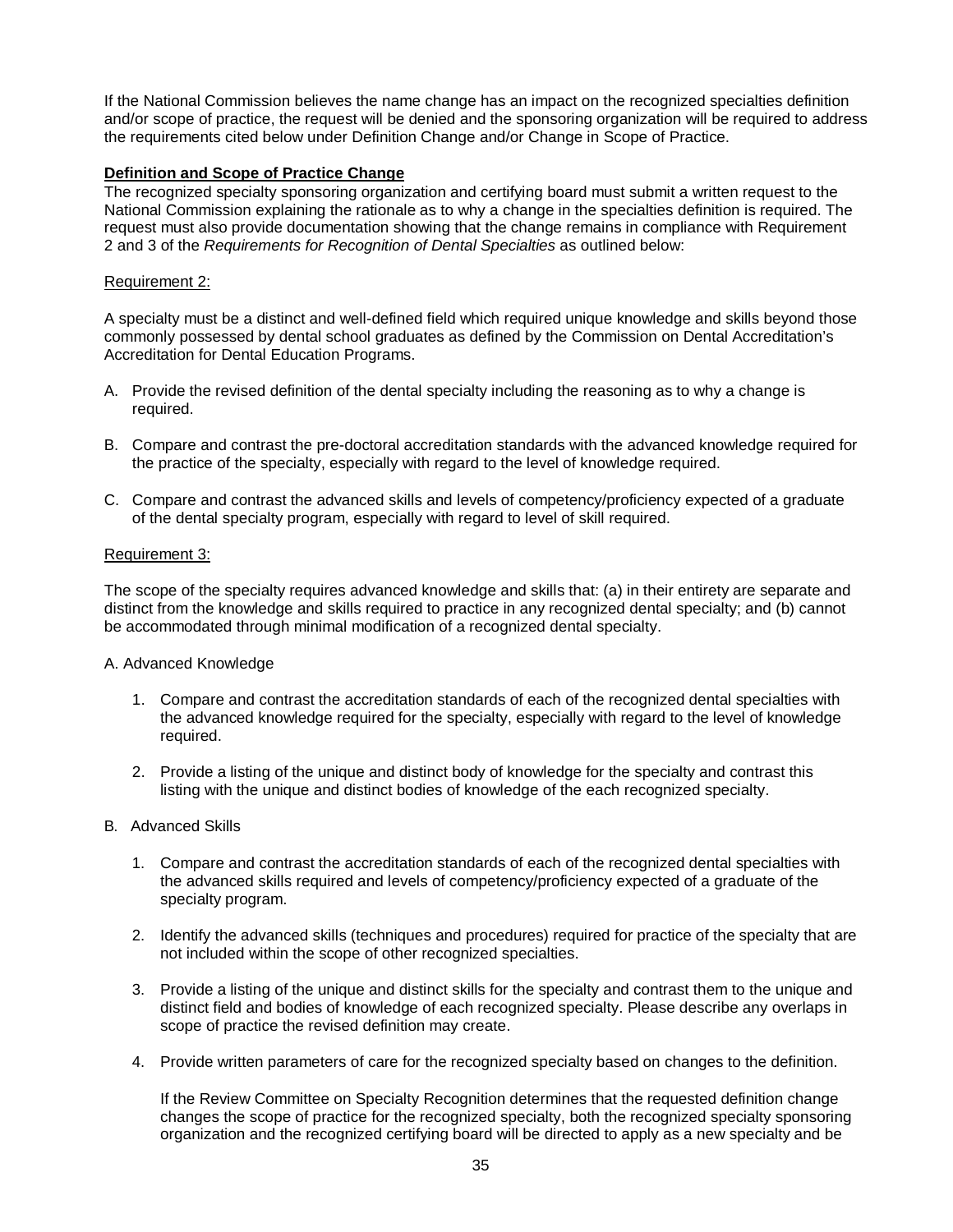required to complete the appropriate application for recognition. The recognized specialty sponsoring organization and recognized certifying board will also be required to submit the non-refundable application fee. Recognition of the existing specialty and certifying board will be withdrawn if the National Commission determines that the new application based on a change in the scope of practice meets the *Requirements for Recognition*.

If the definition change request is submitted while the National Commission is soliciting public comment for a recognition application, the National Commission will not take any action on the organizations request, until the Board of Commissioners has made a determination to grant or deny recognition on the application.

#### C. Change in Scope of Practice

Any requests that change a recognized specialties scope of practice will require completion and submission of the National Commission's Application for Specialty Recognition. The recognition process for approval of a change in scope of practice for a recognized specialty sponsoring organization will be the same process as outlined in the National Commission's Application Process for Recognition of a Dental Specialty (See Policy on Application Process for Recognition of a Dental Specialty). The specialty sponsoring organization should note that if it submits an application for recognition that is approved by the National Commission, the recognized specialty sponsoring organization and the recognized certifying board will be informed that the National Commission will no longer recognize the prior specialty in favor of the amended specialty including the added scope of practice.

If the Board of Commissioners approves a specialty sponsoring organizations application for recognition, the recognized certifying board will be required to complete and submit the National Commission's Application for Specialty Certifying Board Recognition including the non-refundable application fee. The recognition process will be the same process as outlined in the National Commission's Application Process for Recognition of a Dental Specialty Certifying Board (See Policy on Application Process for Recognition of a Dental Specialty Board).

Adopted 3/20; Revised 3/22

# **J. WITHDRAWAL OF SPECIALTY RECOGNITION FROM A RECOGNIZED SPONSORING ORGANIZATION OR CERTIFYING BOARD**

Based on the *Rules* and authority granted to the National Commission on Recognition of Dental Specialties and Certifying Boards, the National Commission has the authority to withdraw specialty recognition from any specialty sponsoring organization or certifying board recognized by the Commission that fails to comply with the *Requirements for Recognition of Dental Specialties and National Certifying Boards for Dental Specialists*  and/or policies of the National Commission. Recognized specialty sponsoring organizations and/or certifying boards found not to be in compliance with the *Requirements for Recognition* and/or National Commission policies will be notified of their non-compliance.

Withdrawal of recognition is an action taken by the National Commission Board of Commissioners when a recognized specialty sponsoring organization or certifying board has been unable to demonstrate compliance with the *Requirements for Recognition* or National Commission policies within a specified time period. A withdrawal determination must be preceded by a notice of *intent to withdraw* recognition six (6) months prior to the withdrawal decision.

When the National Commission has made a determination to withdraw recognition, the decision is communicated to the recognized specialty sponsoring organization and certifying board and announced to the communities of interest. A statement summarizing the reasons for the Commission's decision and comments, if any, that the affected organization has made with regard to this decision, is available upon request from the Commission office. If a recognized specialty sponsoring organization and/or recognized certifying board has had its recognition withdrawn, the organization does have the opportunity to formally appeal the decision to withdraw recognition through the National Commission's policy and procedures on Appeal of Adverse Actions. (See Section on Due Process)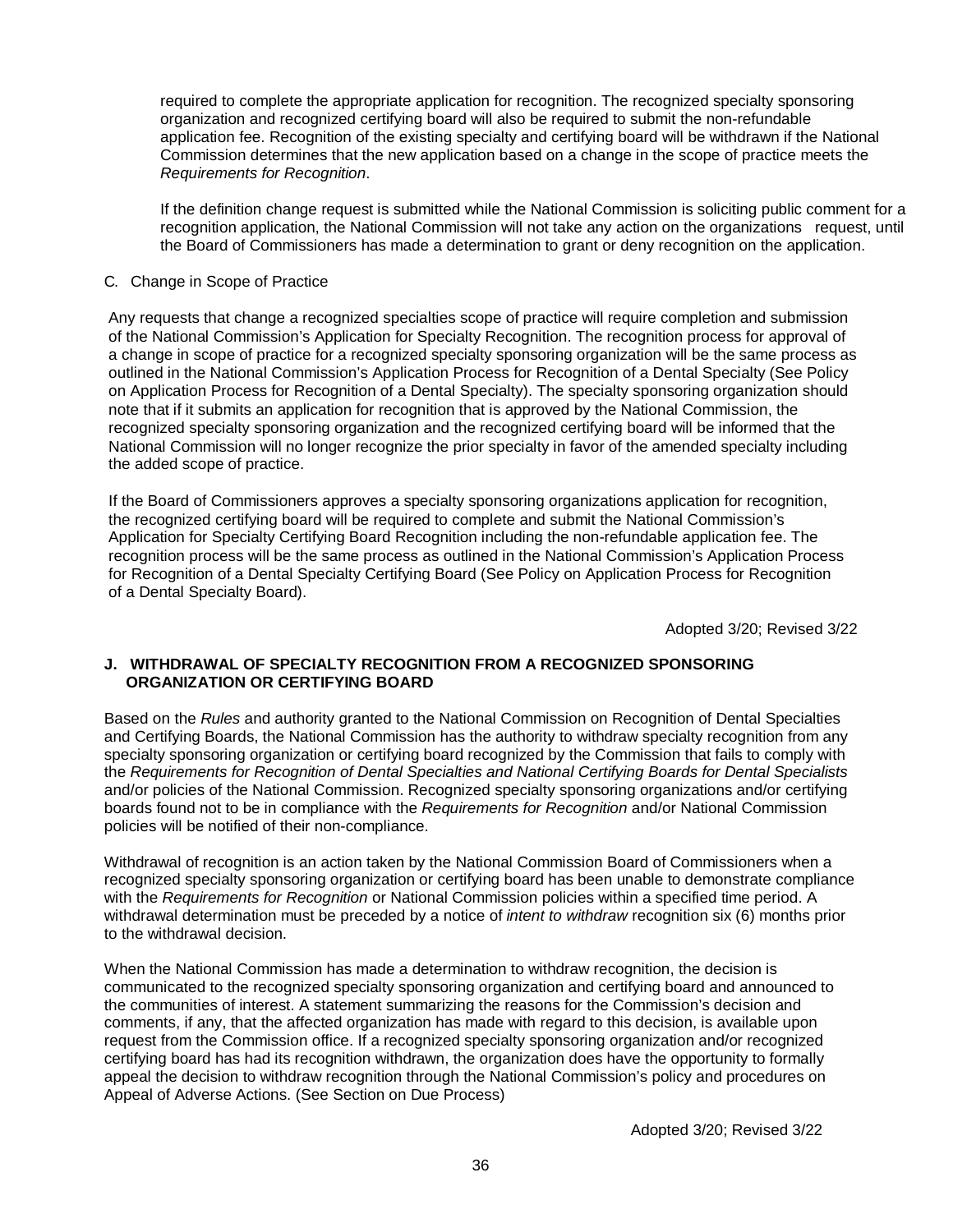# **K. POLICY ON VOLUNTARY DISCONTINUANCE OF RECOGNITION**

The National Commission becomes aware of a recognized organization's decision to voluntarily discontinue its recognition with the National Commission when it receives official notification from the sponsoring organization and/or certifying board's executive director.

Because voluntary discontinuance of recognition, specifically, of a sponsoring organization has an impact on the composition of the National Commission as outlined in its *Rules*, the discontinuance of recognition will become effective at the close of the American Dental Association (ADA) House of Delegates meeting in the ensuring year. Voluntary discontinuance of a recognized certifying board will become effective on the date determined by the certifying board, with final approval by the Board of Commissioners.

When the National Commission becomes aware of an organizations intent to voluntarily discontinue recognition, it takes the following steps:

- 1. Within 30 days, National Commission staff contacts the organizations executive director to acknowledge the effective discontinuance and informs the executive director that:
	- (a) If the organization is a recognized sponsoring organization, discontinuance will become effective at the close of the ADA House of Delegates meeting in the ensuing year, the organization will no longer be recognized by the National Commission and will be removed from the list of recognized specialties. The communities of interest will be notified of the discontinuance of recognition.
	- (b) If the organization is a recognized certifying board, discontinuance will become effective at the date requested by the organization with final approval by the Board of Commissioners; however, the respective sponsoring organization that has a close working relationship with the certifying board will be notified that in order to remain in compliance with the *Requirements for Recognition of Dental Specialties*, another certifying board must be established. If the sponsoring organization is unable to establish a certifying board, the National Commission will further withdraw recognition from the sponsoring organization.
- 2. If a recognized sponsoring organization requests voluntary discontinuance of recognition, the National Commission will notify the ADA Board of Trustees of the impact the voluntary discontinuance will have on the National Commission's composition, which will equate to one less general dentist appointee to the Board of Commissioners. Given that the ADA Board of Trustees makes annual appointments to the National Commission based on the number of Commissioners whose terms are expiring in a given year, the National Commission will suggest to the Board of Trustees that it has the option to retire one (1) general dentist commissioner early or appoint one (1) less general dentist Commissioner who will be eligible to serve a four (4) year term on the National Commission.
- 3. At its next meeting, or by mail ballot if waiting until the next meeting precludes a timely review, the National Commission will take action to affirm the organization's decision to voluntarily discontinue recognition and notify the National Commission's communities of interest.

Adopted 4/21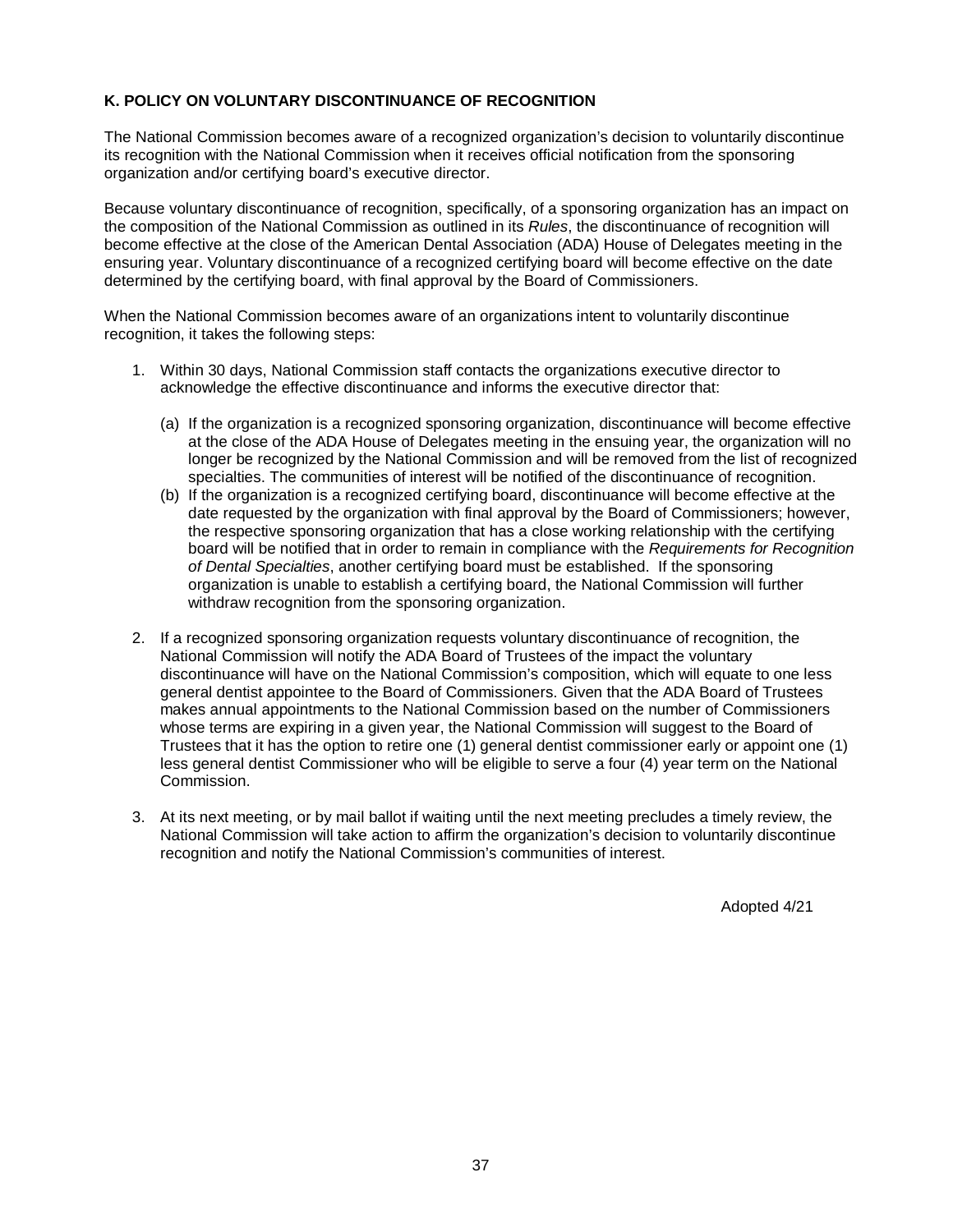# **V. COMPLAINTS**

# A. DEFINITION

A complaint is defined by the National Commission as one alleging that a National Commission recognized specialty or certifying board may not be in compliance with the *Requirements for Recognition of Dental Specialties and National Certifying Boards for Dental Specialists.*

Adopted 3/20

# B. POLICY AND PROCEDURE REGARDING INVESTIGATION OF COMPLAINTS

The following policy and procedures have been developed to handle the investigation of complaints about a recognized specialty or certifying board that may not be in continued compliance with the *Requirements for Recognition of Dental Specialties and National Certifying Boards for Dental Specialists.* This policy does not apply to applicants for specialty or certifying board recognition, as the determination of whether applicant meets the *Requirements for Recognition* is determined through the application policies and processes.

The Commission will only consider written, signed complaints that present evidence and documentation in support of the complaint. Unsigned comments/complaints or oral complaints will not be considered.

**1. Investigative Procedures for Complaints:** Any interested party may submit an appropriate, signed, formal complaint to the National Commission regarding any National Commission recognized specialty or certifying board. An appropriate complaint is one that directly addresses an organizations compliance with the ADA's *Requirements for Recognition*. In accord with its responsibilities to determine compliance with the *Requirements for Recognition,* the National Commission does not intervene in complaints as a mediator but maintains an investigative role.

The following procedures have been established to manage complaints:

- 1. When an inquiry about filing a complaint is received by the National Commission office, the inquirer is provided a copy of the ADA's *Requirements for Recognition* document, along with a copy of the National Commission's policy and procedure on complaints.
- 2. When a complainant submits a written, signed statement describing the recognized specialties' non compliance with a (the) specifically identified *Requirement(s) for Recognition*, the materials are reviewed by the Director and Legal Counsel of the National Commission for completeness. Submission of documentation which supports the noncompliance is mandatory. If deemed complete, the complaint is the property of the National Commission and may not be withdrawn by the complainant. This initial screening is completed within thirty (30) days.
- 3. Initial investigation of a complaint may reveal that the National Commission is already aware of the non compliance and is monitoring the recognized specialty sponsoring organization or certifying board progress to demonstrate compliance. In this case, the complainant is notified that the National Commission is currently addressing the noncompliance issue noted in the complaint.
- 4. The appropriate Review Committee is convened within thirty (30) days of the determination of complaint completeness to review the complaint and documentation. A Review Committee member appointed by the same recognized specialty organization as the recognized specialty/certifying board that the compliant identifies as being non-compliant will be recused from discussions and recommendation concerning the complaint in the Review Committee. The National Commission Director will appoint a replacement for that Review Committee member.
- 5. If the Review Committee determines the complaint does not provide sufficient evidence of non compliance with a (the) *Requirement(s) for Recognition*, the complainant is so advised and no further action is taken.
- 6. If the Review Committee determines there is sufficient evidence of non-compliance with a (the) *Requirement(s) for Recognition*, the National Commission informs the chief administrative officer (CAO) of the recognized specialty sponsoring organization or recognized certifying board in writing that the National Commission has received a complaint with evidence indicating that the recognized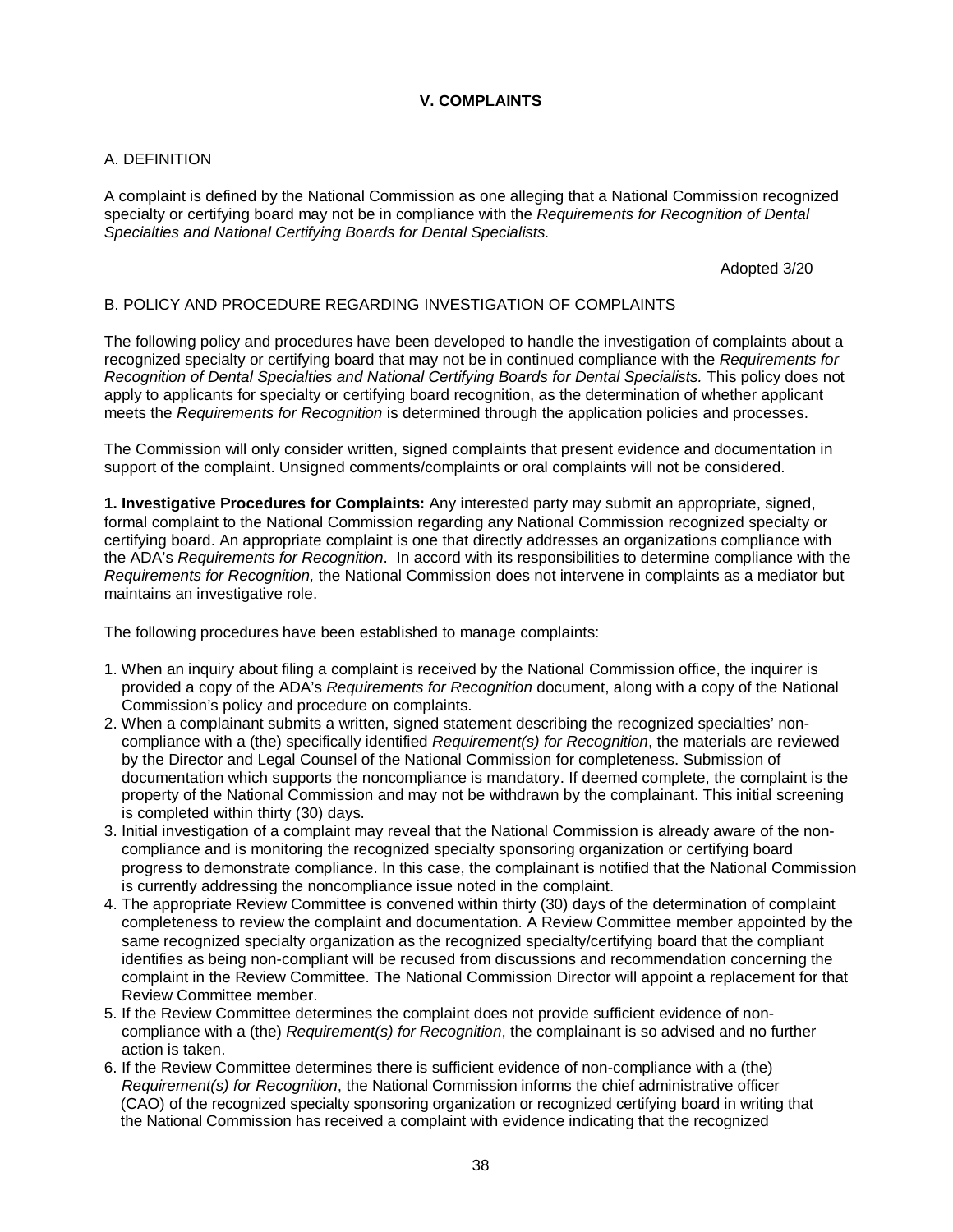specialty or certifying board may no longer be in compliance with a (the) *Requirement(s) for Recognition.* 

- 7. The recognized specialty sponsoring organization or recognized certifying board is provided with a redacted copy of the complaint to ensure anonymity of the complainant and evidence submitted by the complainant, a copy of the *Requirements for Recognition*, and a copy of the National Commission's policy and procedure on complaints.
- 8. The recognized specialty sponsoring organization or certifying board is asked to address compliance with a (the) *Requirement(s) for Recognition* in question and submit a written response with appropriate documentation and evidence within thirty (30) days. The National Commission uses the examples of evidence in the appropriate sections of the National Commission Application for Recognition to provide guidance on the compliance issues to be addressed in the report and on any documentation required to demonstrate compliance. Additional guidance by the Review Committee on how to best demonstrate compliance may also be provided to the recognized specialty sponsoring organization or recognized certifying board.
- 9. Receipt of the organizations written compliance report, including documentation, is acknowledged by the Director of the National Commission.
- 10. The Review Committee considers the organization's written compliance report within 30 days of its receipt in the National Commission office.
- 11. After consideration of the organization's response, the Review Committee may make one of the following recommendations:
	- a. The recognized specialty or certifying board continues to comply with the requirement(s) in question and no further action is required.
	- b. The recognized specialty or certifying board is not in compliance with the requirement(s) in question. The Review Committee will describe the scope and nature of the non-compliance and recommend the required corrective action.
- 12. Within fifteen (15) days of receipt of the Review Committee recommendation, the National Commission will meet and act on the recommendation of the Review Committee. The recognized specialty sponsoring organization or the certifying board and the complainant will be informed of the decision of the National Commission within one week of its action on the results of the investigation.
	- a. If the National Commission determines that the recognized specialty or certifying board continues to comply with the requirement(s) in question, both the organization and the complainant will be informed that no further action is required at this time.
	- b. If the National Commission determines that the recognized specialty or certifying board is not in compliance with the requirement(s) in question, the National Commission will inform the recognized specialty sponsoring organization or certifying board the scope and nature of the non-compliance, the required corrective action, and the submission date for the report and documentation of corrective action. The complainant will be informed of the scope and nature of the non-compliance and that the National Commission does provide a reasonable amount of time to come into full compliance with the *Requirements for Recognition*.

Adopted: 3/20; Revised 9/20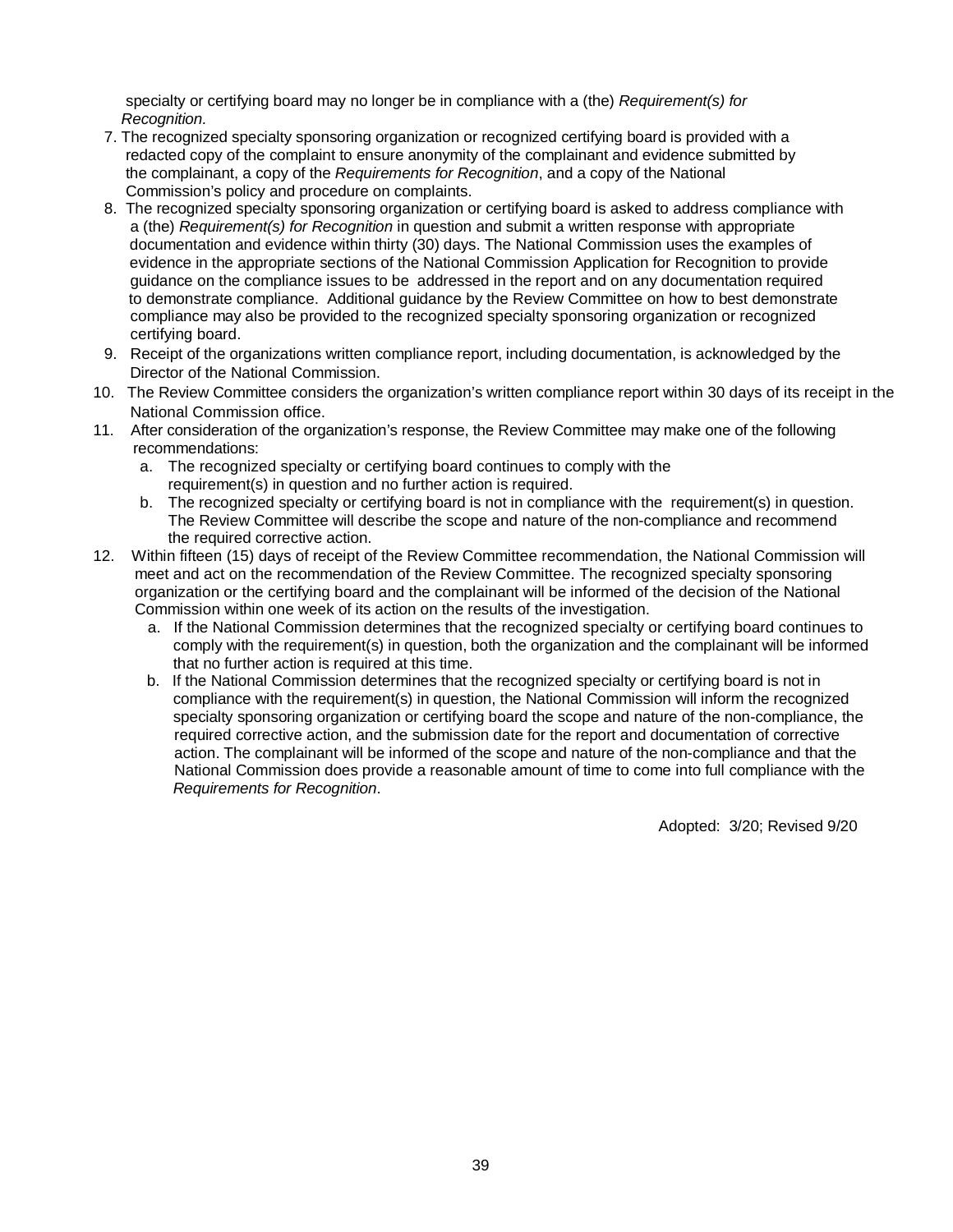# **VI. DUEPROCESS**

The National Commission makes every effort to protect the procedural due process rights of the applicants for dental specialty and certifying board recognition by following appropriate and accepted procedural due process practices. As procedural due process is a necessary and integral part of recognition process, the National Commission builds due process measures into various aspects of the recognitionprocess.

Adverse actions, or those that may be appealed, are defined as actions related to denial or withdrawal of recognition. Such decisions become final fourteen (14) days after the date on the notification letter or when any appeal has been resolved. The National Commission has procedures in place to provide notice of the reasons for taking an adverse recognition action.

The following sections describe the National Commission's procedural due process practices and indicate the sequence of events that is typically followed when such procedures are needed.

Adopted 5/18

# **A. DUE PROCESS RELATEDTO REVIEW COMMITTEE SPECIAL APPEARANCES**

If compliance with the requirements is in question the Review Committee may request a special appearance.

If the applicant submits additional written materials, copies for each Review Committee member should be provided by the applicant at least one (1) week prior to the meeting, absent documented extraordinary circumstances.

Review Committees special appearances will be conducted with the following guidelines:

- a. The Review Committee discusses the additional and/or new information provided by the sponsoring organization or certifying board prior to the appearance of the representative(s).
- b. The Review Committee chair will introduce members of the Review Committee to the sponsoring organization or certifying board representative(s).
- c. The designated representative is invited to make an opening statement and present the additional and/or newinformation.
- d. Following the presentation by the representative, the Chair allows members of the Review Committee to ask questions.
- e. The Chair thanks the representative(s) for appearing before the Review Committee and the representative(s) leaves the room.
- f. The Review Committee reviews the additional and/or new material in the context of the presentation during the special appearance. The Review Committee recommends granting or denying recognition to the National Commission.

# **B. FUNCTION AND PROCEDURES OF THE APPEAL BOARD**

The Appeal Board is an autonomous body, separate from the National Commission. The primary function of the Appeal Board is to determine whether the National Commission on Recognition of Dental Specialties and Certifying Boards arrived at a decision regarding the denial or revocation of specialty recognition by properly applying the National Commission's published policies and procedures and criteria to the facts presented to the National Commission. In addition, the National Commission's *Rules* stipulate that the Appeal Board shall provide the sponsoring organization or certifying board filing the appeal, the opportunity to be represented by legal counsel and shall give the organization the opportunity to offer evidence and argument in writing and/or orally to try to refute or overcome the findings and decision of the National Commission. In order for the Appeal Board Hearing Panel to hear an appeal all five (5) members of the hearing panel must be present.

Per the *Rules* of the National Commission, the Appeal Board Hearing Panel will consist of five (5) members; (two (2) general dentists, one (1) public member and two (2) specialists) who will adjudicate and issue a final decision. The National Commission's Director will select two (2) general dentists and two (2) specialists from the available appeal pool to also serve on the hearing panel. The National Commission's Director will also identify one (1) general dentist and one (1) specialist from the Appeal Board pool to serve as alternates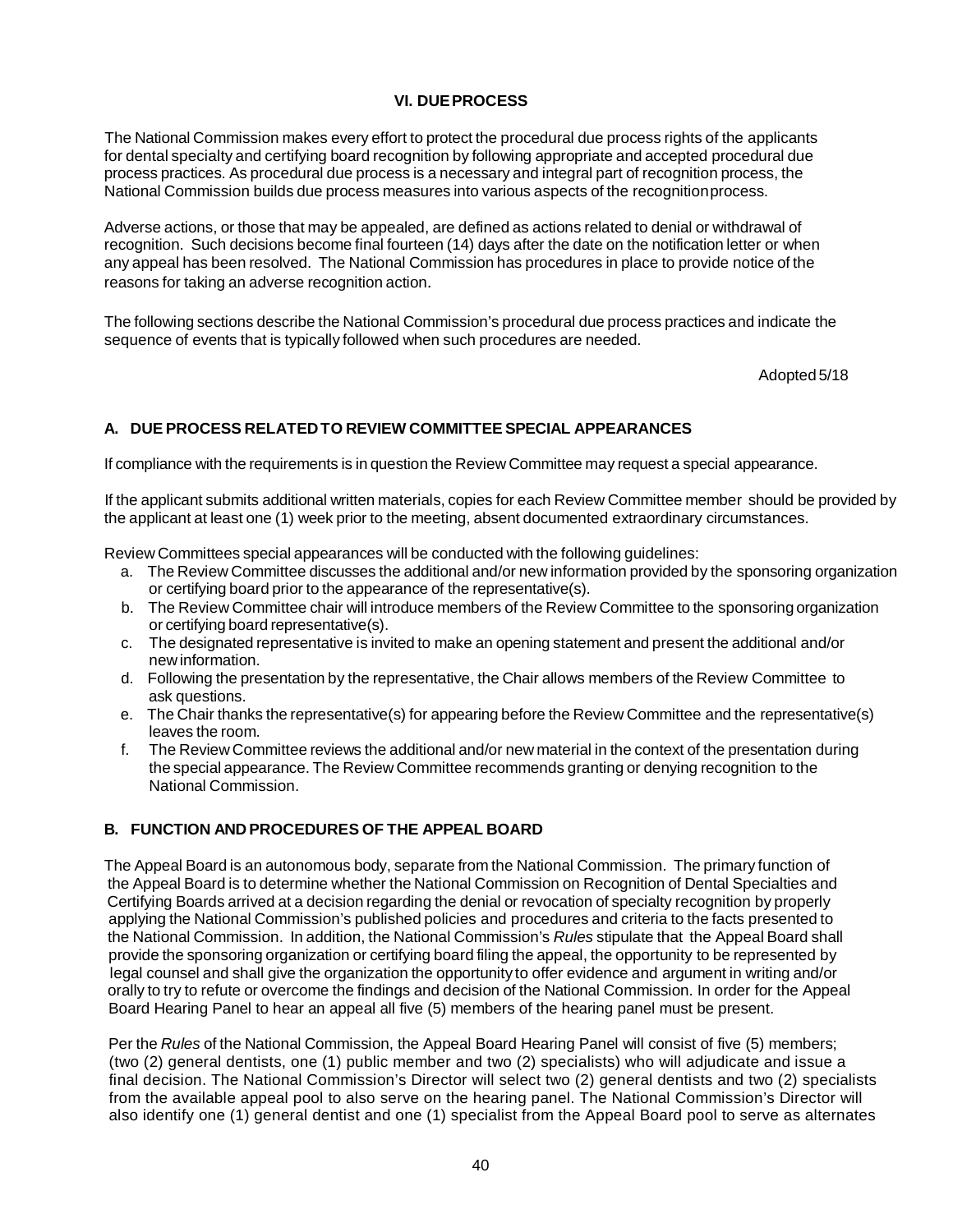in case the originally identified Appeal Board Hearing Panel members are unable to fulfill their duties. The pool of potential members shall consist of four (4) general dentists appointed by the American Dental Association Board of Trustees and one (1) representative selected by each of the organizations represented on the National Commission, including a public representative who has previously served on the National Commission. In the event that a public representative who has previously served on the National Commission is not available, a public representative who has previous experience serving on other dentally-related Commissions shall be appointed by the National Commission.

Appeal Board members shall not be:

- a. An employee of the American Dental Association or member of the American Dental Association governing board; or
- b. an individual who has participated in any step of the process leading up to the decision that is being appealed
- c. current member of the National Commission; and/or
- d. Spouse, parent, child or sibling of an individual identified above (a through c).

The Appeal Board Member shall be:

- a. willing to participate as a member of the appellate body should it be convened;
- b. willing to comply with all National Commission *Rules*, policies and;
- c. required to attend the same National Commission policy and procedure orientation meetings as newcommissioners upon their appointment.

#### **1. Appeal Procedure:**

If the National Commission determines that recognition should be denied or withdrawn, the sponsoring organization or certifying board will be notified within ten (10) business days and the notification is sent by tracked mail. The sponsoring organization or certifying board is also notified of its right to appeal this decision to the Appeal Board. Adverse actions, or those that may be appealed, are defined as those related to denial or withdrawal of recognition. Such decisions become final fourteen (14) days after the date on the transmittal letter or when any appeal has been resolved.

Within fourteen (14) days after receipt of the final decision by the National Commission, sponsoring organization or certifying board may appeal the decision by filing a written appeal with the director of the National Commission on Recognition of Dental Specialties and Certifying Boards. The filing of the appeal shall automatically stay the final decision of the National Commission. The Appeal Board of the National Commission shall convene and hold its hearing within thirty (30) days after the appeal is filed. The sponsoring organization or certifying board filing the appeal may be represented by legal counsel and shall be given the opportunity at such hearing to offer evidence both orally or written to refute or overturn the decision of the National Commission. The Appeal Board is limited in its inquiry to review substantive procedural due process issues raised by the appellants and factual determinations up to the time of the National Commission's decision regarding the application for recognition. It is not proper for the Appeal Board to either receive or consider facts not previously presented to the National Commission since it does not sit as an initial reviewing body. Similarly, it is not the function of the Appeal Board to determine whether the facts, singularly or cumulatively, justify the decision of the National Commission, unless it can be shown that the National Commission's decision was clearly against the manifest weight of the evidence. Further, the Appeal Board will not hear testimony relative to the reasonableness of previously determined requirements for recognition since this is clearly outside the scope of authority of this reviewing body. The Appeal Board may make one of the following decisions: to affirm or remand the action of the National Commission. The decision rendered by the Appeal Board shall be final and binding. In the event the organization does not file a timely appeal of the National Commission's findings and decision, the National Commission's decision shall become final.

# **2. Appeal Board Hearing Guidelines:**

- a. The Appeal Board discusses the evidence provided by the sponsoring organization or certifying board prior to the appearance of the representative(s).
- b. The Appeal Board chair will introduce members of the Appeal Board to the sponsoring organization or certifying board representative(s).
- c. A brief opening statement may be made by the director of the National Commission for the purpose of establishing the National Commission's findings and the reasons therefore.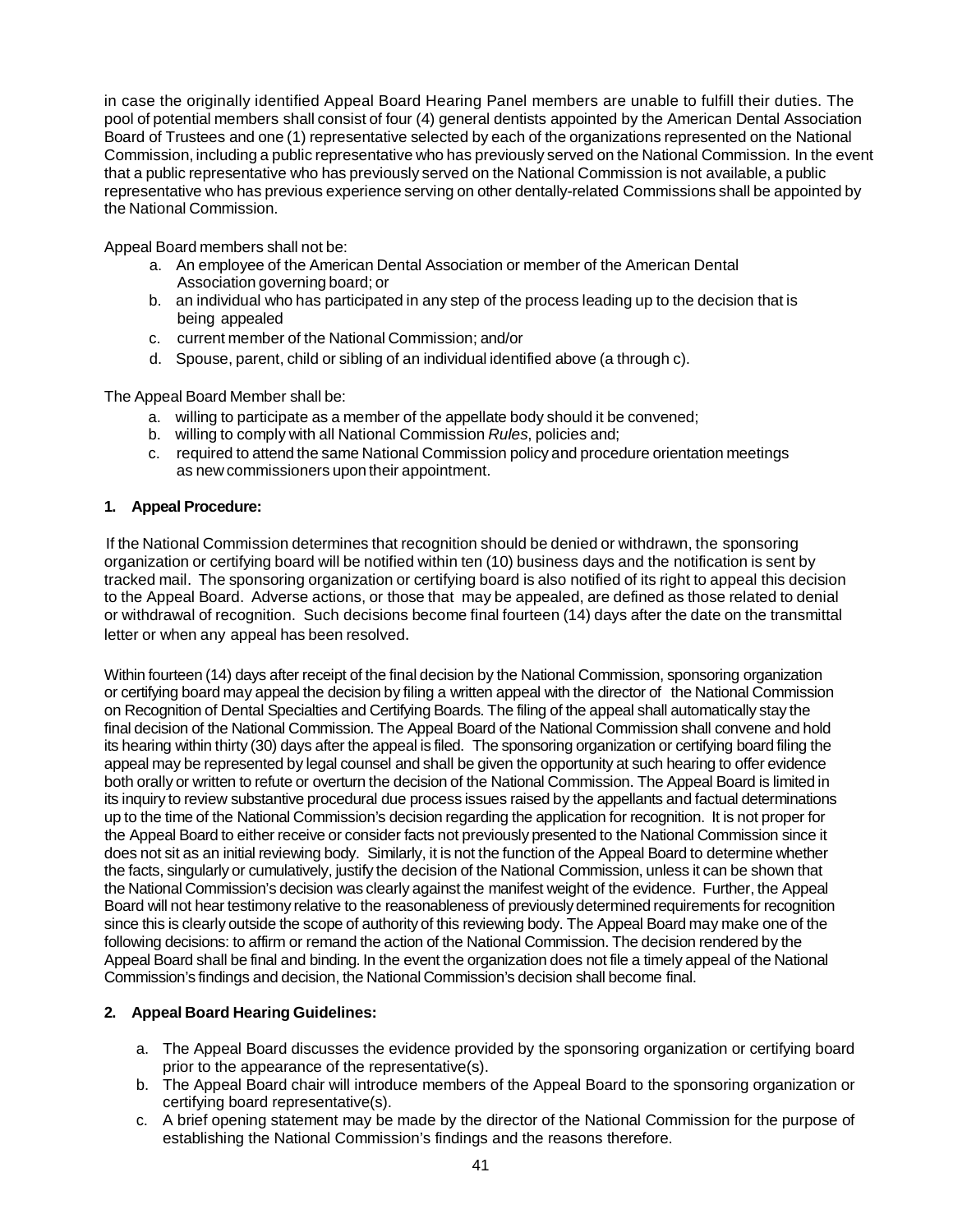- d. The Appellant will then present its argument to the Appeal Board.
- e. The National Commission may then present its rebuttal of the Appellants argument.
- f. After hearing the evidence, the Appeal Board shall meet in executive session to discuss the appeal and make its decision. The Appeal Board's decision may be to sustain or remand the decision to the National Commission. The decision shall be based on a four fifths vote of the members of the Appeal Boards.
- g. When the decision is to remand, the appeal board will identify the specific *Requirement for Recognition* to be reevaluated.
- h. The Appellant shall be notified by tracked mail of the decision of the Appeal Board, including a statement of specifics, within ten (10) days following the hearing.

Adopted 5/18; Revised 9/20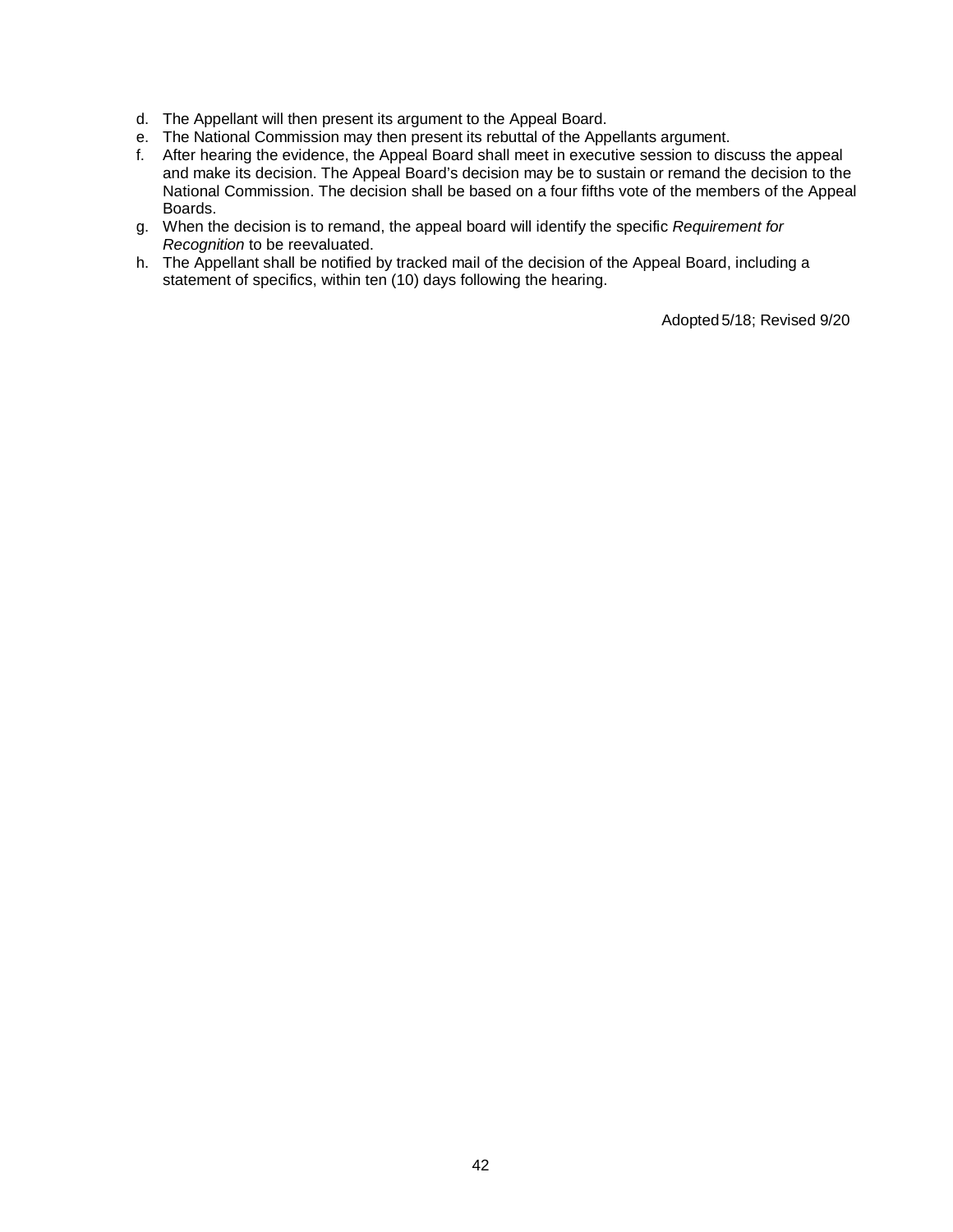# <span id="page-42-0"></span>**VII. CHRONOLOGYOF AMERICAN DENTAL ASSOCIATION SPECIALTY RECOGNITION**

#### **1947 - Oral Surgery, Orthodontics, Pedodontia, Periodontia, and Prosthodontia**

The first five specialties given ADA recognition were **oral surgery, orthodontics, pedodontia, periodontia, and prosthodontia** when the *Requirements for the Approval of Examining Boards in Dental Specialties* were adopted by the 1947 ADA House of Delegates (*Transactions*.1947:80-81):

I. Definition: A specialty in dentistry is a field of practice which calls for intense study and extended clinical and laboratory experience by a dentist beyond the training offered as a preparation for general practice in the undergraduate curriculum. The following branches of dentistry are recognized at this time as suitable fields for the certification of specialists: oral surgery, orthodontics, pedodontia, periodontia and prosthodontia.

#### **1948 – Certifying Boards for Oral Surgery, Periodontology, Pedodontics, Prosthodontics**

The Council on Education reported to the ADA 1948 House of Delegates that it approved the American Board of Oral Surgery, American Board of Periodontology, American Board of Pedodontics and the American Board of Prosthodontics (*Transactions*.1948:60).

**Approval of Specialty Examining Boards:** Four specialty examining boards have now been approved in accordance with the Council's requirements, as endorsed by the House of Delegates in 1947, as follows: American Board of Oral Surgery; American Board of Periodontology; American Board of Pedodontics; and American Board of Prosthodontics.

#### **1949 – Oral Pathology**

The 1949 ADA House of Delegates adopted Resolution 2 granting recognition to **oral pathology** as a dental specialty (*Transactions.*1949;20, 25).

2. *Whereas*, according to the definition included in the "Requirements for the Approval of Examining Boards in Dental Specialties" approved by the House of Delegates, August 6, 1947, a specialty in dentistry "is a field of practice which calls for extensive study and extended clinical and laboratory experience by a dentist beyond the training offered as preparation for general practice in the undergraduate curriculum," and

*Whereas*, the Council, in its extended definition requires that there be a public demand for these services, and those engaged in this practice have made significant contributions to the science of dentistry, and that the number limiting practice in this field be significant, and

*Whereas*, the American Board of Oral Pathology has justified to the satisfaction of the Council, the right to be included as a suitable field for the certification of specialists, therefore be it

*Resolved*, that the list of specialties be extended to include oral pathology so that the appropriate item in the *Requirements for the Approval of Examining Boards in Dental Specialties* will now read: "The following branches of dentistry are recognized at this time as suitable fields for the certification of specialists: oral surgery, orthodontics, pedodontia, periodontia, prosthodontia and oral pathology.

#### 1950 (Public Health Dentistry)

The 1950 ADA House of Delegates adopted Resolution 131 granting recognition to **public health dentistry** (*Transactions*.1950:25-26, 29).

**131***.* **Whereas**, according to the definition included in the "Requirements for the Approval of Examining Boards in Dental Specialties" approved by the House of Delegates, August 6, 1947, a specialty in dentistry "is a field of practice which calls for extensive study and extended clinical and laboratory experience by a dentist beyond the training offered as preparation for general practice in the undergraduate curriculum," and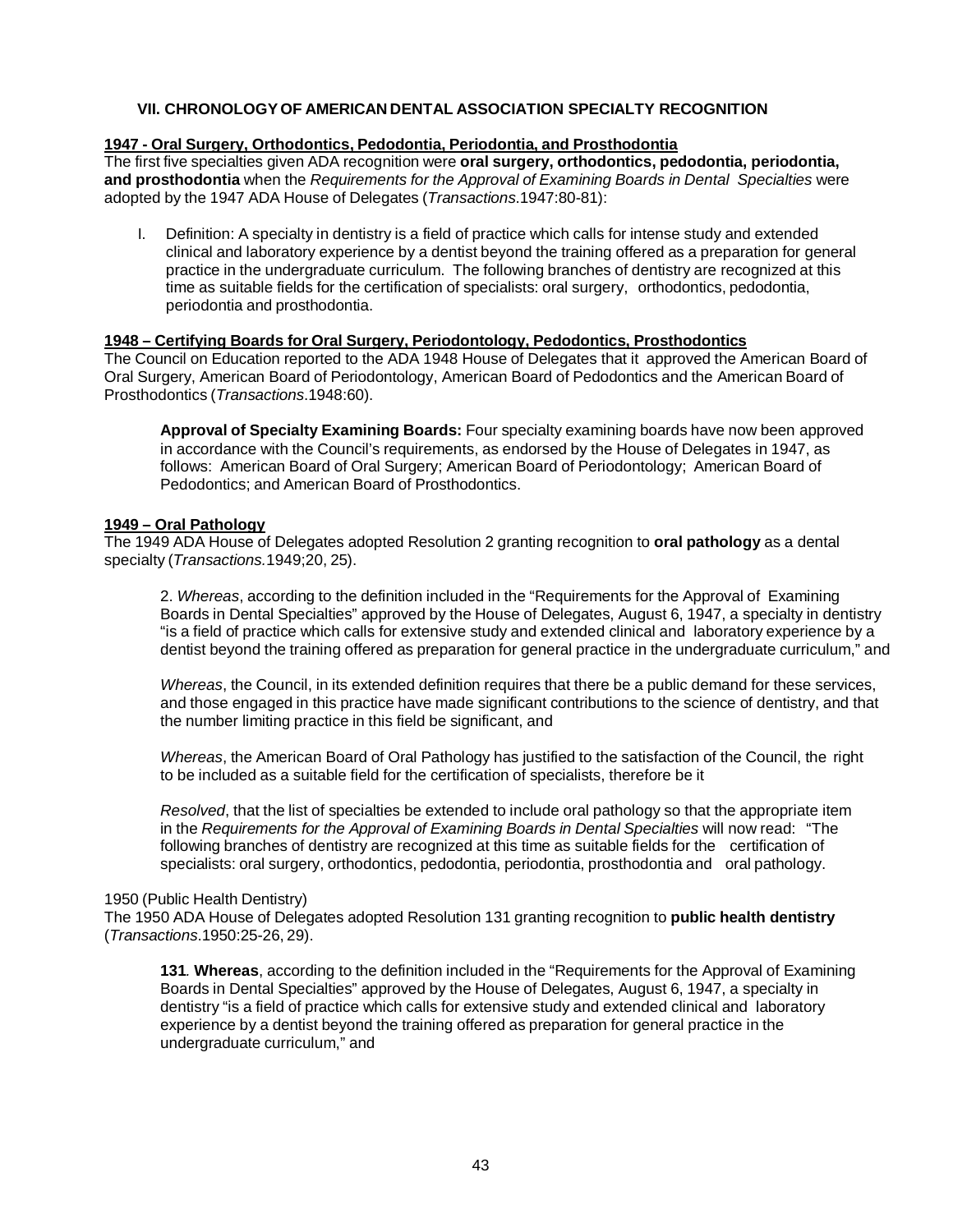**Whereas**, the Council, in its extended definition requires that there be a public demand for these services, and those engaged in this practice have made significant contributions to the science of dentistry, and that the number limiting practice in this field be significant, and

**Whereas**, the American Board of Public Health Dentistry and its parent body have justified to the satisfaction of the Council, the right to be included as a suitable field for the certification of specialists, therefore be it

**Resolved**, that the list of specialties be extended to include public health dentistry so that the appropriate item in the *Requirements for the Approval of Examining Boards in Dental Specialties* will now read: "The following branches of dentistry are recognized at this time as suitable fields for the certification of specialists: oral surgery, orthodontics, pedodontia, periodontia, prosthodontia, oral pathology and public health dentistry.

The 1950 ADA House of Delegates adopted Resolution 129 that approved the requirements of the **American Board of Oral Pathology** and Resolution 132 that approved the requirements of the **American Board of Orthodontics** (pg 198-199).

 **129**. **Whereas**, the American Board of Oral Pathology petitioned that oral pathology be recognized as a dental specialty and this was approved by vote of the House of Delegates at the October 1949 meeting, and

**Whereas**, the American Board of Oral Pathology has submitted to the Council on Dental Education its requirements for qualification of its candidates, and

**Whereas**, the Council on Dental Education find that the American Board of Oral Pathology meets the requirements for the approval of examining boards in dental specialties as approved by the House of Delegates of the American Dental Association on August 6, 1947; therefore, be it **Resolved***,* that the American Dental Association approve the requirements of the American Board of Oral Pathology.

**132. Whereas t**he American Board of Orthodontics petitioned that orthodontics be recognized as a dental specialty and this was approved by vote of the House of Delegates, and

**Whereas**, the American Board of Orthodontics has submitted to the Council on Dental Education its requirements for qualification of its candidates, and

**Whereas,** the Council on Dental Education find that the American Board of Orthodontics meets the requirements for the approval of examining boards in dental specialties as approved by the House of Delegates of the American Dental Association on August 6, 1947; therefore, be it

**Resolved***,* that the American Dental Association approve the requirements of the American Board of Orthodontics.

#### **1951- American Board of Dental Public Health**

The 1951 ADA House of Delegates adopted Resolution 21-1951-H that approved the American Board of Dental Public Health (*Transactions*.1951:180).

**21-1951-H. Resolved**, that the House of Delegates of the American Dental Association approve the requirements of the American Board of Dental Public Health.

#### **1963 - Endodontics**

The 1963 ADA House of Delegates adopted Resolution 6-1963-H granting recognition to endodontics as a special area of dental practice.

**6-1963-H. Resolved,** that endodontics be recognized as a special area of dental practice. (*Transactions*.1963:37-38, 244)

#### **1964 - American Board of Endodontics**

The 1964 ADA House of Delegates adopted Resolution 5-1964H approving the American Board of Endodontics: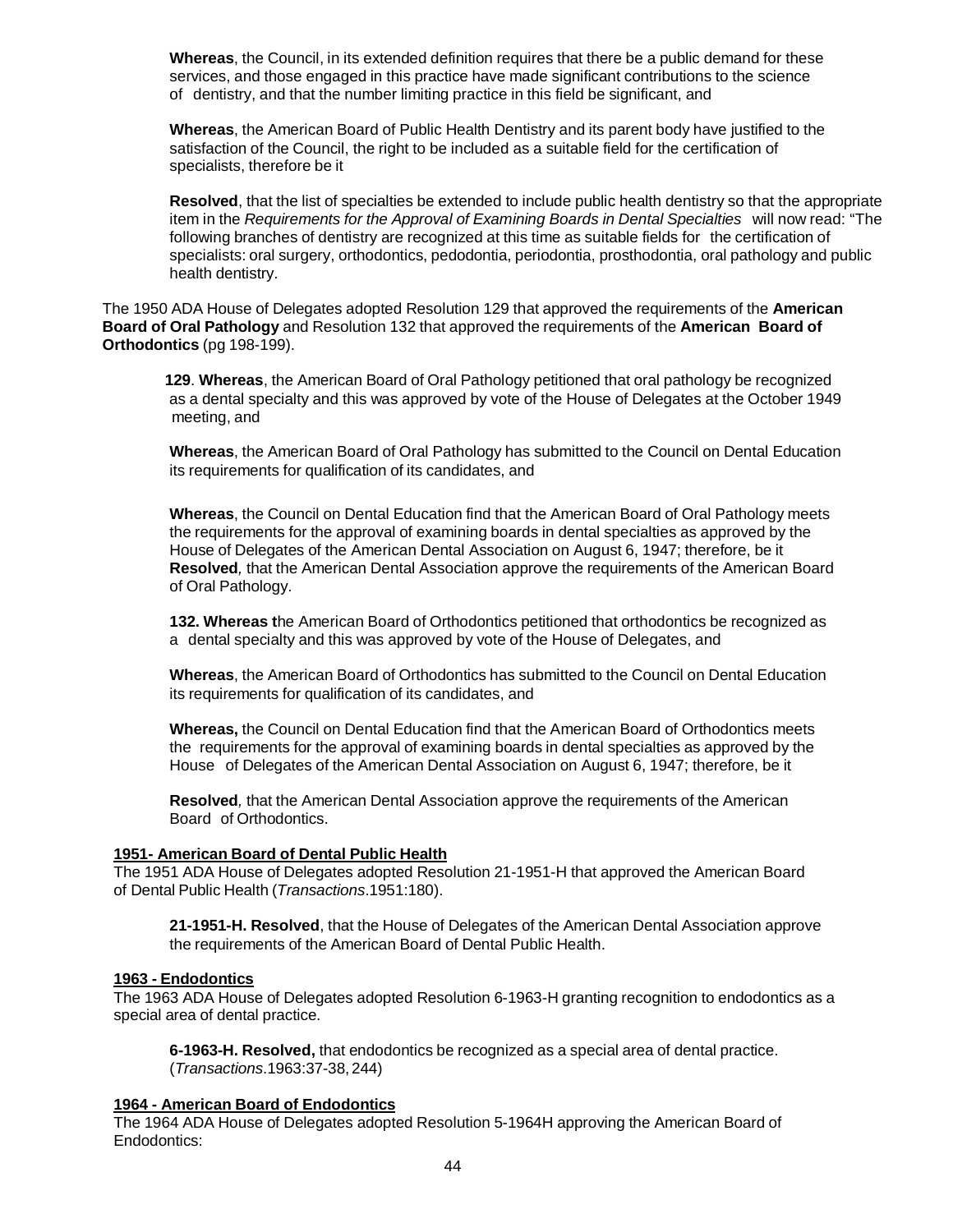**5-1964-H. Resolved,** that the American Board of Endodontics be approved as the national certifying board in this special area of dental practice (*Transactions*.1964: 251).

#### **1999- Oral and Maxillofacial Radiology**

1970 – CDEL deny (no formal resolution #), BOT deny, RC deny and HOD postponed indefinitely

1972 – Resolution 26-1972 from Indiana, CDEL deny, BOT deny, RC postpone indefinitely but proposed Resolution 224 to grant specialty status and HOD voted to postponed Resolution 224 indefinitely (*Trans.* 1972: 226,330,457,701,703)

1994 – Resolution 12-1994 Committee G and the CDEL recommended denial; HOD agreed and denied 12-H-1994 (*Trans.* 1994:68,531,610)

1996 – Resolution 19-1996 Committee G recommended deny and the CDEL recommended oral and maxillofacial radiology be approved as a dental specialty; Reference Committee agreed with CDEL; HOD adopted then reconsidered and referred the Resolution19-1996 to CDEL to report to the 1997 HOD (*Trans* 1996; 696).

1997 – Resolution 19-1996 Committee G, CDEL and Board of Trustees recommended OMR be approved; HOD defeated Resolution 19-1996 (*Trans.* 1997: 651, 653)

1999 - Committee G and the CDEL recommended OMR be approved in Resolution 8. The ADA House of Delegates adopted Resolution 8H-1999 granting recognition to oral and maxillofacial radiology as a special area of dental practice (*Trans*.1999:898)

**8H-1999. Resolved**, that the American Academy of Oral and Maxillofacial Radiology's request for the recognition of oral and maxillofacial radiology as a dental specialty be approved.

#### **2000-American Board of Oral and Maxillofacial Radiology**

At its March 24-25, 2000 meeting, the Council adopted the following resolution**.**

**Council Action:** With regard to the ABOMR's request for recognition: The Council recommended that the American Board of Oral and Maxillofacial Radiology (ABOMR) be approved as the recognized certifying board for oral and maxillofacial radiology on the basis that the ABOMR has demonstrated compliance with the Requirements for National Certifying Boards for Dental Specialists, and therefore, individuals who are currently diplomates of the ABOMR are able to announce as a dental specialist.

This action was reported to the 2000 ADA House of Delegates (Reports.2000:77)

#### **2015 – Dental Public Health**

The 2015 House of Delegates adopted Resolution 14-2015 amending the policy recognizing dental public health as a dental specialty.

#### **14H-2015 Recognition of Dental Public Health as a Dental Specialty**

**Resolved,** that dental public health is a dental specialty recognized by the American Dental Association and sponsored by the American Association of Public Health Dentistry.

The 2015 House of Delegates adopted Resolution 15-2015 amending the policy recognizing a certifying board in dental public health.

#### **15H-2015 Certifying Board in Dental Public Health**

**Resolved,** that the American Dental Association approves the American Board of Dental Public Health as the national certifying board for the specialty of dental public health.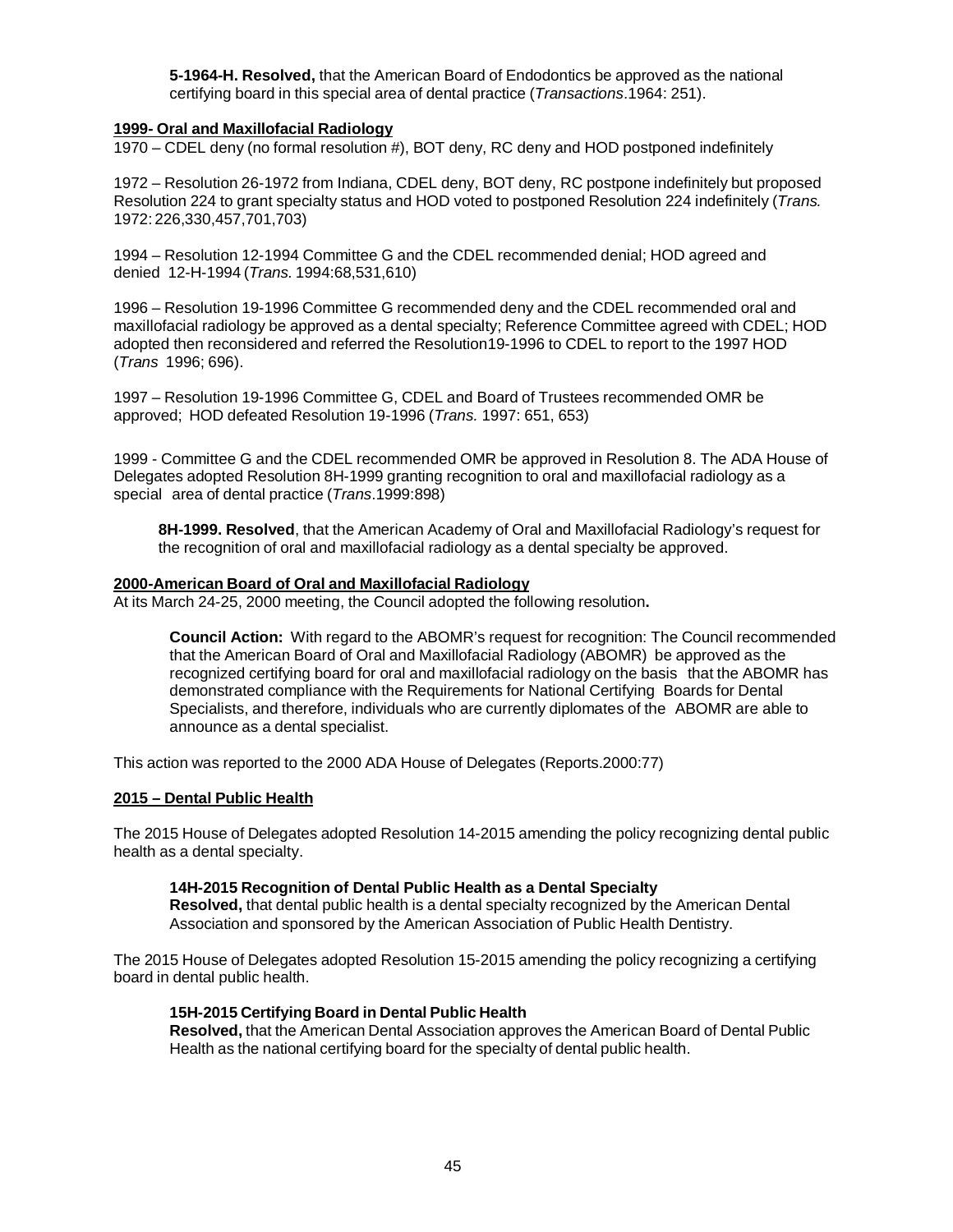# **2015- Endodontics**

The 2015 House of Delegates adopted Resolution 16-2015 amending the policy recognizing endodontics as a dental specialty.

#### **16H-2015 Recognition of Endodontics as a Dental Specialty**

**Resolved,** that endodontics is a dental specialty recognized by the American Dental Association and sponsored by the American Association of Endodontists.

The 2015 House of Delegates adopted Resolution 17-2015 amending the policy recognizing a certifying board in endodontics.

# **17H-2015 Certifying Board in Endodontics**

**Resolved,** that the American Dental Association approves the American Board of Endodontics as the national certifying board for the specialty of endodontics.

# **2015- Oral and Maxillofacial Pathology**

The 2015 House of Delegates adopted Resolution 20-2015 amending the policy recognizing oral and maxillofacial pathology as a dental specialty.

# **20H-2015 Recognition of Oral and Maxillofacial Pathology as a Dental Specialty**

**Resolved**, that oral and maxillofacial pathology is a dental specialty recognized by the American Dental Association and sponsored by the American Academy of Oral and Maxillofacial Pathology.

The 2015 House of Delegates adopted Resolution 21-2015 amending the policy recognizing a certifying board in oral and maxillofacial pathology.

#### **21H-2015 Certifying Board in Oral and Maxillofacial Pathology**

**Resolved,** that the American Dental Association approves the American Board of Oral and Maxillofacial Pathology as the national certifying board for the specialty of oral and maxillofacial pathology.

#### **2015- Oral and Maxillofacial Radiology**

The 2015 House of Delegates adopted Resolution 22- 2015 amending the policy recognizing oral and maxillofacial radiology as a dental specialty.

**22H-2015 Recognition of Oral and Maxillofacial Radiology as a Dental Specialty Resolved,** that oral and maxillofacial radiology is a dental specialty recognized by the American Dental Association and sponsored by the American Academy of Oral and Maxillofacial Radiology.

The 2015 House of Delegates adopted Resolution 23- 2015 recognizing a certifying board in oral and maxillofacial radiology.

#### **23H-2015 Certifying Board in Oral and Maxillofacial Radiology**

**Resolved,** that the American Dental Association approves the American Board of Oral and Maxillofacial Radiology as the national certifying board for the specialty of oral and maxillofacial radiology.

# **2015- Oral and Maxillofacial Surgery**

The 2015 House of Delegates adopted Resolution 24- 2015 amending the policy recognizing oral and maxillofacial surgery as a dental specialty.

#### **24H-2015 Recognition of Oral and Maxillofacial Surgery as a Dental Specialty Resolved,** that oral and maxillofacial surgery is a dental specialty recognized by the American Dental Association and sponsored by the American Association of Oral and Maxillofacial Surgeons.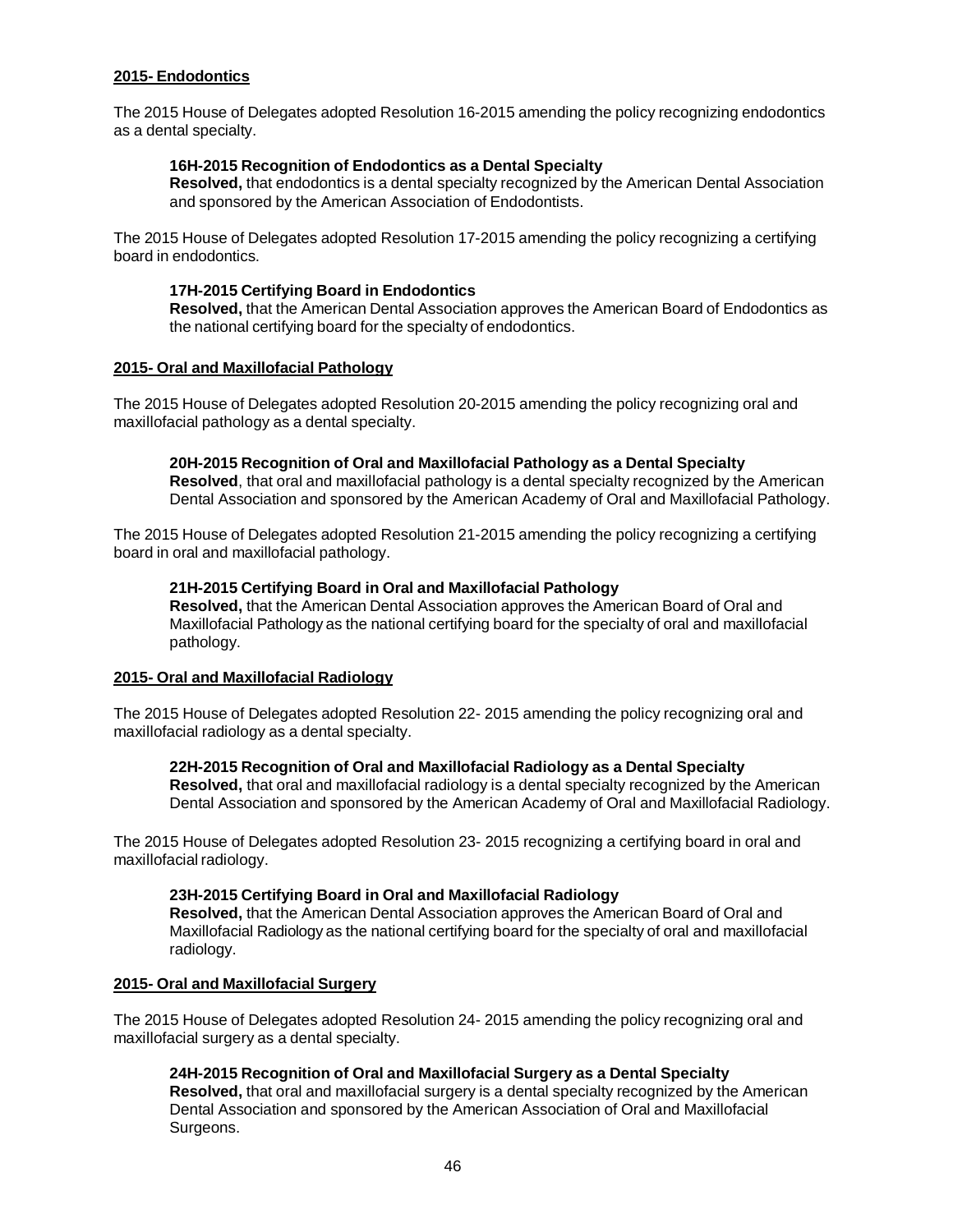The 2015 House of Delegates adopted Resolution 25- 2015 amending the policy recognizing a certifying board in oral and maxillofacial surgery.

# **25H-2015 Certifying Board in Oral and Maxillofacial Surgery**

**Resolved,** that the American Dental Association approves the American Board of Oral and Maxillofacial Surgery as the national certifying board for the specialty of oral and maxillofacial surgery.

# **2015- Orthodontics and Dentofacial Orthopedics**

The 2015 House of Delegates adopted Resolution 26- 2015 amending the policy recognizing orthodontics and dentofacial orthopedics as a dental specialty.

**26H-2015 Recognition of Orthodontics and Dentofacial Orthopedics as a Dental Specialty Resolved,** that orthodontics and dentofacial orthopedics is a dental specialty recognized by the American Dental Association and sponsored by the American Association of Orthodontists.

The 2015 House of Delegates adopted Resolution 27- 2015 amending the policy recognizing a certifying board in orthodontics and dentofacial orthopedics.

# **27H-2015 Certifying Board in Orthodontics and Dentofacial Orthopedics**

**Resolved,** that the American Dental Association approves the American Board of Orthodontics as the national certifying board for the specialty of orthodontics and dentofacial orthopedics.

# **2015- Pediatric Dentistry**

The 2015 House of Delegates adopted Resolution 28- 2015 amending the policy recognizing pediatric dentistry as a dental specialty.

#### **28H-2015 Recognition of Pediatric Dentistry as a Dental Specialty**

**Resolved,** that pediatric dentistry is a dental specialty recognized by the American Dental Association and sponsored by the American Academy of Pediatric Dentistry.

The 2015 House of Delegates adopted Resolution 29- 2015 recognizing a certifying board in pediatric dentistry.

#### **29H-2015 Certifying Board in Pediatric Dentistry**

**Resolved,** that the American Dental Association approves the American Board of Pediatric Dentistry as the national certifying board for the specialty of pediatric dentistry.

# **2015- Periodontics**

The 2015 House of Delegates adopted Resolution 30- 2015 amending the policy recognizing periodontics as a dental specialty.

#### **30H-2015 Recognition of Periodontics as a Dental Specialty**

**Resolved,** that periodontics is a dental specialty recognized by the American Dental Association and sponsored by the American Academy of Periodontology.

The 2015 House of Delegates adopted Resolution 31- 2015 recognizing a certifying board in periodontics.

# **31H-2015 Certifying Board in Periodontics**

**Resolved,** that the American Dental Association approves the American Board of Periodontology as the national certifying board for the specialty of periodontics.

#### **2015- Prosthodontics**

The 2015 House of Delegates adopted Resolution 32- 2015 amending the policy recognizing prosthodontics as a dental specialty.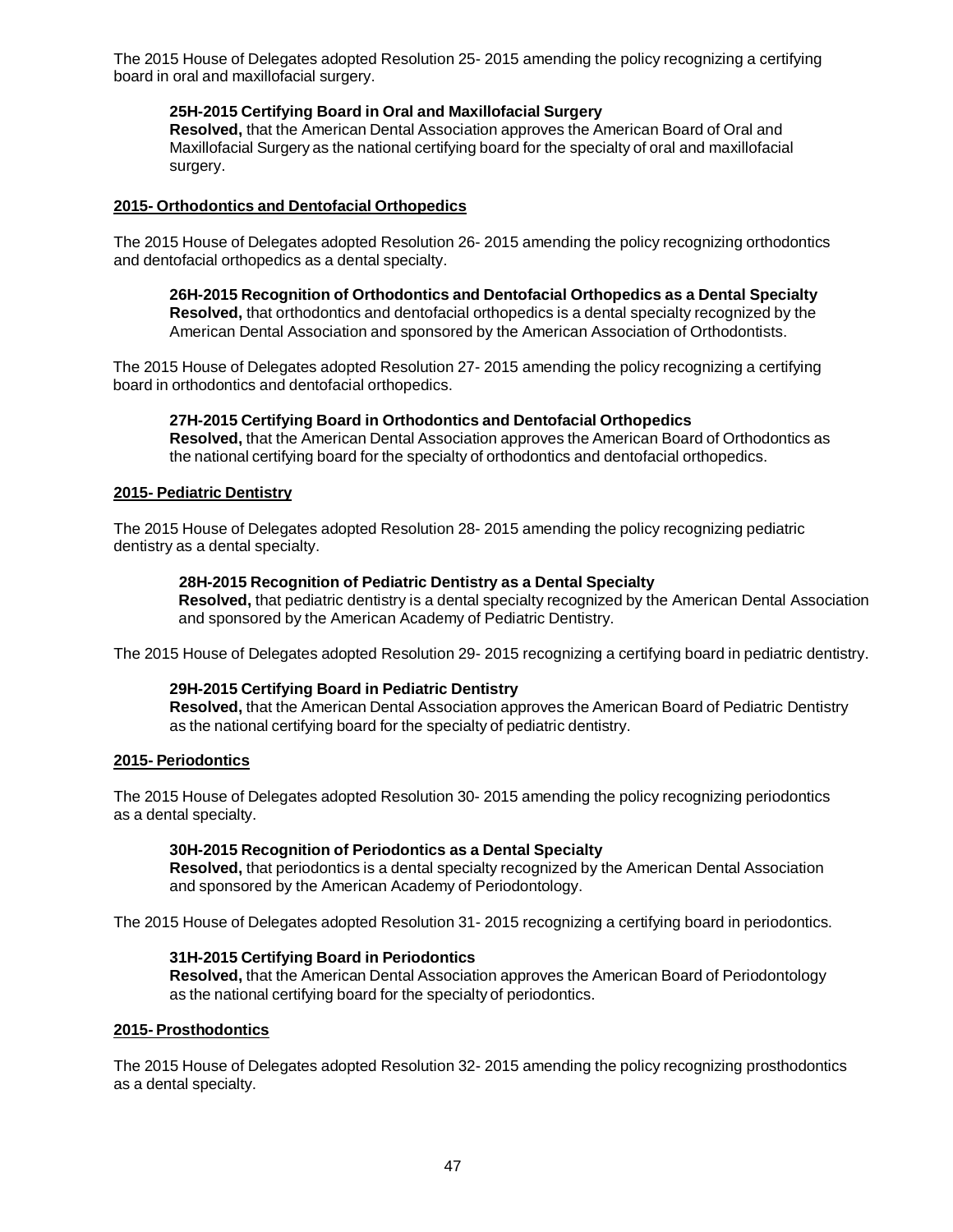#### **32H-2015 Recognition of Prosthodontics as a Dental Specialty**

**Resolved,** that prosthodontics is a dental specialty recognized by the American Dental Association and sponsored by the American College of Prosthodontists.

The 2015 House of Delegates adopted Resolution 33- 2015 recognizing a certifying board in prosthodontics.

# **33H-2015 Certifying Board in Prosthodontics**

**Resolved,** that the American Dental Association approves the American Board of Prosthodontics as the national certifying board for the specialty of prosthodontics.

# **2017- National Commission on Recognition of Dental Specialties and Certifying Boards**

The 2017 House of Delegates adopted Resolution 30H-2017, establishing the ADA National Commission on Recognition of Dental Specialties and Certifying Boards.

#### **30H-2017 Establishment of National Commission on Recognition of Dental Specialties and Certifying Boards**

**\*Resolved**, that the following conforming changes to the ADA *Bylaws* amendments shown below be approved for placement into the newly revised ADA *Bylaws* and the new *Governance and Organizational Manual of the American Dental Association.*

# **VIII. CHRONOLOGY OF NATIONAL COMMISSION ON RECOGNITION OF DENTAL SPECIALTIES AND CERTIFYING BOARDS SPECIALTY RECOGNITION**

# **2018- National Commission on Recognition of Dental Specialties and Certifying Boards**

 In May 2018, the National Commission on Recognition of Dental Specialties and Certifying Boards adopted policy statements recognizing the dental specialties and sponsoring organizations:

#### **Recognition of Dental Public Health as a Dental Specialty**

 Dental Public Health is a dental specialty recognized by the National Commission on Recognition of Dental Specialties and Certifying Boards and sponsored by the American Association of Public Health Dentistry.

#### **Recognition of Endodontics as a Dental Specialty**

 Endodontics is a dental specialty recognized by the National Commission on Recognition of Dental Specialties and Certifying Boards and sponsored by the American Association of Endodontists.

#### **Recognition of Oral and Maxillofacial Pathology as a Dental Specialty**

 Oral and Maxillofacial Pathology is a dental specialty recognized by the National Commission on Recognition of Dental Specialties and Certifying Boards and sponsored by the American Academy of Oral and Maxillofacial Pathology.

#### **Recognition of Oral and Maxillofacial Radiology as a Dental Specialty**

 Oral and Maxillofacial Radiology is a dental specialty recognized by the National Commission on Recognition of Dental Specialties and Certifying Boards and sponsored by the American Academy of Oral and Maxillofacial Radiology.

#### **Recognition of Oral and Maxillofacial Surgery as a Dental Specialty**

 Oral and Maxillofacial Surgery is a dental specialty recognized by the National Commission on Recognition of Dental Specialties and Certifying Boards and sponsored by the American Association of Oral and Maxillofacial Surgeons.

# **Recognition of Orthodontics and Dentofacial Orthopedics as a Dental Specialty**

 Orthodontics and Dentofacial Orthopedics is a dental specialty recognized by the National Commission on Recognition of Dental Specialties and Certifying Boards and sponsored by the American Association of Orthodontists.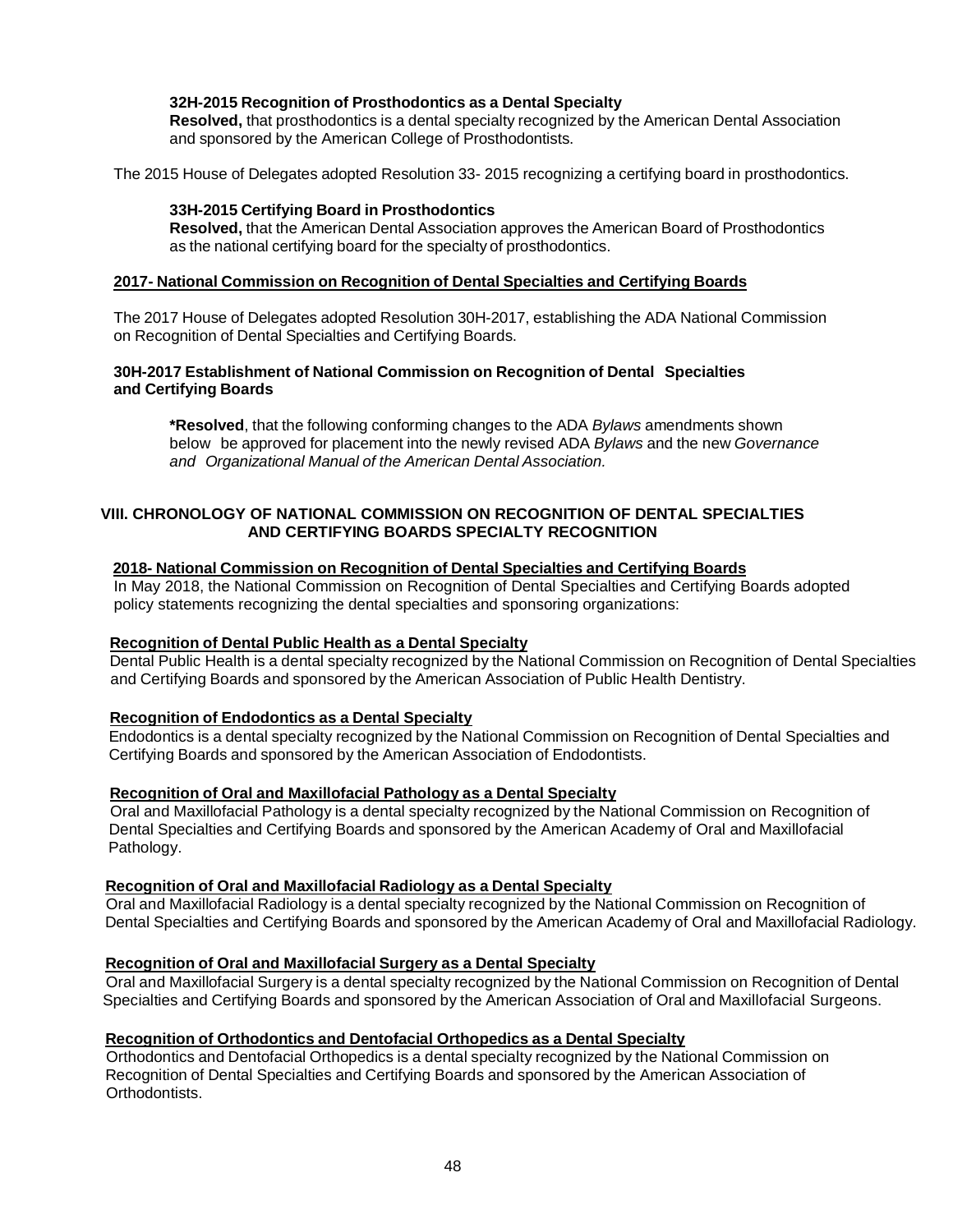# **Recognition of Pediatric Dentistry as a Dental Specialty**

 Pediatric Dentistry is a dental specialty recognized by the National Commission on Recognition of Dental Specialties and Certifying Boards and sponsored by the American Academy of Pediatric Dentistry.

# **Recognition of Periodontics as a Dental Specialty**

 Periodontics is a dental specialty recognized by the National Commission on Recognition of Dental Specialties and Certifying Boards and sponsored by the American Academy of Periodontology.

#### **Recognition of Prosthodontics as a Dental Specialty**

 Prosthodontics is a dental specialty recognized by the National Commission on Recognition of Dental Specialties and Certifying Boards and sponsored by the American College of Prosthodontists.

In May 2018, the National Commission on Recognition of Dental Specialties and Certifying Boards adopted policy statements recognizing the dental specialty certifying boards:

# **Certifying Board in Dental Public Health**

 The National Commission on Recognition of on Recognition of Dental Specialties and Certifying Boards recognizes the American Board of Dental Public Health as the national certifying board for the specialty of dental public health.

# **Certifying Board in Endodontics**

 The National Commission on Recognition of Dental Specialties and Certifying Boards recognizes the American Board of Endodontics as the national certifying board for the specialty of endodontics.

# **Certifying Board in Oral and Maxillofacial Pathology**

 The National Commission on Recognition of Dental Specialties and Certifying Boards recognizes the American Board of Oral and Maxillofacial Pathology as the national certifying board for the specialty of oral and maxillofacial pathology.

# **Certifying Board in Oral and Maxillofacial Radiology**

 The National Commission on Recognition of Dental Specialties and Certifying Boards recognizes the American Board of Oral and Maxillofacial Radiology as the national certifying board for the specialty of oral and maxillofacial radiology.

#### **Certifying Board in Oral and Maxillofacial Surgery**

 The National Commission on Recognition of Dental Specialties and Certifying Boards recognizes the American Board of Oral and Maxillofacial Surgery as the national certifying board for the specialty of oral and maxillofacial surgery.

#### **Certifying Board in Orthodontics and Dentofacial Orthopedics**

 The National Commission on Recognition of Dental Specialties and Certifying Boards recognizes the American Board of Orthodontics as the national certifying board for the specialty of orthodontics and dentofacial orthopedics.

# **Certifying Board in Pediatric Dentistry**

 The National Commission on Recognition of Dental Specialties and Certifying Boards recognizes the American Board of Pediatric Dentistry as the national certifying board for the specialty of pediatric dentistry.

#### **Certifying Board in Periodontics**

 The National Commission on Recognition of Dental Specialties and Certifying Boards recognizes the American Board of Periodontology as the national certifying board for the specialty of periodontics.

#### **Certifying Board in Prosthodontics**

 The National Commission on Recognition of Dental Specialties and Certifying Boards recognizes the American Board of Prosthodontics as the national certifying board for the specialty of prosthodontics.

In May 2018, the National Commission on Recognition of Dental Specialties and Certifying Boards adopted policy statements defining each of the dental specialties:

# **Dental Public Health**

 Dental public health is the science and art of preventing and controlling dental diseases and promoting dental health through organized community efforts. It is that form of dental practice which serves the Community as a patient rather than the individual. It is concerned with the dental health education of the public, with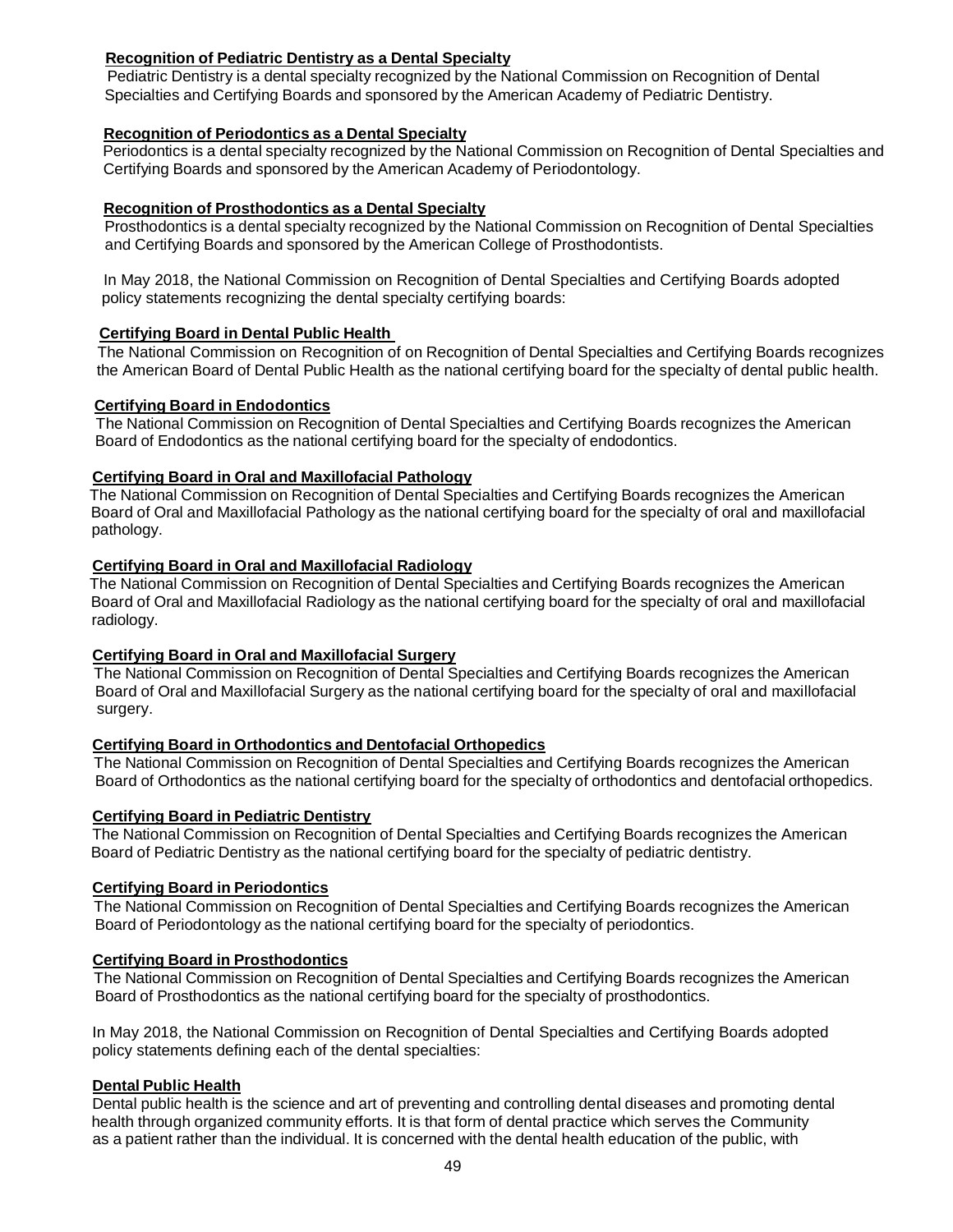applied dental research, and with the administration of group dental care programs as well as the prevention and control of dental diseases on a community basis. *(Adopted by NCRDSCB, May 2018)*

# **Endodontics**

 Endodontics is the branch of dentistry which is concerned with the morphology, physiology and pathology of the human dental pulp and periradicular tissues. Its study and practice encompass the basic and clinical sciences including biology of the normal pulp, the etiology, diagnosis, prevention and treatment of diseases and injuries of the pulp and associated periradicular conditions. *(Adopted by NCRDSCB, May 2018)*

# **Oral and Maxillofacial Pathology**

 Oral pathology is the specialty of dentistry and discipline of pathology that deals with the nature, identification, and management of diseases affecting the oral and maxillofacial regions. It is a science that investigates the causes, processes, and effects of these diseases. The practice of oral pathology includes research and diagnosis of diseases using clinical, radiographic, microscopic, biochemical, or other examinations. *(Adopted by NCRDSCB, May 2018)*

# **Oral and Maxillofacial Radiology**

 Oral and maxillofacial radiology is the specialty of dentistry and discipline of radiology concerned with the production and interpretation of images and data produced by all modalities of radiant energy that are used for the diagnosis and management of diseases, disorders and conditions of the oral and maxillofacial region. *(Adopted by NCRDSCB, May 2018)*

# **Oral and Maxillofacial Surgery**

 Oral and maxillofacial surgery is the specialty of dentistry which includes the diagnosis, surgical and adjunctive treatment of diseases, injuries and defects involving both the functional and aesthetic aspects of the hard and soft tissues of the oral and maxillofacial region. *(Adopted by NCRDSCB, May 2018)*

# **Orthodontics and Dentofacial Orthopedics**

 Orthodontics and dentofacial orthopedics is the dental specialty that includes the diagnosis, prevention, interception, and correction of malocclusion, as well as neuromuscular and skeletal abnormalities of the developing or mature orofacial structures. *(Adopted by NCRDSCB, May 2018)*

# **Pediatric Dentistry**

 Pediatric Dentistry is an age-defined specialty that provides both primary and comprehensive preventive and therapeutic oral health care for infants and children through adolescence, including those with special health care needs. *(Adopted by NCRDSCB, May 2018)*

# **Periodontics**

 Periodontics is that specialty of dentistry which encompasses the prevention, diagnosis and treatment of diseases of the supporting and surrounding tissues of the teeth or their substitutes and the maintenance of the health, function and esthetics of these structures and tissues. *(Adopted by NCRDSCB, May 2018)*

# **Prosthodontics**

 Prosthodontics is the dental specialty pertaining to the diagnosis, treatment planning, rehabilitation and maintenance of the oral function, comfort, appearance and health of patients with clinical conditions associated with missing or deficient teeth and/or oral and maxillofacial tissues using biocompatible substitutes. *(Adopted by NCRDSCB, May 2018)*

# **2019- National Commission on Recognition of Dental Specialties and Certifying Boards Recognition of Dental Anesthesiology as a Dental Specialty**

 In March 2019, the National Commission on Recognition of Dental Specialties and Certifying Boards adopted a resolution recognizing dental anesthesiology as a dental specialty.

**Resolved,** that dental anesthesiology is a dental specialty recognized by the National Commission on Recognition of Dental Specialties and Certifying Boards and sponsored by the American Society of Dentist Anesthesiologists.

# **2020- National Commission on Recognition of Dental Specialties and Certifying Boards Recognition of Oral Medicine as a Dental Specialty**

In March 2020, the National Commission on Recognition of Dental Specialties and Certifying Boards adopted a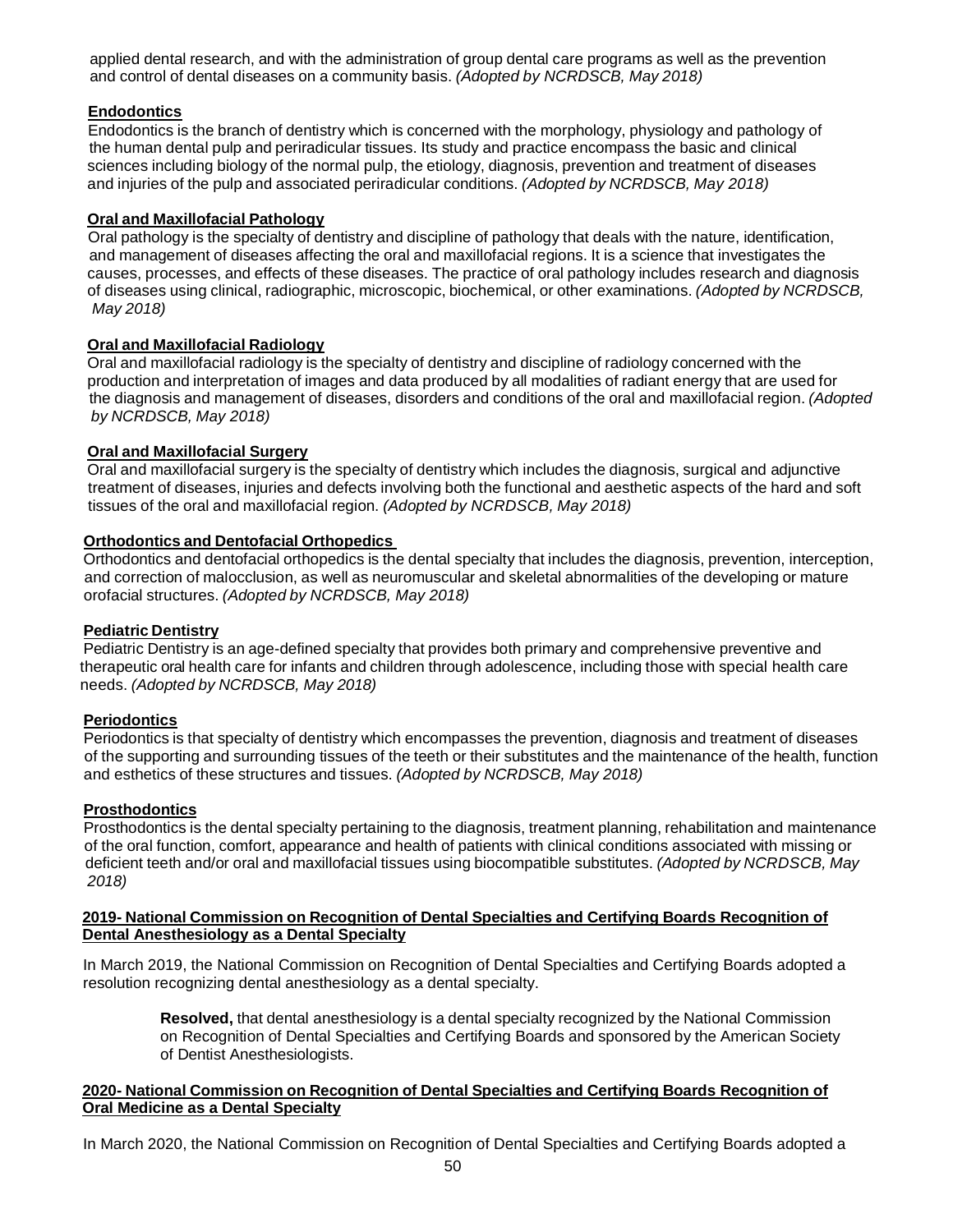resolution recognizing oral medicine as a dental specialty.

**Resolved,** that oral medicine is a dental specialty recognized by the National Commission on Recognition of Dental Specialties and Certifying Boards and sponsored by the American Academy of Oral Medicine.

# **2020- National Commission on Recognition of Dental Specialties and Certifying Boards Recognition of Orofacial Pain as a Dental Specialty**

 In March 2020, the National Commission on Recognition of Dental Specialties and Certifying Boards adopted a resolution recognizing orofacial pain as a dental specialty.

> **Resolved,** that orofacial pain is a dental specialty recognized by the National Commission on Recognition of Dental Specialties and Certifying Boards and sponsored by the American Academy of Orofacial Pain.

#### **2020- National Commission on Recognition of Dental Specialties and Certifying Boards Recognition of American Dental Board of Anesthesiology as the Recognized National Certifying Board of Dental Anesthesiology**

 In March 2020, the National Commission on Recognition of Dental Specialties and Certifying Boards adopted a resolution recognizing the American Dental Board of Anesthesiology as the recognized national certifying board of dental anesthesiology.

> **Resolved,** the American Dental Board of Anesthesiology is recognized by the National Commission on Recognition of Dental Specialties and Certifying Boards as the national certifying board for dental anesthesiology.

# **2020- National Commission on Recognition of Dental Specialties and Certifying Boards**

 In September 2020, the National Commission on Recognition of Dental Specialties and Certifying Boards adopted policy statements defining the specialties of oral medicine and orofacial pain:

# **Oral Medicine**

 Oral Medicine is the specialty of dentistry responsible for the oral health care of medically complex patients and for the diagnosis and management of medically-related diseases, disorders and conditions affecting the oral and maxillofacial region. *(Adopted by NCRDSCB, September 2020)*

#### **Orofacial Pain**

 Orofacial Pain is the specialty of dentistry that encompasses the diagnosis, management and treatment of pain disorders of the jaw, mouth, face, head and neck. The specialty of OFP is dedicated to the evidenced-based understanding of the underlying pathophysiology, etiology, prevention, and treatment of these disorders and improving access to interdisciplinary patient care. *(Adopted by NCRDSCB, September 2020)*

#### **2021- National Commission on Recognition of Dental Specialties and Certifying Boards**

 In April 2021, the National Commission on Recognition of Dental Specialties and Certifying Boards adopted a policy statement revising the definition of Endodontics:

#### **Endodontics**

 Endodontics is the dental specialty which is concerned with the morphology, biology, physiology, pathology and regeneration of the human dental pulp and periradicular tissues. Its study and practice encompass the basic and clinical sciences including biology of the normal pulp, the etiology, diagnosis, prevention and treatment of diseases and injuries of the pulp and associated periradicular conditions. *(Adopted by NCRDSCB, April 2021)*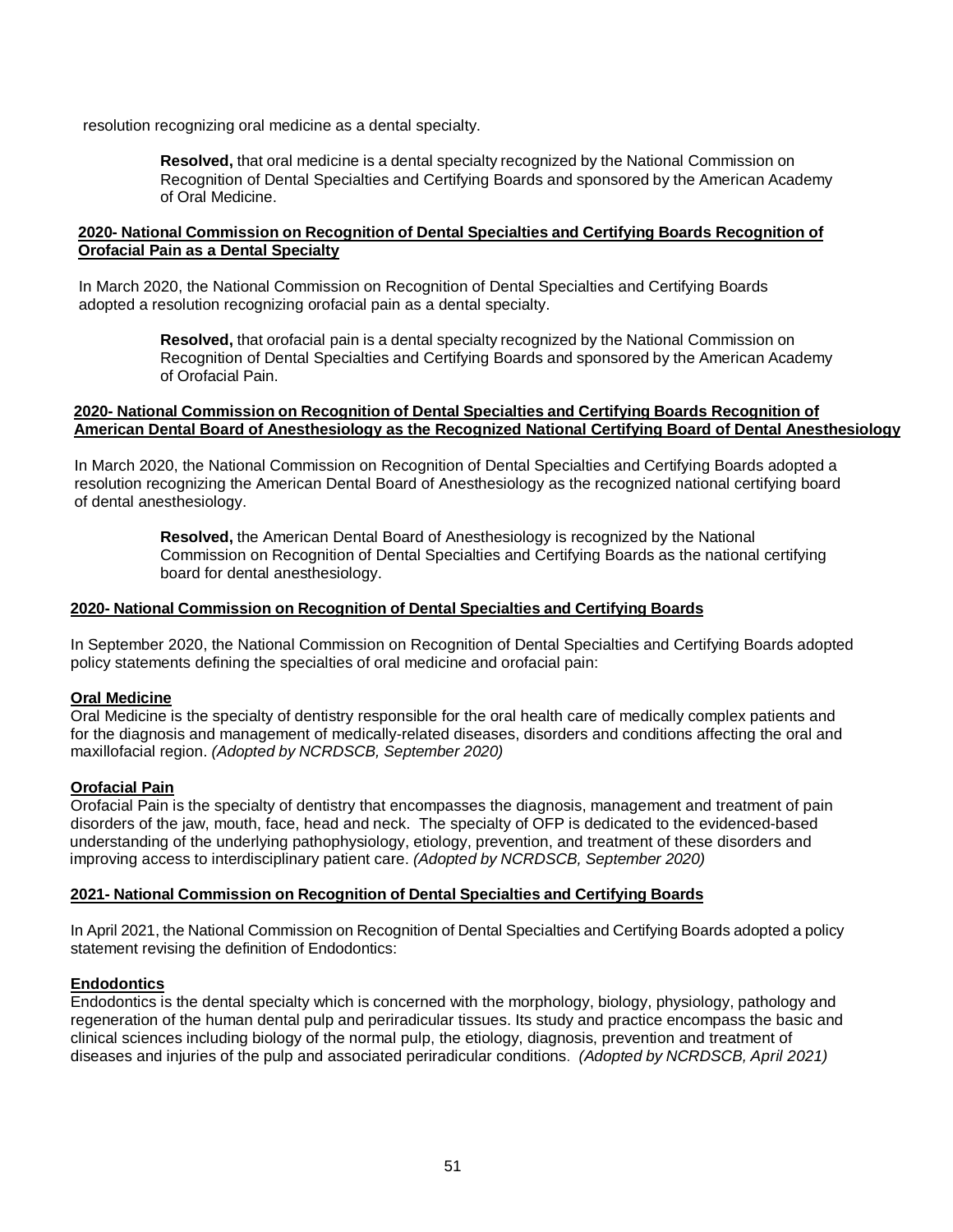#### **2021- National Commission on Recognition of Dental Specialties and Certifying Boards Recognition of American Board of Oral Medicine as the Recognized National Certifying Board of Oral Medicine**

 In April 2021, the National Commission on Recognition of Dental Specialties and Certifying Boards adopted a resolution recognizing the American Board of Oral Medicine as the recognized national certifying board of oral medicine.

> **Resolved,** the American Board of Oral Medicine is recognized by the National Commission on Recognition of Dental Specialties and Certifying Boards as the national certifying board for oral medicine.

#### **2022- National Commission on Recognition of Dental Specialties and Certifying Boards Recognition of American Board of Orofacial Pain as the Recognized National Certifying Board of Oral Medicine**

 In March 2022, the National Commission on Recognition of Dental Specialties and Certifying Boards adopted a resolution recognizing the American Board of Orofacial Pain as the recognized national certifying board of orofacial pain.

> **Resolved,** the American Board of Orofacial Pain is recognized by the National Commission on Recognition of Dental Specialties and Certifying Boards as the national certifying board for orofacial pain.

> > Revised 10/18; 3/20, 9/20, 4/21, 3/22